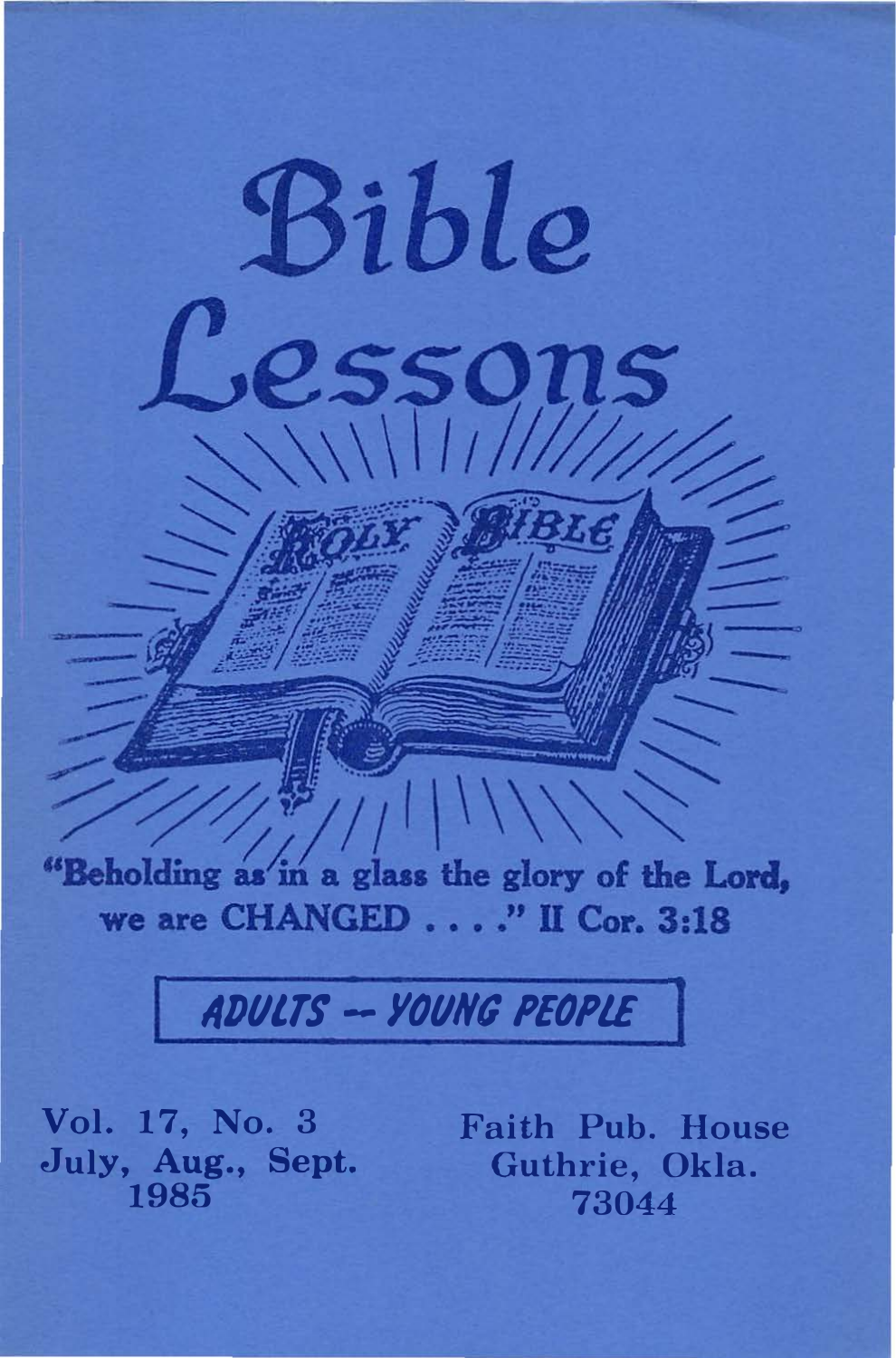# Bible Lessons for Adults and Young People <USPS054-680)

| July, Aug., Sept. | Volume 17 |  |  |  | No. 3 |  |
|-------------------|-----------|--|--|--|-------|--|
|-------------------|-----------|--|--|--|-------|--|

# Table of Contents

#### Page

| The Scourging. The Crown of Thorns, and    |                     |
|--------------------------------------------|---------------------|
|                                            |                     |
|                                            |                     |
|                                            |                     |
| The Burial of the Body of Christ31         |                     |
|                                            |                     |
| Jesus Christ Arises From the Dead $\ldots$ |                     |
| Jesus Appears to Mary Magdalene and        |                     |
|                                            |                     |
|                                            |                     |
| Jesus Appears by the Sea of Galilee55      |                     |
| The Great Commission and Christ's          |                     |
|                                            |                     |
|                                            | The Calvary Road 13 |

#### Publishing the Bible truths in the interest of Jesus Christ and His Church Edited by Leslie C. Busbee and Wayne Murphey

Subscription Price- $50$ e a copy for quarter of year, or \$2.00 per year, issued quarterly.

Second class postage paid at Guthrie, Oklahoma

Published Quarterly By

FAITH PUBLISHING HOUSE 920 W. Mansur Ave. Guthrie, Oklahoma 73044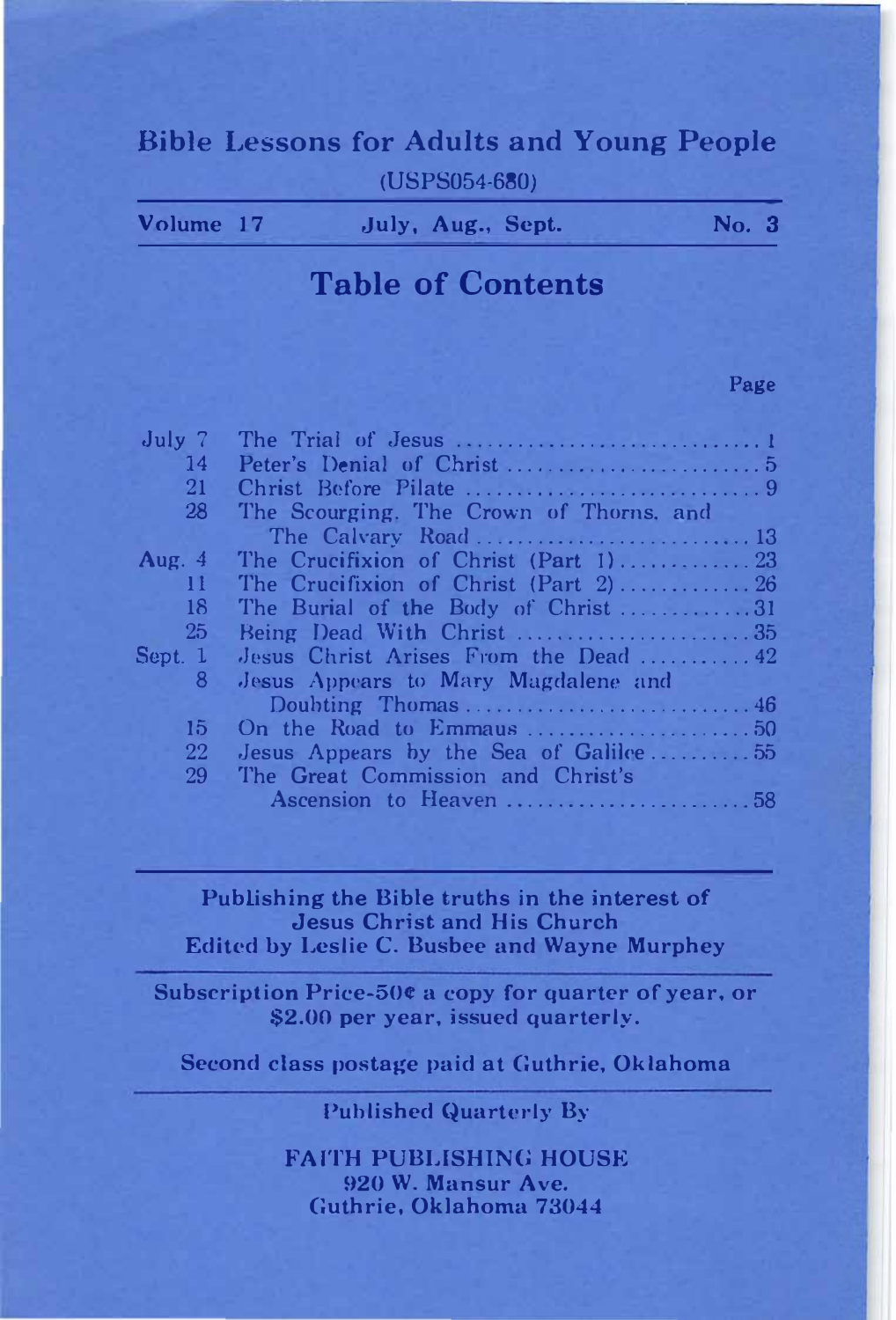## Theme for Third Quarter, 1985

We will endeavor in this series of lessons to finish our studies from the life of our blessed Lord and only Saviour, Jesus Christ. His visit to this earth will close out with the frightful scene of Calvary, the glorious Resurrection morning, and the blessed Ascension to the right hand of God. We have enjoyed these studies concerning the life of Christ. We send them forth, trusting each heart will be blessed thereby. Starting at the trial of Jesus before the chief priests and elders we will follow Him to the judgment hall of Pilate, sadly noting Peter's tragic denial of His Lord and Pilate's fateful decision to tum Jesus over to the Jews' maddening desire. Then down the Via Dolorosa, the street of agony, we see Him thorncrowned and weary, perhaps falling beneath the weight of the cross, and being assisted by the stranger from Cyrene as he passed by. Let us gaze in quiet thought and serious meditation on the scene of Golgotha, the place of a skull. Try to picture it in your mind as best you can. Once again we will glean from the four Gospels and their various angles of description these sacred scenes from the saddest event of history. Thanks be to God, we can and will rejoice as we behold the empty tomb and the risen form of Christ going to and fro, comforting the sad hearts of His despairing disciples. We will behold their reactions and their joy as the truth begins to dawn upon them. Oh, let us gather to the Mount of Olives and watch Him as He slowly leaves this earth for the mansions of glory and the right Hand of Power. Let us open our hearts wide and let every ray of light from this blessed story of Jesus impress indelibly upon our lives His sacred image forever.

-Brother Leslie C. Busbee

### -------0------- July 7, 1985

#### THE TRIAL OF JESUS

Matt. 26:57 And they that had laid hold on Jesus led him away to Caiaphas the high priest, where the scribes and the elders were assembled.

58 But Peter followed him afar off unto the high priest's palace, and went in, and sat with the servants, to see the end.

John 18:19 The high priest then asked Jesus of his disciples. and of his doctrine.

20 Jesus answered him, I spake openly to the world; I ever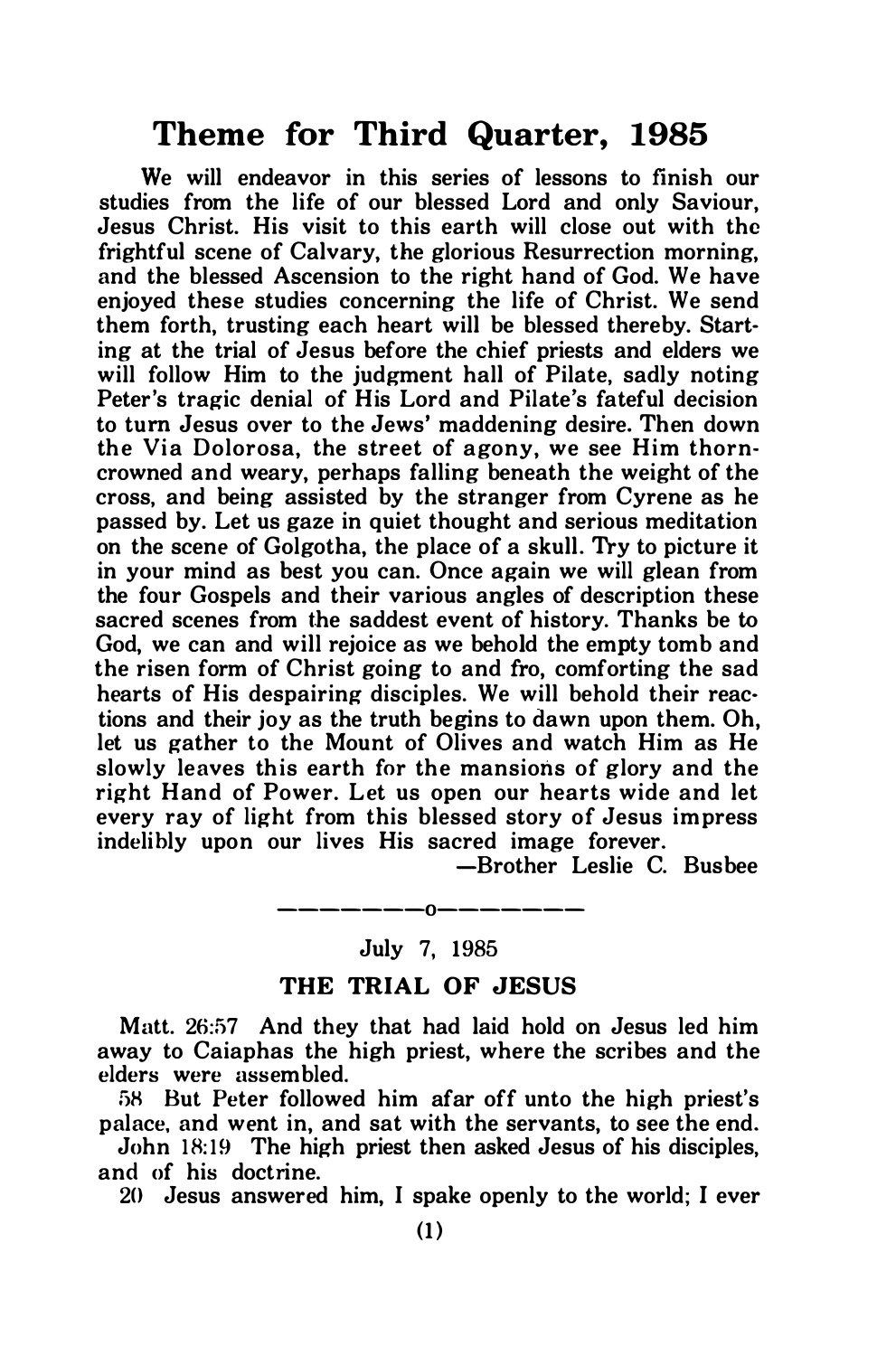taught in the synagogue, and in the temple, whither the Jews always resort; and in secret have I said nothing.

21 Why askest thou me? ask them which heard me, what I have said unto them: behold, they know what I said.

22 And when he had thus spoken, one of the officers which stood by struck Jesus with the palm of his hand, saying, Answerest thou the high priest so?

23 Jesus answered him, If I have spoken evil, bear witness of the evil: but if well, why smitest thou me?

24 Now Annas had sent him bound unto Caiaphas the high priest.

Matt. 26:59 Now the chief priests, and elders, and all the council, sought false witness against Jesus, to put him to death;

60 But found none: yea, though many false witnesses came, yet found they none. At the last came two false witnesses,

61 And said, This fellow said, I am able to destroy the temple of God, and to build it in three days.

Mark 14:59 But neither so did their witness agree together.

Matt. 26:62 And the high priest arose, and said unto him, Answerest thou nothing? what is it which these witness against thee?

63 But Jesus held his peace. And the high priest answered and said unto him, I adjure thee by the living God, that thou tell us whether thou be the Christ, the Son of God.

64 Jesus saith unto him, Thou hast said: nevertheless I say unto you, Hereafter shall ye see the Son of man sitting on the right hand of power, and coming in the clouds of heaven.

65 Then the high priest rent his clothes, saying, He hath spoken blasphemy; what further need have we of witnesses? behold, now ye have heard his blasphemy.

66 What think ye? They answered and said, He is guilty of death.

Memory Verse: In his humiliation his judgment was taken away: and who shall declare his generation? for his life is taken from the earth. Acts 8:33.

Central Thought: The trial of Jesus was a mock trial with no real justice administered. He was not even allowed the security and shelter of a prison in which to wait for judgment to be brought forth. Within twenty four hours He was arrested, tried, convicted, sentenced, executed, and buried. It was the plan of saving mankind from eternal ruin that willed it so.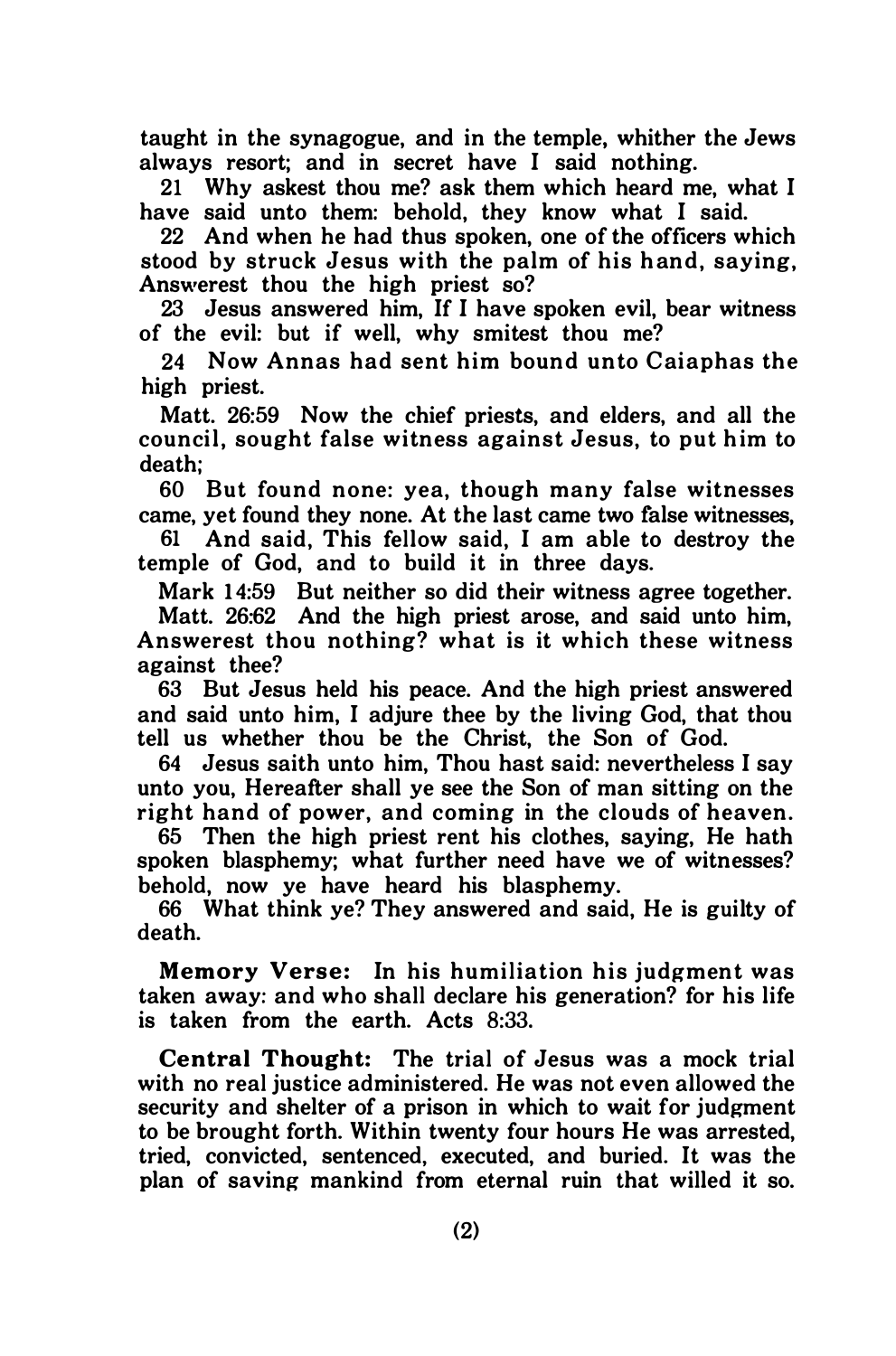#### Word Definition: Adjure: command.

#### LESSON BACKGROUND

6A

Our Scripture for memory this time is taken from Isaiah 53:8 which says: "He was taken from prison and from judgment: and who shall declare his generation? for he was cut off out of the land of the living: for the transgression of my people was he stricken." This is really a true prophecy of the mock trial that Jesus was treated with of the envious Jews. It is sad how unfair and unjust people can be in their jealousy and prejudice! Luke tells us in chapter three verse two of his Gospel in telling the time of John's appearing unto Israel that Annas and Caiaphas were the high priests at that time. John 18:13, tells us that they took Jesus first to Annas who was father-in-law to Caiaphas who was the high priest that year. Probably Annas was the one in supreme authority, and some have thought that C aiaphas was really his deputy or assistant. These men were the rulers of the Jews in religious matters, and think how vain and dark their hearts were! To put Jesus to death was their chief objective. Regardless of the method or means to get it done, they were to stop at nothing to see it accomplished. It was not a just trial. Look how they ran through with many witnesses trying to find someone that would come up with an accusation that made any sense. He was taken from prison and from judgment. His judgment was taken away in His humiliation. He was denied the right to a fair trial. This was the workings and doings of God. It could not be a rightful victim for the sins of the world to have it just and right. They had no just cause to condemn and execute a just and holy man like Jesus. Yet, He must be slain for he was the Lamb prophesied to be slain for the sins of mankind. - C. Busbee

### QUESTIONS:

- 1. Why did the chief priests and the elders seek for false witnesses against Jesus?
- 2. Was Jesus really guilty of breaking any law or doing wrong?
- 3. What was their reason for wanting Jesus killed?
- 4. What did the high priest ask Jesus about?
- 5. Was it to Jesus' advantage that He had not done His works in secret, but rather in public?
- 6. What was it Jesus said that caused the deciding judgment to be given?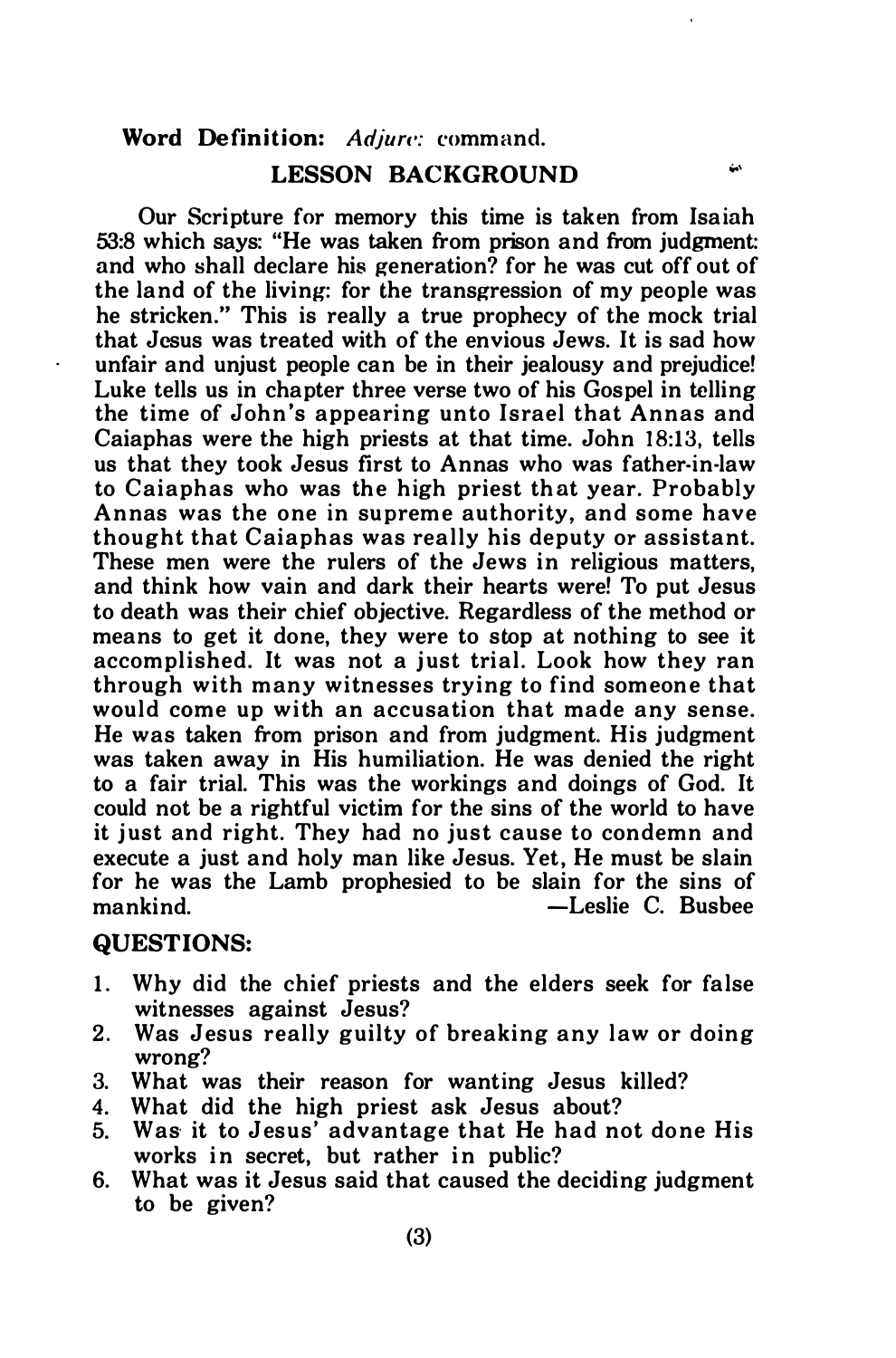- 7. Why should the high priests have any ill will against Jesus for what He prophesied about Himself?
- 8. What was their verdict in this trial?
- 9. Was there any way that all of this could have been avoided?

### ADULTS' AND YOUNG PEOPLE'S COMMENTS

When we think of how Jesus was condemned without a fair trial, and how He took it all so meekly, we ought not to be faint at any persecution or injustice that may be leveled at us as His followers. Jesus would never have been crucified had justice and true judgment been administered. In our later lesson we will see that Pilate saw the injustice of it all. However, this was prophesied to be. Why did God allow His only Son to be treated thus? Because it was part of the price paid for our atonement. Jesus did not take His disciples outside the city and say, "I must be crucified for the sins of the world. I want one of you to nail me to the cross." Could it have been possible for these men who loved Him so to have done such a thing? Of course not. Then it had to be at the hands of wicked men, enraged at the popularity and purity of Christ, doing it under the cloak of an unfair trial, clamoring and roaring for His destruction because of the condemnation that He was bringing upon their own hearts and minds. If Christ suffered for us in the flesh, we should arm ourselves with the same mind. We are not always going to be treated right. Injustice and dishonor are going to be heaped upon us. There will be times when those we have held in confidence will misunderstand us. Jesus had a spiritual mind, motive, and purpose in His way. People who were spiritually blind were offended at Him. It is strange that people react to things the way they do. However, it is a trait of humanity to mistreat things that they do not understand or agree with. It shows up in children. Take a child that is different and cannot relate to others. See how they are made fun of and ridiculed. So it was with Christ. And so it is with His people today.

-Leslie C. Busbee

### FOOD FOR THOUGHT

Christ was a perfect example while suffering injustice. Those who possess any sense of justice will clearly discern the circumstances surrounding this trial as an extremely outrageous affair. Anyone who has an insight into humanity will also note that Christ was entirely in control of His emotions and attitudes in these extreme conditions.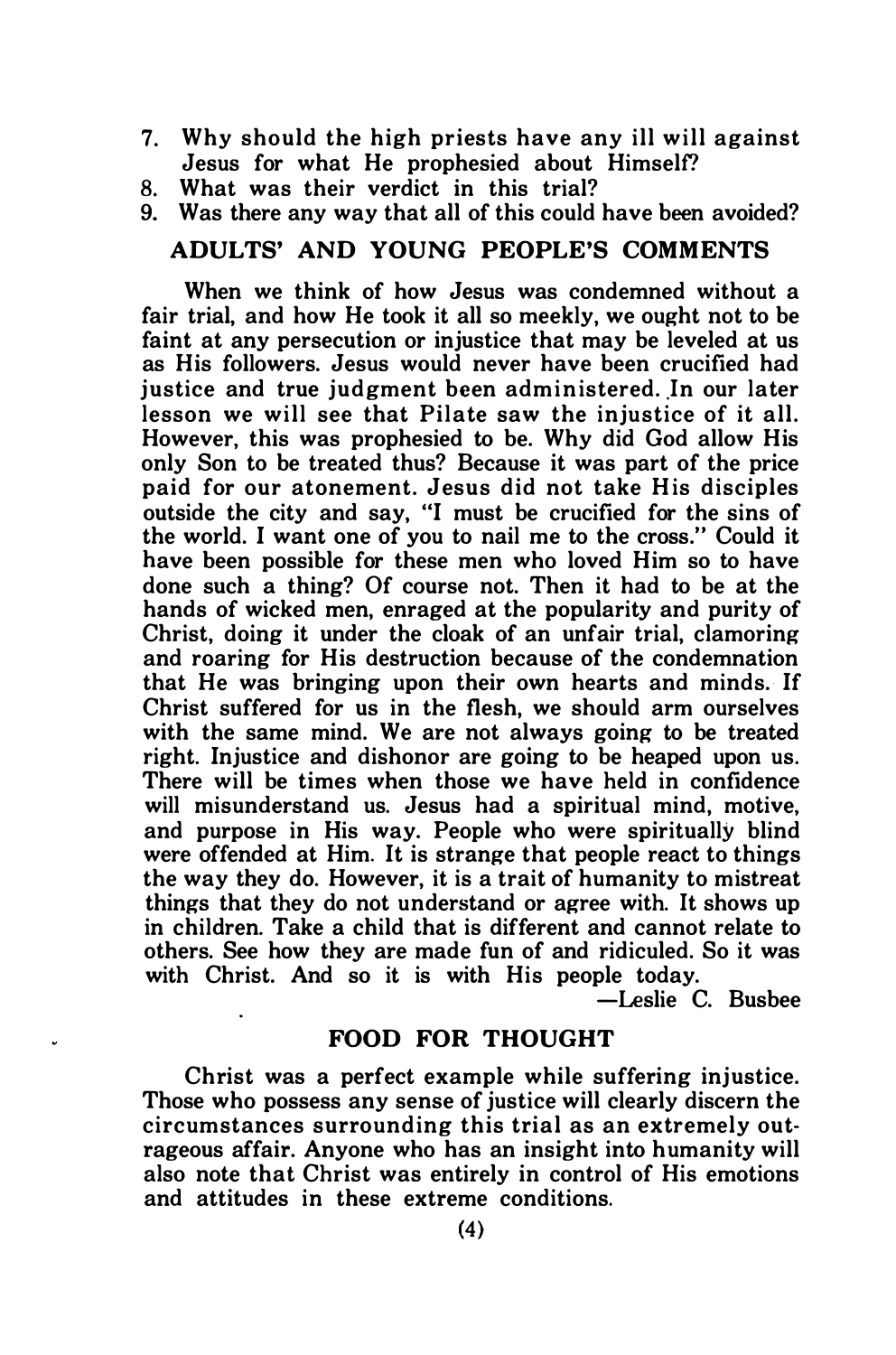No doubt Christ felt a sense of fear, for He was human, yet by the replies he offered His inquisitors, we can see that there was no fear in His soul. Puny man could not threaten His divinity. Christ was putting into action the words of some of His preaching when He said, "And fear not them which kill the body, but are not able to kill the soul: but rather fear him which is able to destroy both soul and body in hell." Matt.  $10.28$ 

Justice is symbolized on courthouses and elsewhere by the figure of a blindfolded woman with scales in her hand. The implication is that the essence of justice is the weighing of the facts in hand with an impartiality, which might be lost if we could see the parties involved. Many times justice would be better served if the blindfold were removed and an intent study were done of the character and the background of the accused. In some instances, this would convict and in others it would exonerate. In the case of Christ, it would have exonerated. Think of the witnesses that Christ could have brought before the chief priests and elders to vindicate his character, which was misrepresented by false witnesses. Some of His deferise could have been comprised of the attendants at the marriage feasts in Canaan, blind Bartimaeus, Zacchaeus, Lazarus, the Syrophenician woman, Mary Magdalene, the centurion, Peter's mother-in-law, and many more. The charge the Jews made against Him would not have held much credence in the face of all these who had received only good<br>through Christ. — Wavne Murphev -Wayne Murphey

### -------0------- July 14, 1985

### PETER'S DENIAL OF CHRIST

Luke 22:31 And the Lord said, Simon, Simon, behold, Satan hath desired to have you, that he may sift you as wheat:

:l2 But I have prayed for thee, that thy faith fail not: and when thou art converted, strengthen thy brethren.

John 13:36 Simon Peter said unto him, Lord, whither goest thou? Jesus answered him, Whither I go, thou canst not follow me now; but thou shalt follow me afterwards.

37 Peter said unto him, Lord, why cannot I follow thee now? I will lay down my life for thy sake.

:l8 Jesus answered him, Wilt thou lay down thy life for my sake? Verily, verily, I say unto thee, The cock shall not crow, till thou hast denied me thrice.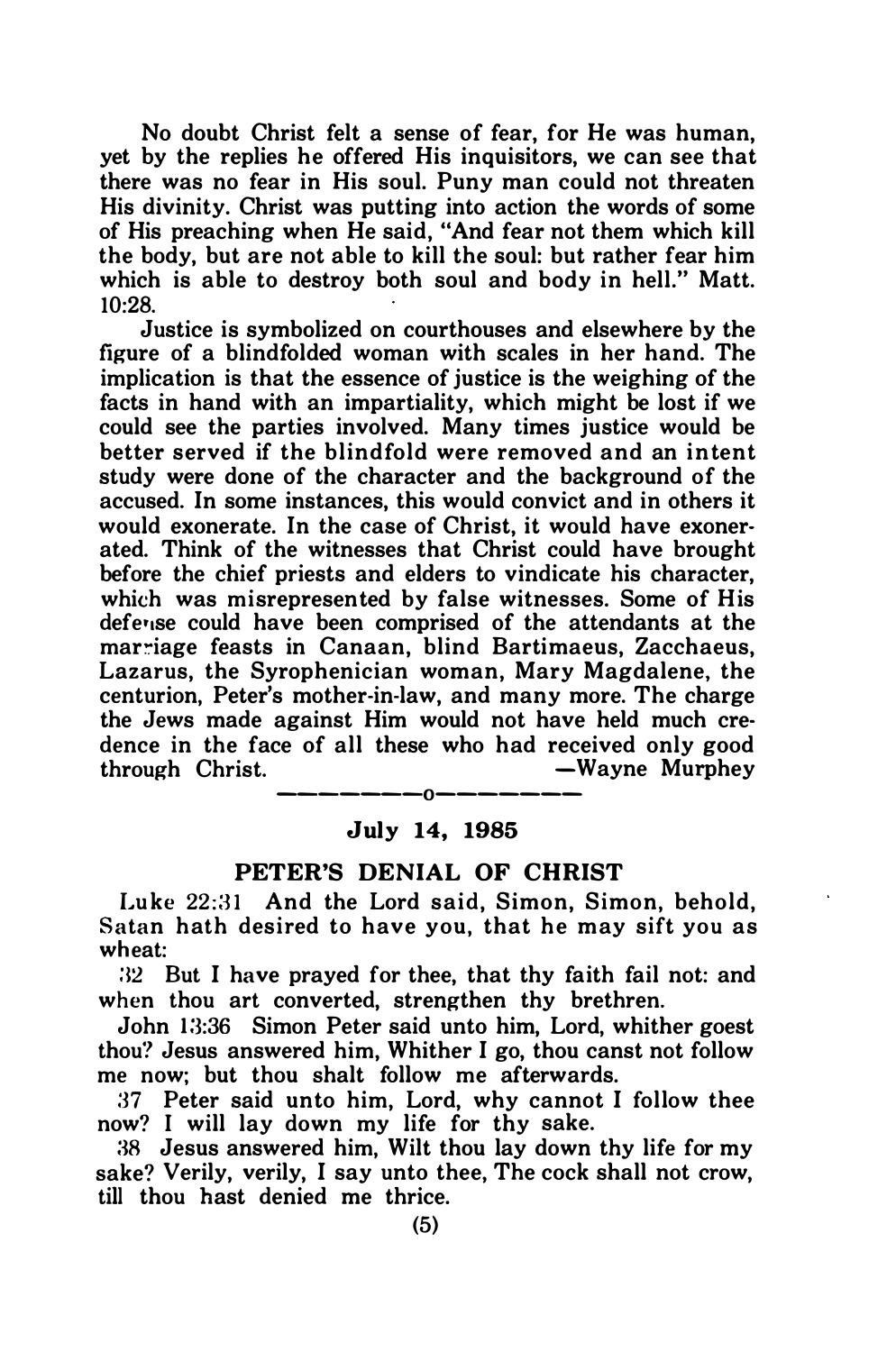John 18:12 Then the band and the captain and officers of the Jews took Jesus, and bound him,

Luke 22:54 Then took they him, and led him, and brought him into the high priest's house. And Peter followed afar off.

55 And when they had kindled a fire in the midst of the hall, and were set down together, Peter sat down among them.

Mark 14:66 And as Peter was beneath in the palace, there cometh one of the maids of the high priest:

67 And when she saw Peter warming himself, she looked upon him, and said, And thou also wast with Jesus of Nazareth.

68 But he denied, saying, I know not, neither understand I what thou sayest. And he went out into the porch; and the cock crew.

69 And a maid saw him again, and began to say to them that stood by, This is one of them.

70 And he denied it again. And a little after, they that stood by said again to Peter, Surely thou art one of them: for thou art a Galilaean, and thy speech agreeth thereto.

71 But he began to curse and to swear, saying, I know not this man of whom ye speak.

Luke 22:60 And Peter said, Man, I know not what thou sayest. And immediately, while he yet spake, the cock crew.

61 And the Lord turned, and looked upon Peter. And Peter remembered the word of the Lord, how he had said unto him, Before the cock crow, thou shalt deny me thrice.

62 And Peter went out, and wept bitterly.

Memory Verse: Wherefore let him that thinketh he standeth take heed lest he fall. I Corinthians 10:12.

Central Thought: Peter did not have the grace at this time of his experience to stand up for Jesus and acknowledge Him as His Lord. The fear of being arrested and sharing a like fate overpowered his righteous zeal. No matter how confident one might feel in himself, without the grace of God and the power of the Holy Spirit we are not able to triumph over the enemy.

#### LESSON BACKGROUND

Simon Peter was a very forward type of a person; impulsive and always ready to speak his mind about everything. It was Peter who asked the Lord to bid him to walk on the water. It was Peter who suggested the building of three tabernacles on the mount of transfiguration. Peter rebuked the Lord when Jesus foretold the death He was going to suffer. Peter was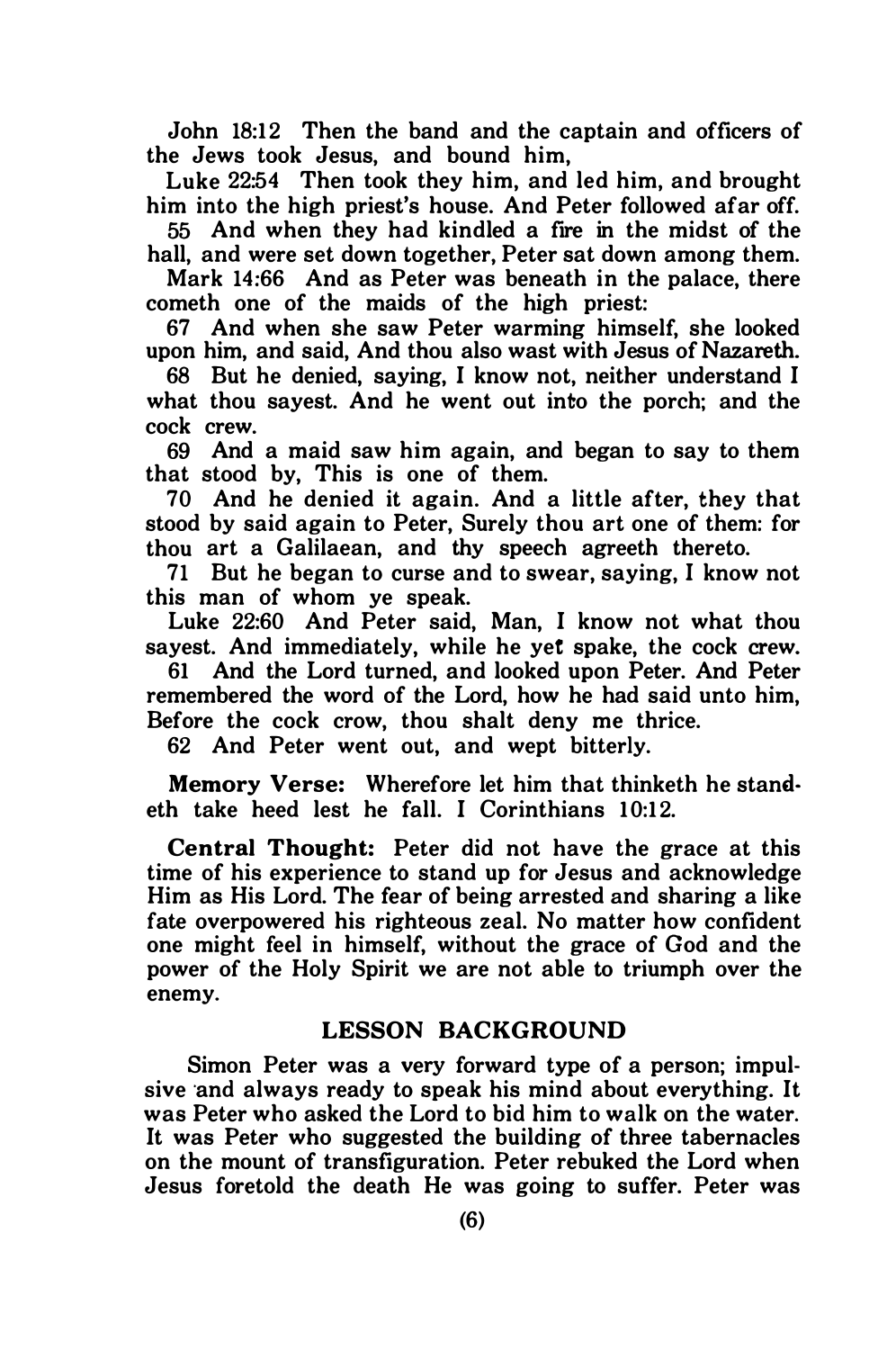quick to declare who he believed that Jesus was, and it was Peter who firmly held to the Lord when so many were going back, saying, "Lord, to whom shall we go?" Peter was the one who questioned the Lord about the tribute tax, and he was the one who got to go out and catch the fish which contained the needed money. Peter was the one who asked the Lord how many times that he was to forgive his brother. He was continually at the front as spokesman. He was the only one who raised an objection to Christ washing his feet, and later was the only one who sought to defend his Lord with the sword, cutting off a man's ear. Now here he is again, but not as one of the front, but as one following Christ afar off. He is to learn the depth of his weakness, and the depth als� of Christ's forgiving love. How glad we are to know that this lesson he learned well and came out to be a valuable and efficient vessel for the Master's use. No man was able to accompany the Master on this lonely trek through the sufferings of the atonement. He was to tread the winepress alone, just as Isaiah had foretold. Even though Jesus had told him that he would deny Him, Peter was confident in himself that he would make it. Think of the sorrow and remorse that filled his heart when he caught the Lord's eye when He turned and looked on Peter! Then he remembered what Jesus had said unto him just a little while before. His going out and weeping bitterly showed how sorry he was that he had failed his Master when He<br>needed him so much.<br>-Leslie C. Busbee needed him so much.

### QUESTIONS:

- 1. Is Peter the only one who ever had this sort of problem and weakness?
- 2. Was it a great big man threatening that caused him to fail?
- 3. Did Jesus know what was going to happen to Peter?<br>4. What did Jesus say about it?
- What did Jesus say about it?
- 5. Why could not Peter have followed the Lord then?
- 6. Did Jesus give Peter hope of overcoming later?

### ADULTS' AND YOUNG PEOPLE'S COMMENTS

Fifty days after the happening in our lesson Peter boldly proclaimed .the good news to the multitudes at Jerusalem of Christ and His risen power. He could have been so discouraged about what happened that he would have completely forsook ever trying to serve Christ again. However, Christ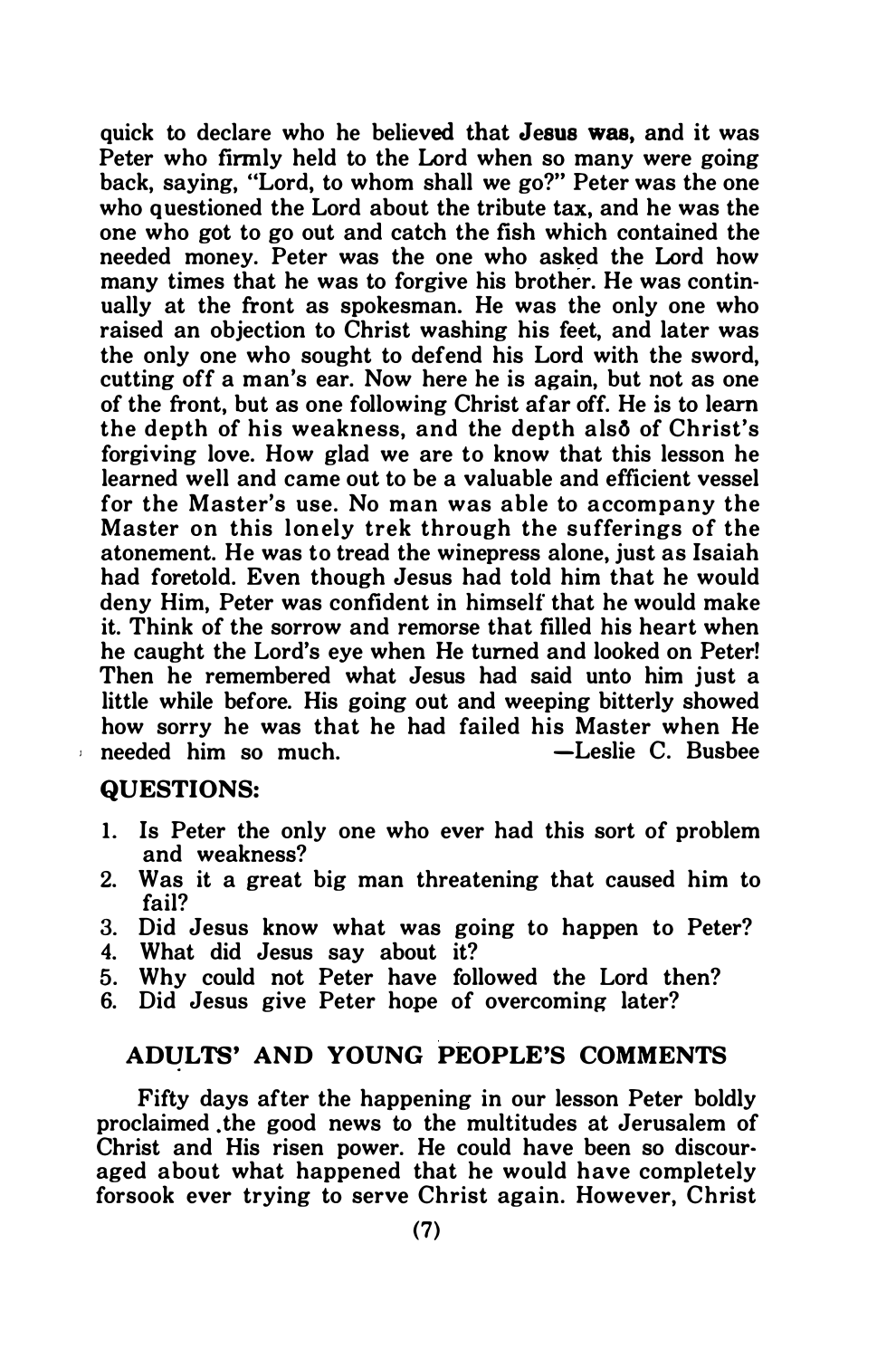brought him out of all of this. We are also sure that Peter always remembered this incident. It is recorded for us also. There is a lesson to be learned here. The world speaks about having self-confidence. Peter was confident that he was able to follow the Lord all the way. However, he learned -the hard way that his human strength could not go very far when it came to bearing the reproach of Christ. When he was later filled with the Spirit of God, he went forth not in his own strength or self-confidence. Think how patient and merciful the Saviour was to Peter. I have always been impressed with that moment when the Lord turned and looked upon him. No doubt it was a look mingled with rebuke, compassion, pity, and love. The Lord knew that Peter was not able to follow Him then. Peter was so sure that he would stay with Jesus, and when he woke up to the reality of what he was doing, how ashamed and sorry he was! A young girl had caused him to deny the One that he had loved so much. What was it that caused him to do such a thing? It is the same problem that many have today. The reproach and shame mingled with the fear of the danger and peril of death is still the thing which is so hard for us mortals to overcome today. I am sure that there are many people who would like to be the children of God. However, "by and by they are offended". In the Scriptures we are encouraged to go forth unto Christ without the camp. bearing His reproach, for here we have no continuing city, but we seek for one to come. (Hebrews 13:13.) It is so hard to come forth from the vain security of the flesh and this present world. At this point many weaken and go down. Let us catch a vision of the eternal glory that is in Christ and willingly follow Him all the way. -Leslie C. Busbee

### FOOD FOR THOUGHT

Although Peter denied Christ, he did not lose his love for Him, nor faith in Christ's mission to earth. Although it was an act to be repented of, Peter's denial was more of a failure than a sin. We see people who lose out with God, deny Him, and then show very little interest thereafter. This is sin. Peter still possessed a great desire and love for God. It hurt deeply when Jesus looked at him. He was sorry for his failure. When we fail, God also looks at us. He does care whether or not we make a spiritual success of our Christian life. We should be deeply repentant for our failure.

God looked upon Peter's humility and completely forgave him. The angel told the women at Jesus' empty tomb, "But go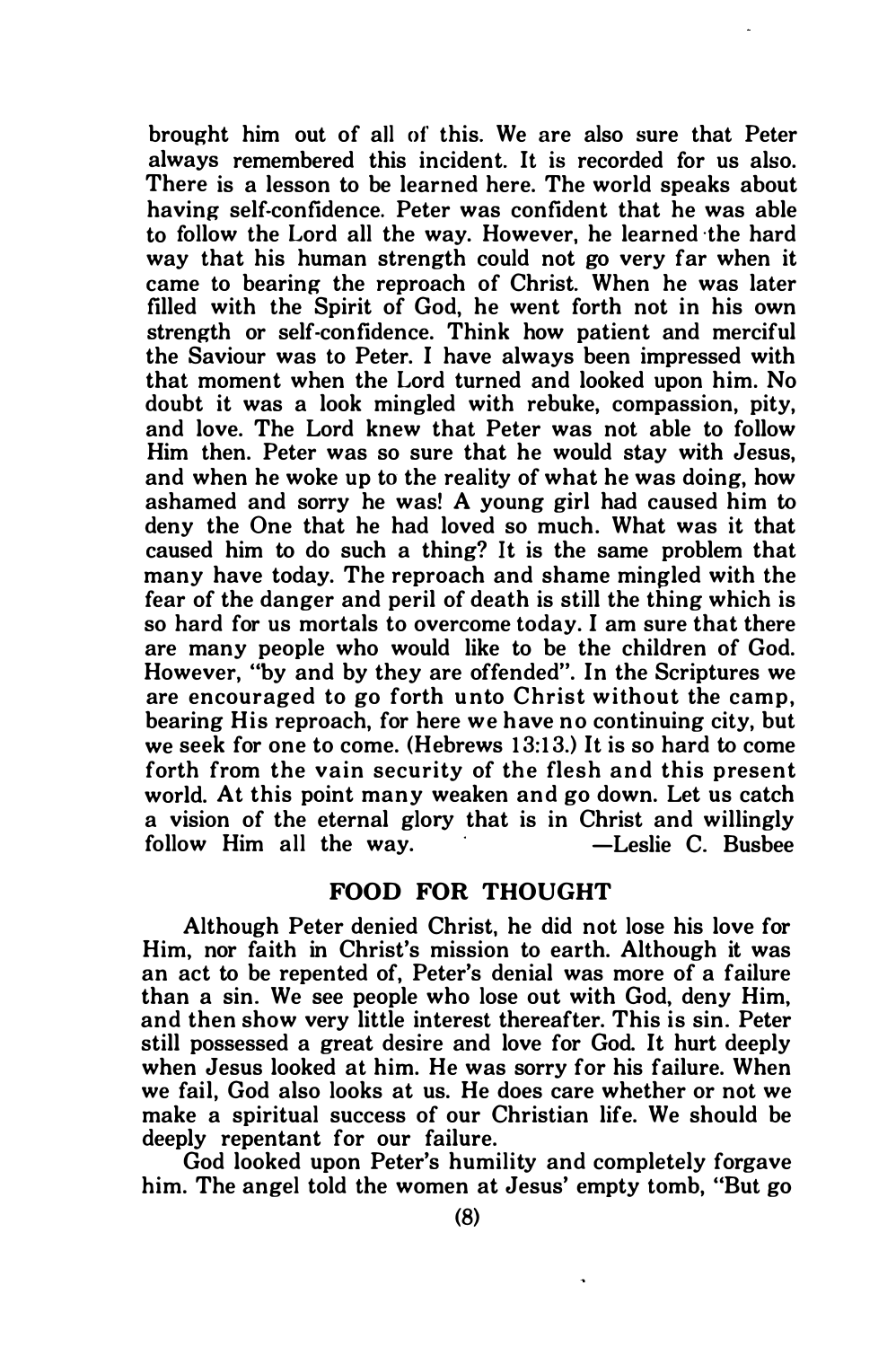your way, tell his disciples and Peter that he goeth before you into Galilee: there shall ye see him, as he said unto you." Mark 16:7. Don't you know that it thrilled Peter exceedingly when he heard that he had been singled out? He knew then that Christ had completely forgiven him and had made a special effort to encourage him.

God's love goes beyond our human failures. The Psalmist David said, "For he knoweth our frame; he remembereth that we are dust." Psa. 103:14. God is not so exacting that He fails to sympathise and understand our humanity. However, it is not advisable to live an up and down life. God. has the grace and power to enable us to face conflict of every kind and emerge victorious.<br>— Wayne Murphey -Wayne Murphey

### -------0------- July 21, 1985

### CHRIST BEFORE PILATE

Matt. 27:1 When the morning was come, ail the chief priests and elders of the people took counsel against Jesus to put him to death:

2 And when they had bound him, they led him away, and delivered him to Pontius Pilate the governor.

John 18:28 Then led they Jesus from Caiaphas unto the hall of judgment: and it was early; and they themselves went not into the judgment hall, lest they should be defiled; but that they might eat the passover.

Luke 23:2 And they began to accuse him, saying, We found this fellow perverting the nation, and forbidding to give tribute to Caesar, saying that he himself is Christ a King.

3 And Pilate asked him, saying, Art thou the King of the Jews? And he answered him and said, Thou sayest it.

Matt. 27:19 When he was set down on the judgment seat, his wife sent unto him, saying, Have thou nothing to do with that just man: for I have suffered many things this day in a dream because of him.

John 18:33 Then Pilate entered into the judgment hall again, and called Jesus, and said unto him, Art thou the King of the Jews'?

36 Jesus answered, My kingdom is not of this world: if my kingdom were of this world, then would my servants fight, that I should not be delivered to the Jews: but now is my kingdom not from hence.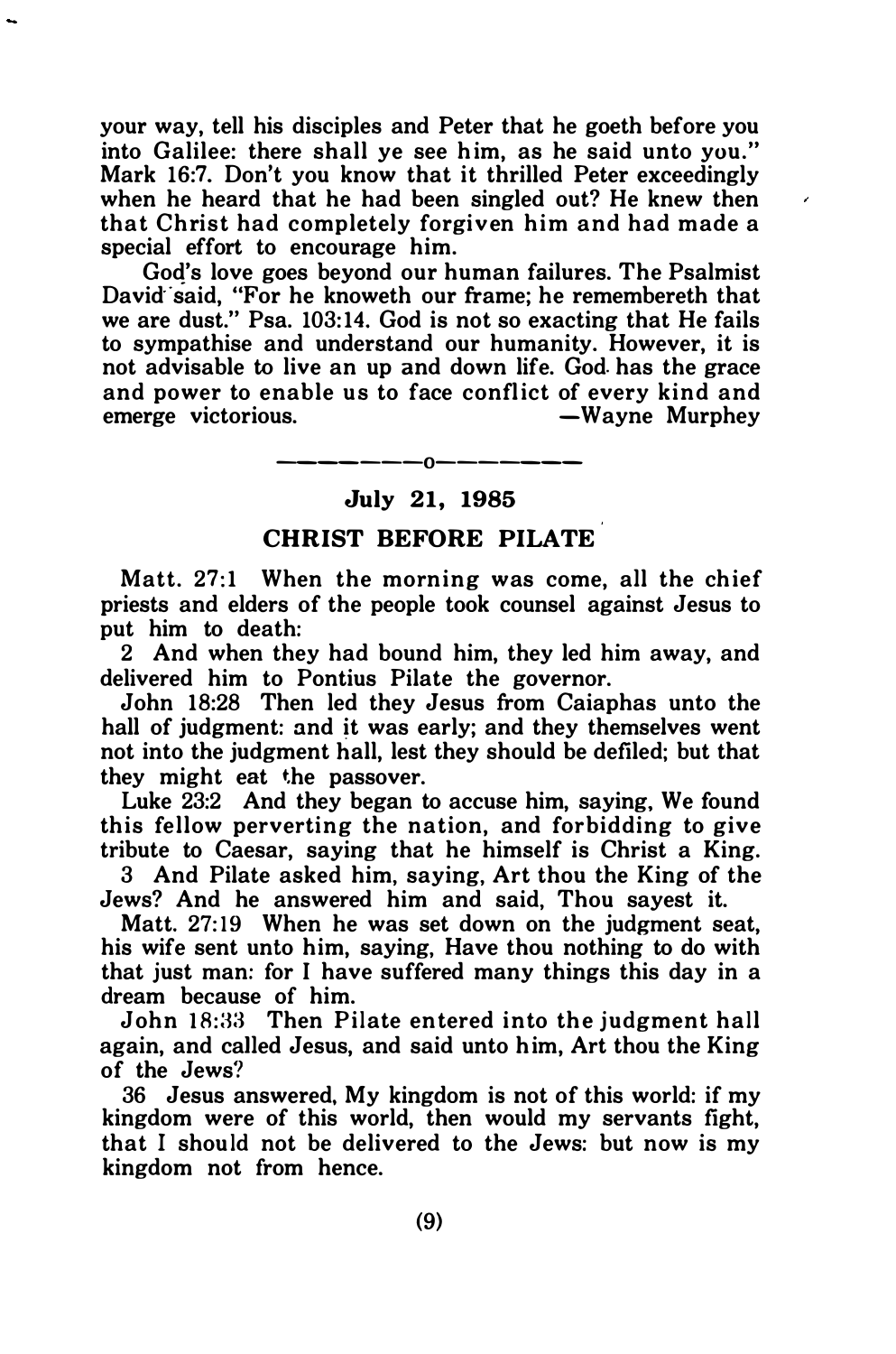37 Pilate therefore said unto him, Art thou a king then? Jesus answered. Thou sayest that I am a king. To this end was I born, and for this cause came I into the world, that I should bear witness unto the truth. Every one that is of the truth heareth my voice. . "·

38 Pilate saith unto him, What is truth? And when he had said this, he went out again unto the Jews, and saith unto them, I find in him no fault at all.

Mark 15:6 Now at that feast he released unto them one prisoner, whomsoever they desired.

7 And there was one named Barabbas, which lay bound with them that had made insurrection with him, who had committed murder in the insurrection.

8 And the multitude crying aloud began to desire him to do as he had ever done unto them.

Matt. 27:21 The governor answered and said unto them, Whether of the twain will ye that I release unto you? They said, Barabbas.

22 Pilate saith unto them, What shall I do then with Jesus which is called Christ? They all say unto him, Let him be crucified.

24 When Pilate saw that he could prevail nothing, but that rather a tumult was made, he took water, and washed his hands before the multitude, saying, I am innocent of the blood of this just person: see ye to it.

25 Then answered all the people, and said, His blood be on us, and on our children.

26 Then released he Barabbas unto them: and when he had scourged Jesus, he delivered him to be crucified.

Memory Verse: For consider him that endured such contradiction of sinners against himself, lest ye be wearied and faint in your minds. Hebrews 12:3.

Central Thought: Upon examining and questioning Jesus, Pilate confessed that he could find no fault at all in Him, and he wanted to release Him. However, the voice of the people prevailed, and Pilate sought to evade the responsibility by publicly washing his hands of the whole affair.

### LESSON BACKGROUND

Adam Clarke informs us that Pontius Pilate governed Judea ten years under the Emperor Tiberius; but, having exercised great cruelties against the Samaritans, they complained of him to the emperor, in consequence of which he was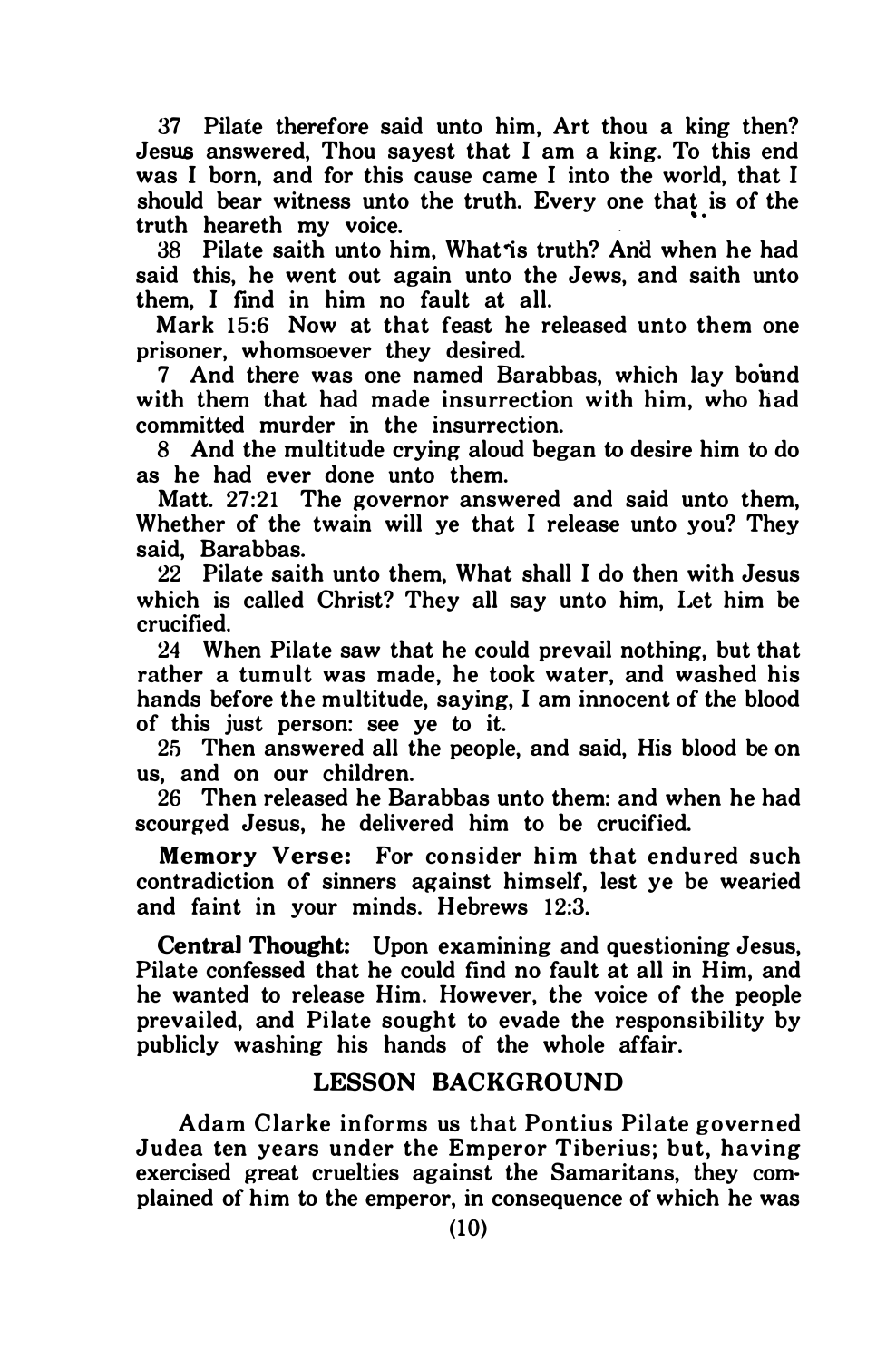deposed, and sent into exile, where he killed himself two years later. Clarke also is of the opinion that Pilate could have spared and released Jesus had he but exercised his authority and military force that he had access to. Pilate was in a close place. He recognized that Jesus was innocent and just, and was no doubt impressed with the words that Jesus said. However, he sought to escape the awful challenge before him. It was a custom with the Hebrews to ceremoniously wash hands in matters to portray and delcare one's innocence. It is one thing to do something in a ceremony, however, and quite another thing to really be innocent and clear. Jesus spoke very weighty and important words of truth to Pilate. As Jesus was accused of assuming the title and role of a king, Pilate was interested in that, but he was totally unprepared for Christ's explanation of His kingship. The words "My kingdom is not of this world" contain much important truth. They are parallel with Christ's expression to Nicodemus: "Except a man be born of water and of the Spirit, he cannot enter into the kingdom of God." So we see that carnal minded men cannot perceive of the true aspect of Christ's kingship. Christ is king today, but in what way? Does He sit on an earthly throne and rule with force and threats of destruction? No, that is not the nature of that kingdom of Christ. That is the kind of kingdom that Pilate was used to. Bloodshed, force, threats, display of power, and domineering oppression were the tools used by the earthly rulers of that day. Oh, if Pilate could have but understood that! He could have accepted Christ and been born again into the kingdom of God, but, alas! it is evident that he did not. -Leslie C. Busbee

#### QUESTIONS:

- 1. Who was Pontius Pilate?
- What was the accusation that the Jews brought against Jesus before Pilate?

 $\bullet$ 

- 3. Why was Pilate's wife troubled?
- What did Jesus say about His kingdom?
- 5. What effect should it have upon us to know that Christ's kingdom is not of this present world? Of what world is it then?
- 6. Can you think of other Scriptures that would go along with this thought of the kingdom?
- 7. What did Jesus mean when He said, "Everyone that is of the truth heareth my voice"?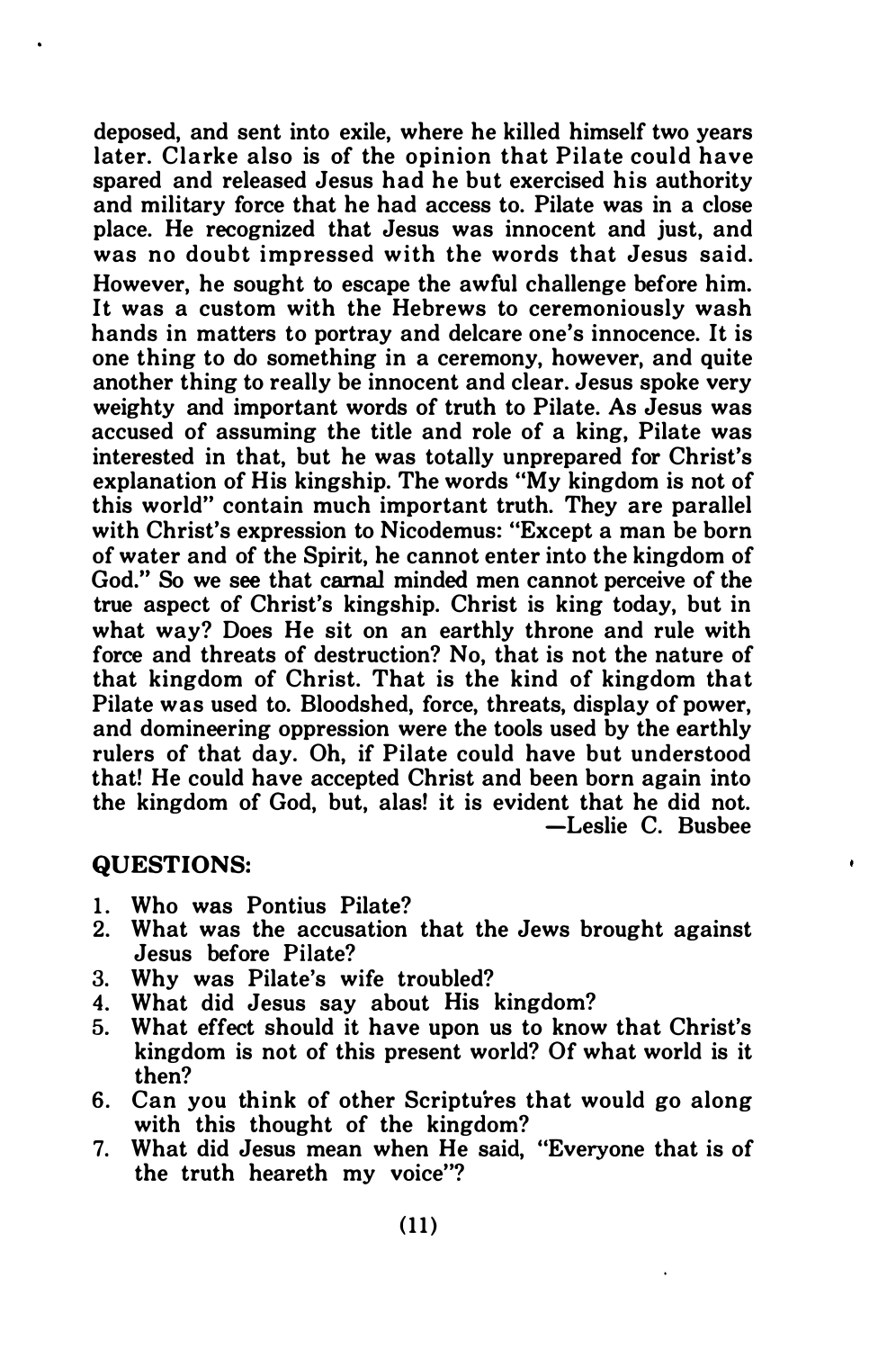- 8. What would be your answer to Pilate's question: "What is truth?"
- 9. Why did the people want Barabbas instead of Christ? Why do people today want the world instead of Christ?

### ADULTS' AND YOUNG PEOPLE'S COMMENTS

Christ was on Pilate's hands. He had to do something with Him. He sought to transfer the responsibility from his own soul to that of the people, making a feeble plea of being clean from His blood. However, there is a much greater way of having the blood of Jesus on our hands. To reject Him from being our Lord and Saviour is to make us guilty of the blood of Christ. The apostles later were accused by the high priest of intending to bring Christ's blood upon them. They were no doubt smitten to the heart by what they had done. It is a terrible thing to be responsible for someone else's blood. It was their own rejection of Christ that put His blood upon their souls, not for salvation, but for condemnation. We can have the blood of Christ administered to our souls through faith and acceptance of Him, but if we reject Him, His blood will be upon us for damnation. Oh, how we desire to have the blood of Jesus applied to our hearts! We surely do not want His blood to be on us in any other way. The Jews were willing for His blood to be on them and their children. We know it is on everyone who rejects Him. What a terrible time this was! The morning had arisen on this fateful day. Death was the decree, but the Jews had no power to put to death. This must be done by the Roman over-lords. So to Pilate, the Roman governor, they went on that morning. Pilate could have saved Jesus, but he gave over to content the people. Is it not that way today? It is much easier to please and go with the crowd than to stand up and follow Christ. The way of least resistance is taken by the crowd. It takes strong and determined hearts to go God's way. -Leslie C. Busbee

### FOOD FOR THOUGHT

Much could be said concerning Christ's statement, "Everyone that is of the truth heareth my voice." Let us notice just a few things concerning the kind of people who possess truth.

Those who have truth are completely sincere. There must not be deceit or impurity in their lives. Man's ideas and opinions may pass them by, but when "thus saith the Lord" is read, they will sit up, listen, and take it seriously. Their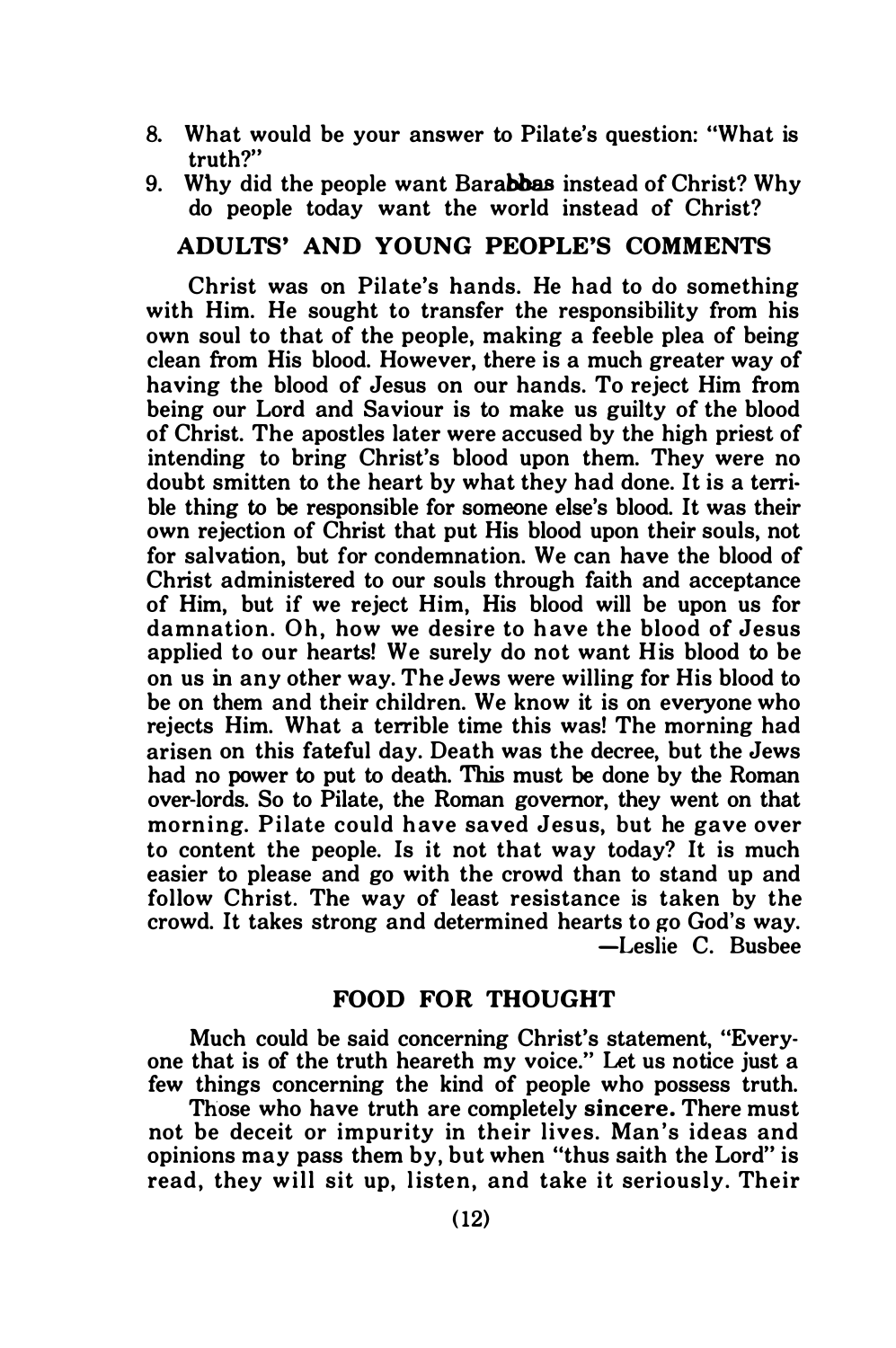salvation is a precious possession. In ancient Rome, those who worked in marble would occasionally chip their artwork and would fill in the chipped places with wax, which was the same color as the marble. They would then sell their product as undamaged or perfectly wrought. Other statue makers, wish· ing to sell honest products, stamped their product "sine cera" (without wax). From this custom the word sincere is derived. Do we not find in Christ, One who possessed truth, in that He never deceived the people, but was sincere in all He said and did?

Another trait to search for in discovering truth, is those who are at peace in their souls. Wherever there is warring and strife, you will be certain to discover deceit and propaganda also. The night before President Woodrow Wilson made his address to Congress, ushering us into World War I, he told Frank Cobb, the editor of the New York World, "From now on we shall not be able to tell the truth."

Christ not only had peace in His soul, but He brings peace to all who will accept truth.  $-0-$ 

July 28, 1985

### THE SCOURGING, THE CROWN OF THORNS,

#### AND THE CALVARY ROAD

John 19:1 Then Pilate therefore took Jesus, and scourged him.

2 And the soldiers platted a crown of thorns, and put it on his head, and they put on him a purple robe,

Matt. 27:27 Then the soldiers of the governor took Jesus into the common hall, and gathered unto him the whole. band of soldiers.

28 And they stripped him, and put on him a scarlet robe. 29 And when they had platted a crown of thorns, they put it upon his head, and a reed in his right hand: and they bowed the knee before him, and mocked him, saying, Hail, King of the Jews!

30 And they spit upon him, and took the reed, and smote him on the head.

Mark 15:20 And when they had mocked him, they took off the purple from him, and put his own clothes on him, and led him out to crucify him.

John 19:17 And he bearing his cross went forth into a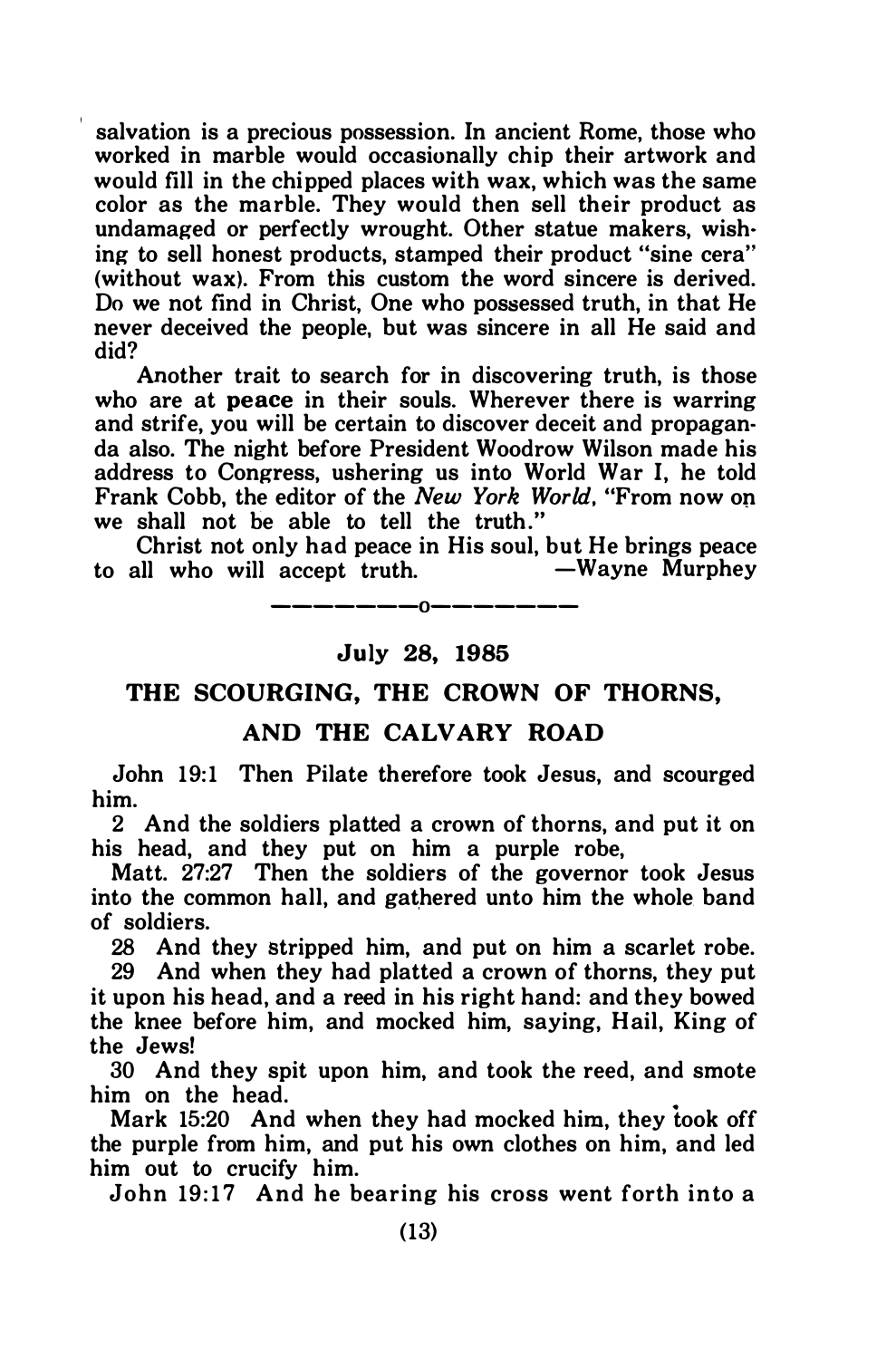place called the place of a skull, which is called in the Hebrew Golgotha:

Mark 15:21 And they compel one Simon a Cyrenian, who passed by, coming out of the country, the father of Alexander and Rufus, to bear his cross.

Luke 23:26 And as they led him away, they laid hold upon one Simon, a Cyrenian, coming out of the country, and on him they laid the cross, that he might bear it after Jesus.

27 And there followed him a great company of people, and of women, which also bewailed and lamented him.

28 But Jesus turning unto them said, Daughters of Jerusalem, weep not for me,, but weep for yourselves, and for your children.

29 For, behold, the days are coming, in the which they shall say, Blessed are the barren, and the wombs that never bare, and the paps which never gave suck.

30 Then shall they begin to say to the mountains, Fall on us; and to the hills, Cover us.

31 For if they do these things in a green tree, what shall be done in the dry?

32 And there were also two other, malefactors, led with him to be put to death.

33 And when they were come to the place, which is called Calvary, there they crucified him, and the malefactors, one on the right hand, and the other on the left.

Matt. 27:34 They gave him vinegar to drink mingled with gall: and when he had tasted thereof, he would not drink.

Memory Verse: Who his own self bare our sins in his own body on the tree, that we, being dead to sins, should live unto righteousness: by whose stripes ye were healed. I Peter 2:24.

Central Thought: The scourging, the crown of thorns, the smiting, and all the humiliation and torment that our Saviour suffered was the fulfillment of the Word of God. It was the atonement for our souls to be saved from eternal ruin.

Word Definitions: Scourge: whip, lash, and flog. Platted a crown: twined or braided. Golgotha and Calvary: Both of these words mean the same thing, that is, the place of a skull. Golgotha is a Hebrew word while Calvary is actually a Latin word. The Greek word is Cranium. The place was named this either because of the many scenes of death that took place there, or because the brow of the hill might have had an appearance of the top of a skull. Vinegar: While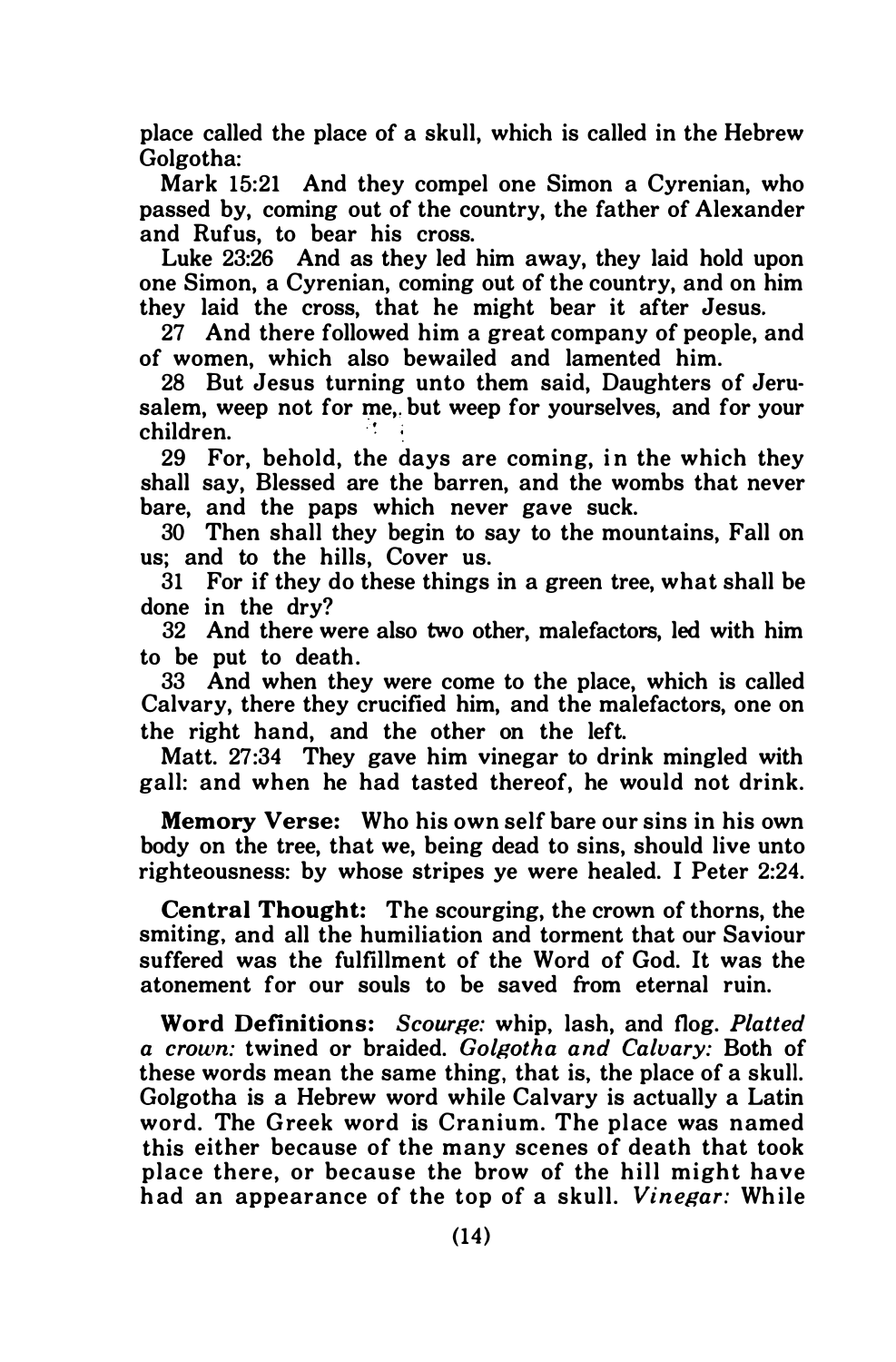Matthew said that they offered Jesus vinegar to drink mingled with gall (a greenish liquid like bile). Mark described it as wine mingled with myrrh (another bitter extract). The real definition for vinegar here is sour wine. It was given to help dull the senses and the pain.

### LESSON BACKGROUND

Our lesson today portrays the accomplishing of the atonement of Christ for our sins and sorrows. Isaiah 50:6 foretold this: "I gave my back to the smiters, and my cheeks to them that plucked off the hair: I hid not my face from shame and spitting.'' Isaiah 53:5 says: "But he was wounded for our transgressions, he was bruised for our iniquities: the chastisement of our peace was upon him; and with his stripes we are healed." These wicked men in their vile treatment of Jesus were only fulfilling Scripture, although they were completely unaware of it. Think of the crown of thorns. Thorns and thistles came as a result of the curse given to the ground because of sin. Thorns are symbolic of the troubles and sorrows of life. Before Christ could be crowned as King of kings, He must wear the crown of thorns. The frenzy of the people were at a high pitch. Jesus was swept along on the crest of this angry mob to His death . The way from the Judgment Hall of Pilate to the cross has been called the Via Dolorosa, that is, the way of grief and sorrow. Down the Via Dolorosa our Saviour went bearing His cross. It is probable that the cross became too much for Him in His human strength. The Bible does not say this, but we must unite the accounts. John said that He went forth bearing His cross. The other three accounts tell of Simon, the man from Cyrene, who was compelled to bear the cross after Him. Cyrene was a celebrated city of Libya on the African coast to the west of Egypt. Alexander and Rufus, it appears (as Adam Clarke expressed it), were well known among the first disciples of our Lord. It is likely that this is the same Alexander who is mentioned in Acts 19:33, and that the other is the Rufus spoken of by St. Paul in Romans 16:13. There is no mistaking that the words Christ spoke to the sorrowing women were formed in a prophecy of the destruction of Jerusalem that took place in 70 A.D. -Leslie C. Busbee

### QUESTIONS:

- 1. Why did Jesus have to be scourged?
- 2. What did the soldiers do to Jesus?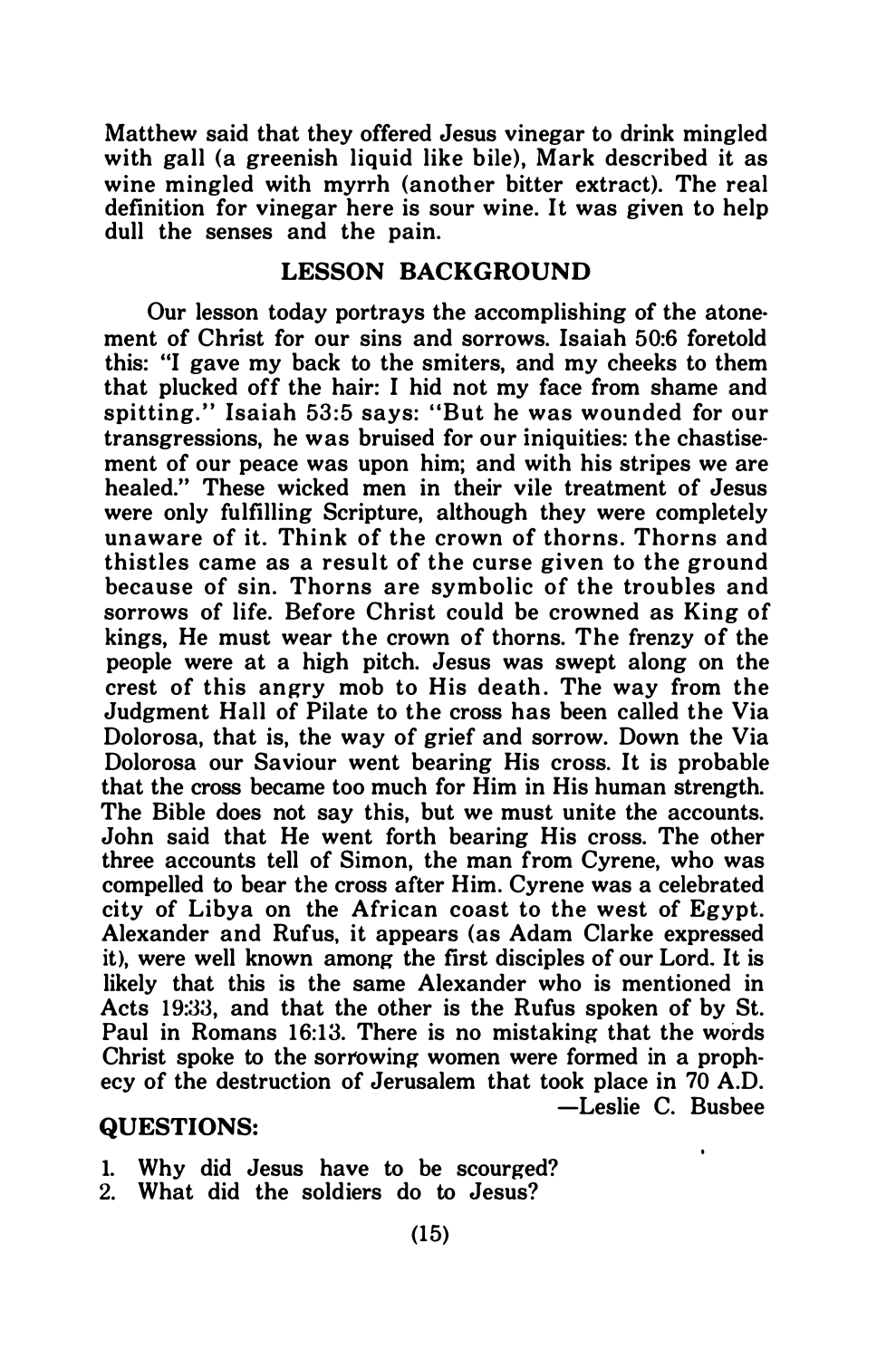- 3. How do you think Jesus took all of this mistreatment?
- 4. Did He ever threaten, strike back, or try to defend Himself?
- 5. Why do you think He refused the vinegar?
- 6. Try to picture, if you can, the man who happened to be passing by, perhaps on a journey, and what was in his mind at that event. What questions would he have asked, and what curiosity would have arisen in his heart?
- 7. Find a map of Jerusalem and trace the Via Dolorosa and the hill of Calvary.

### ADULTS' AND YOUNG PEOPLE' COMMENTS

It is said that the Roman mode of scourging, or whipping, criminals was a much more severe way than that of the Jews. The Jews were limited to 39 lashes and the whip, according to Adam Clarke, was not to abuse or cut into the flesh of the one being chastised. However, the Roman way of scourging was with a whip laced with bits of metal and they did not stop at 39 lashes. They would go on until the victim was almost unconscious. That is the kind of whipping our Lord received for our salvation and for our healing. Then after all of this He was ordered to shoulder His cross and start down the street which was no doubt lined with spectators. A certain man who was probably innocently on a journey through that area at that time happened upon the scene. He became a witness and a spectator of what was taking place. His name was Simon and he was from the city of Cyrene. How surprised he must have been when the Roman soldiers singled him out and dem anded that he take up the cross and bear it for Jesus. They compelled him to do this, but I am sure that this man Simon was a changed man after that experience. Probably he began to ask people after he had finished his task about who that Man was and why He was being thus treated. It would be interesting to know the rest of the story, wouldn't it? Nevertheless, let us think. We are all on a journey, are we not? Somewhere on our journey we are going to run across Jesus on the road to Calvary. We are going to meet the Master face to face. There will be a cross for us to bear. If we want to serve Him we will be compelled to bear that cross. "Take up your cross, and follow me!" we hear the blessed Saviour call. Let us gaze upon this scene and that which is to follow and let us never be ashamed of the old rugged cross.  $-$  Leslie C. Busbee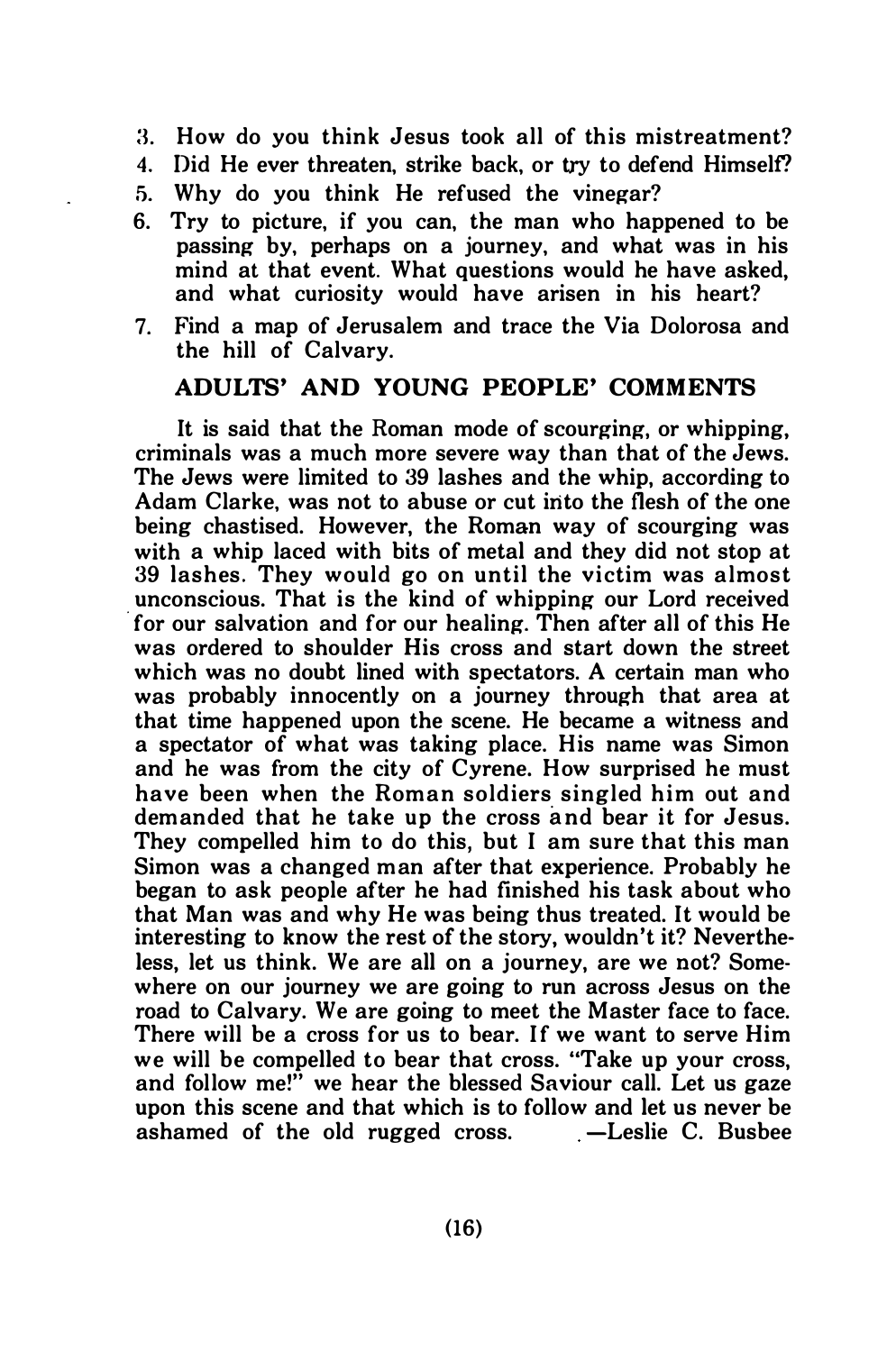Christ was treated with disrespect in His lifetime. He was misrepresented at His trial and disdained in His death. The crown of thorns, the scourging, the mocking, the smiting, the shame, disgrace and bearing of the cross, was just as difficult for Him as it would be for you or me. His back, His head and His cheeks were just as tender as ours. His sense of rejection was just as keen as ours. However, it was all a part of the plan of salvation. Isaiah 53: 11 says, "He shall see of the travail of his soul, and shall be satisfied."

God has always possessed a distinct dislike for sin. In His justice. He has decreed that all sin shall be punished. There will be many who will stand before the judgment seat of God and hear the sentence to eternal hell pronounced upon them for the sins that they have committed. There will a lso be many who will have had their sins transmitted to Christ by pleading His blood. God 's anger will already have been assuaged towards these sins and the redeemed can enter into everlasting joy.

We understand by what Christ said in Luke 23:28-31 of our lesson, that He was not so taken up in His own sufferings that He could not sympathize with what others must suffer. We understand that in these Scriptures, He was foretelling of the destruction of Jerusalem. Christ had instructed the people that when they saw certain signs, they were to flee to the mountains to escape this destruction. Here He is emphasizing that it will be much better for those who are caught in this seige to have never had children. The daughters of Jerusalem were weeping for Jesus, but someday they would be weeping for their own children who would die in the destruction of Jerusalem. "For if they do these things in a green tree, what shall be done in the dry?" It is not too often that someone will cut down a beautiful green tree, but many times a dead tree will be done away with. If suffering and pain was to be inflicted upon the holy person of Jesus, imagine the type of destruction a corrupt city deserved. - Wayne Murphey

-------0-------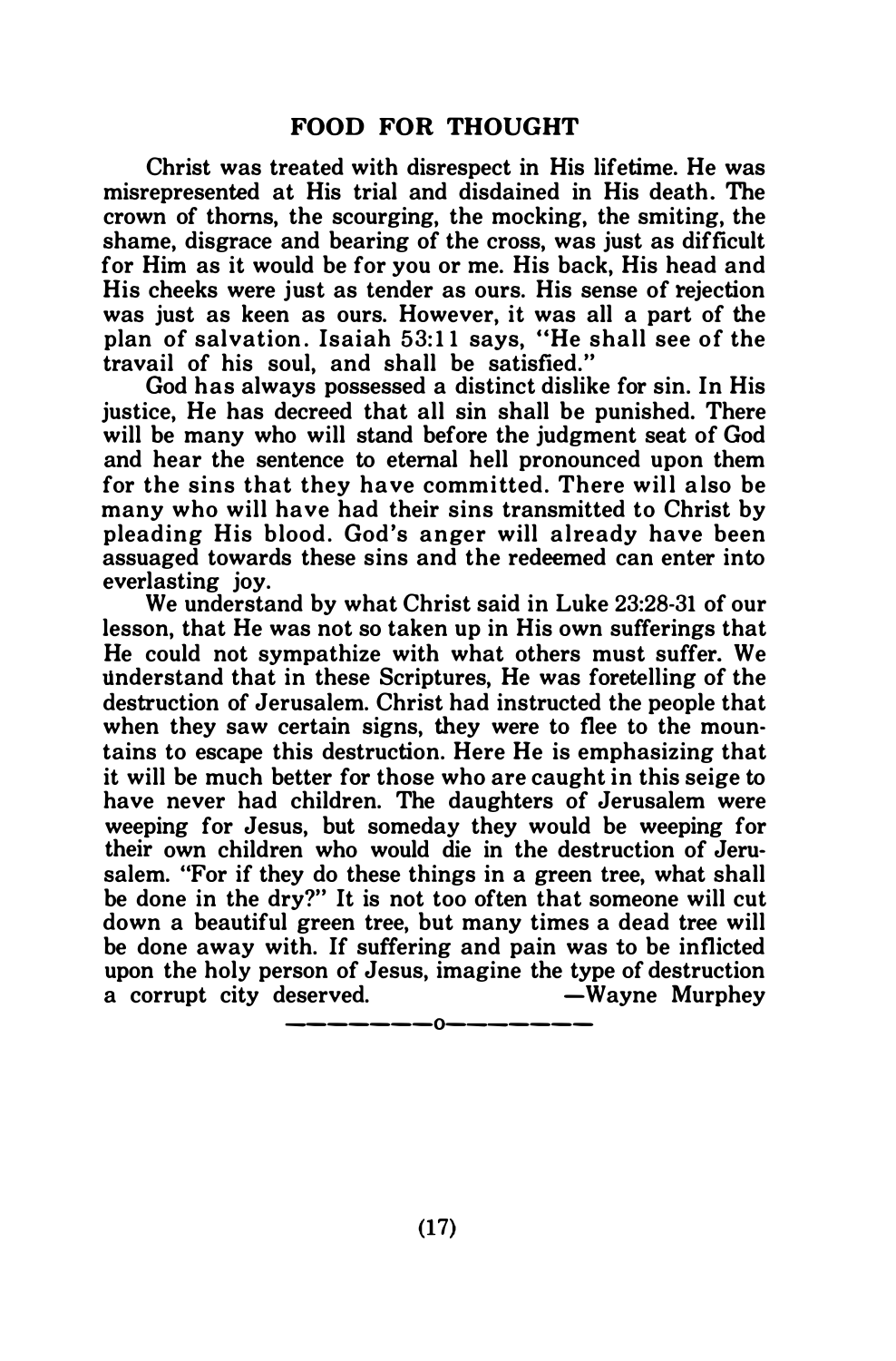# Grandmother's Room

John Lyman was what his neighbors and townsfolk called a "hard-fisted" man; and he had earned the name by dint of persevering stinginess from boyhood up. He and his good wife Phoebe had accumulated a snug little property, besides the many-acred farm which was to be his when "grandmother" should relinquish her claim to all earthly possessions. So he was really able to live in comfort; but, instead of that, the old red farmhouse, which was his father's before him, was a model of angularity, unadorned and unattractive, both inside and out, only preserving a decent aspect through Phoebe's thrift and neatness.

Six little ones made music in the old house, save when their father was there. His presence always seemed to send a chill to their little warm hearts; for he made them feel that they were ''bills of expense", and whenever they clamored for pretty things he told them that they "cost money", and sent them away with a reproof for their desires.

Yet John Lyman claimed that he was just. "Don't I pay the minister two dollars every single year?" he would say when people inquired. Of course he did; and, if the gentleman was a smart preacher, he added a peck of beans to his annual s ubscription, although this came a little hard when the harvest was poor. Not being a regular church attendant, he didn't feel called to give to the "heathen", as he was wont to style all benevolent objects of whatever character; and it was generally understood that the two dollars were given on grandmother's account.

Dear Grandmother Lyman! Known and loved by everybody in Peltonville, she was peacemaker, adviser, and, in fact, condensed sunshine in John's household from January to December. She was a Christian, too; and John was glad of that, for he believed that she and the Bible were good in case of sickness or death; and, to tell the truth, he had a vague idea that she would see that he had a place in heaven sometime, after he had grown old and tired of this world. However, Grandmother Lyman knew better than this; and morning, noon, and night, her prayers ascended for him, her only remaining child, and his family.

One would suppose that such a mother would have every want supplied, even by a *penurious* son. But, Oh! the love of gain had so eaten into John's best affections that it sometimes seemed as if he had forgotten all claims upon him! So it was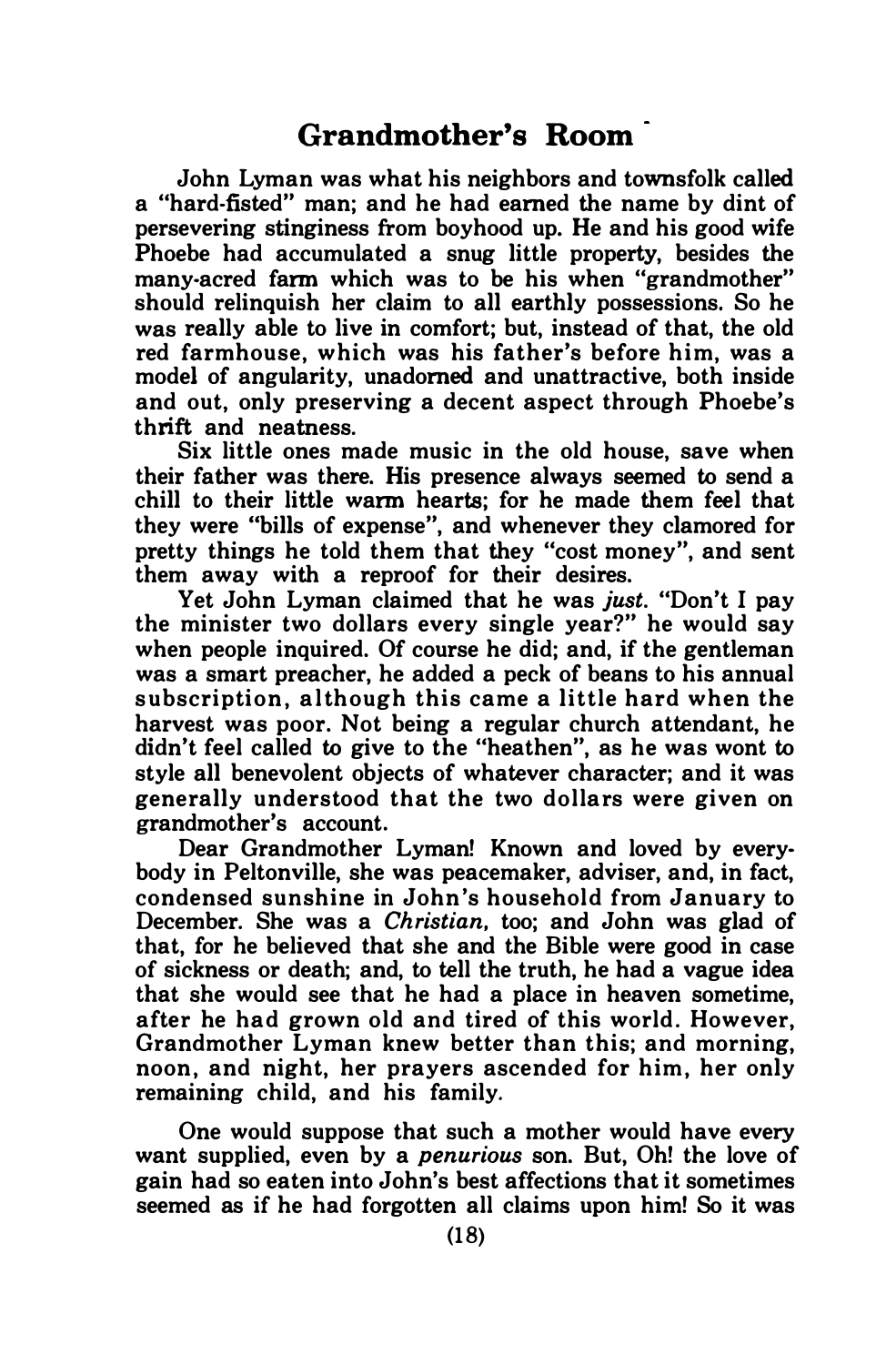very trying to ask a favor of him, and his mother denied herself many a necessity before doing it.

Something more than usually important troubled her mind. However, on one bright spring morning as she sat by the kitchen fire, all the funny little wrinkles in her. dear old face, which were generally only telegraph lines for smiles to run over, were sobered by some weighty consideration. Her knitting-work lay idle in her lap; and she did not even notice that little Tillie had pulled two of the needles out, nor that mischievous Nick was sawing away on the back of her chair with his antiquated pocket-knife. Whatever the problem was, it troubled her all the forenoon; but after dinner she followed John to the door, and, said she, "I've been thinking, John, couldn't I have a little room somewhere all to myself? I'm going on seventy-eight now, you know, and the children get pretty noisy sometimes; and I thought, maybe, if it wouldn't be too much trouble-" "Hem! Well, really, grandma'm." taking off his hat and scratching his head dubiously, "the children do make a precious hubbub here, that's a fact. But I declare! Well, I'll see." And John went to the field.

As a result of the "seeing", on the next rainy day there was heard the noise of hammer and saw in a chamber over the kitchen. This chamber had never been finished or used save as a place in which to store old rubbish of all kinds, and was a gloomy, out-of-the-way room at best. Grandmother Lyman looked rather sober over the prospect; and Phoebe wanted to interfere, but as that was against the rules of the house, John worked on in his own way, until, at the end of two days, and after Phoebe had made several journeys up and down the back-stairs, grandmother was told that her room was ready. The dear old lady dragged herself up to the little chamber, while two little tots came scrambling after hearing her Bible, hymn-book, Wesley's Sermons, and knitting-work. But it was no "palace of beauty" which she found awaiting her. The room was low, slanting on one side, unpapered, uncarpeted, and only lighted by two little dormer-windows, which did their best to admit pure daylight in spite of the dark gingham curtains so trimly hung before them. A bed stood in one comer, before which was a braided rug, while a stove with two good legs occupied the center of the room.

Grandmother looked out at the windows, but the view was not pleasant; two barns, the watering trough, and the fashionable summer resort of the ducks and geese, that was all. She was not one to complain; but she sadly missed the grand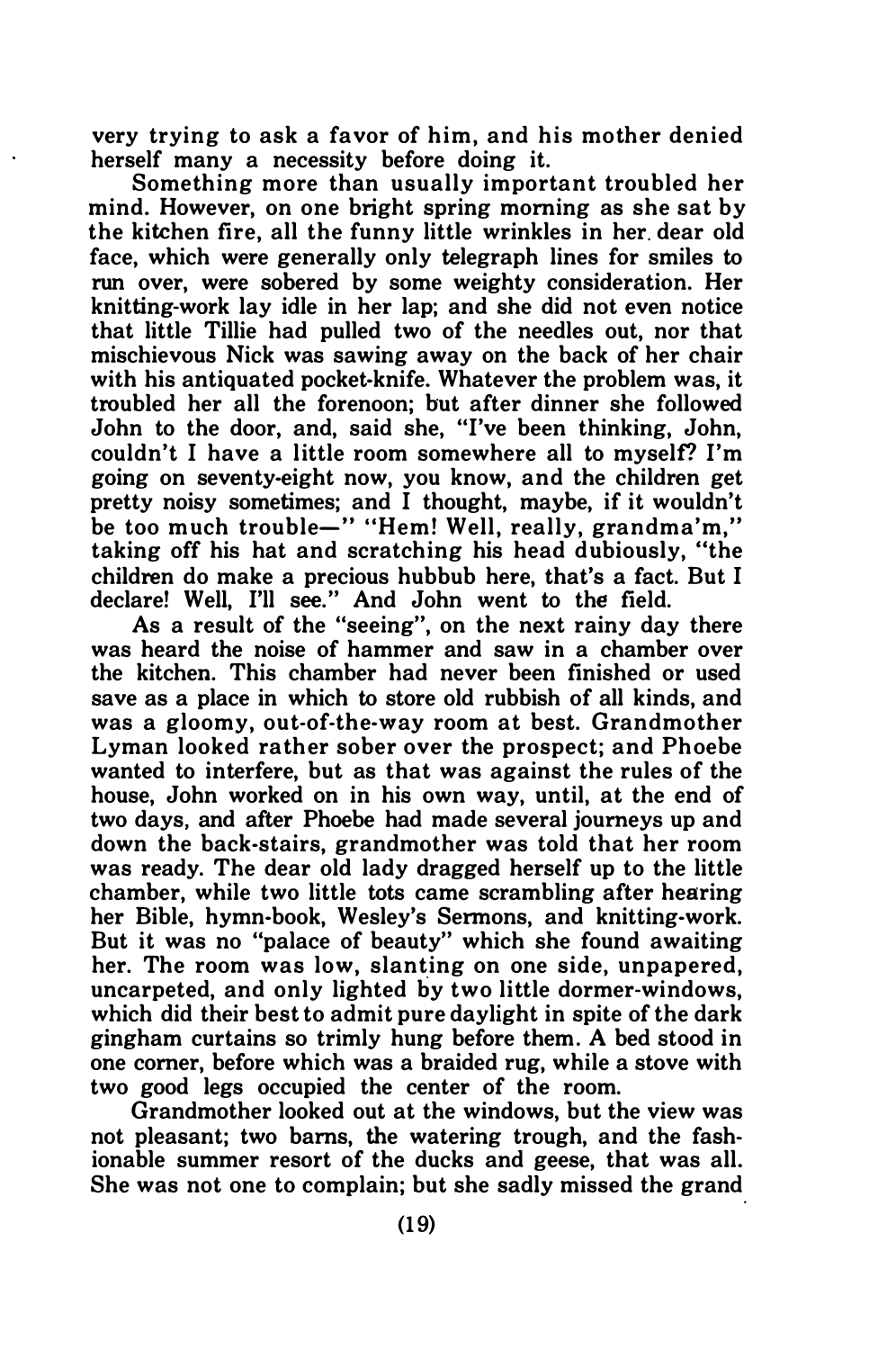sweep of mountain and valley which had greeted her eyes from the "fore-door" ever since she was brought there a happy bride. Turning to arrange her books on the little table, she sang, in her wavering way,

"Thus far the Lord hath led me on;"

and, before the verse was finished, her heart was at peace again. "Doin to stay up here all 'lone, g'anma?" said wee Tillie in pitying accents. "0 no! I guess you and Nick will come up real often, won't you?" "I dess so; but 'taint very pitty," said the little one, as she trotted downstairs again.

Meanwhile, John, as he followed the plow, was thinking of the five dollars expended in repairing the room, and trying to persuade himself that he was indeed a worthy son. "Five dollars! It ain't every one that would do as much for his mother as I do for mine," he soliloquized. "Too old to go up-stairs! Oh well, when she once gets up she is more out of the way; and she wants quiet, you know."

Be it known that John sometimes found it necessary to reason with himself in order to assure his conscience that everything was as it should be in her domain; and sometimes, as on this occasion, she asked so many questions that he was obliged to talk the livelong afternoon.

He retired that night thinking, "Five dollars for grandma'm's room and the mare lame in both forefeet!" But while these dismal thoughts filled his mind, his body seemed to be very suddenly transported to the kitchen below. He was not alone, however, for a woman was there before him walking the floor with a child in her arms. Back and forth she paced, carefully holding the pale-faced boy in the same position while he slept.

"Ruth," said a voice from an adjoining room, "that little chap will wear you all out. Can't I take him a little while?" "0 no," was the reply. "He likes to have me carry him so, poor little fellow." "Ah," said John to himself, "that's the way mother carried me six nights, when I got scalded so terribly." The scene changed, and he saw himself again. A crushed foot this time, demanding his mother's untiring care. Again and again incidents of his life were re-enacted before him, but always with his mother there, comforting, working, watching, or praying. Whether sick in body or in mind, he saw how, all through his life, a mother's tender love had surrounded him. Then he stood once more beside his father's death-bed, and heard again the solemn charge: "Be kind to your mother, John, and make her old age pleasant. She is all you've got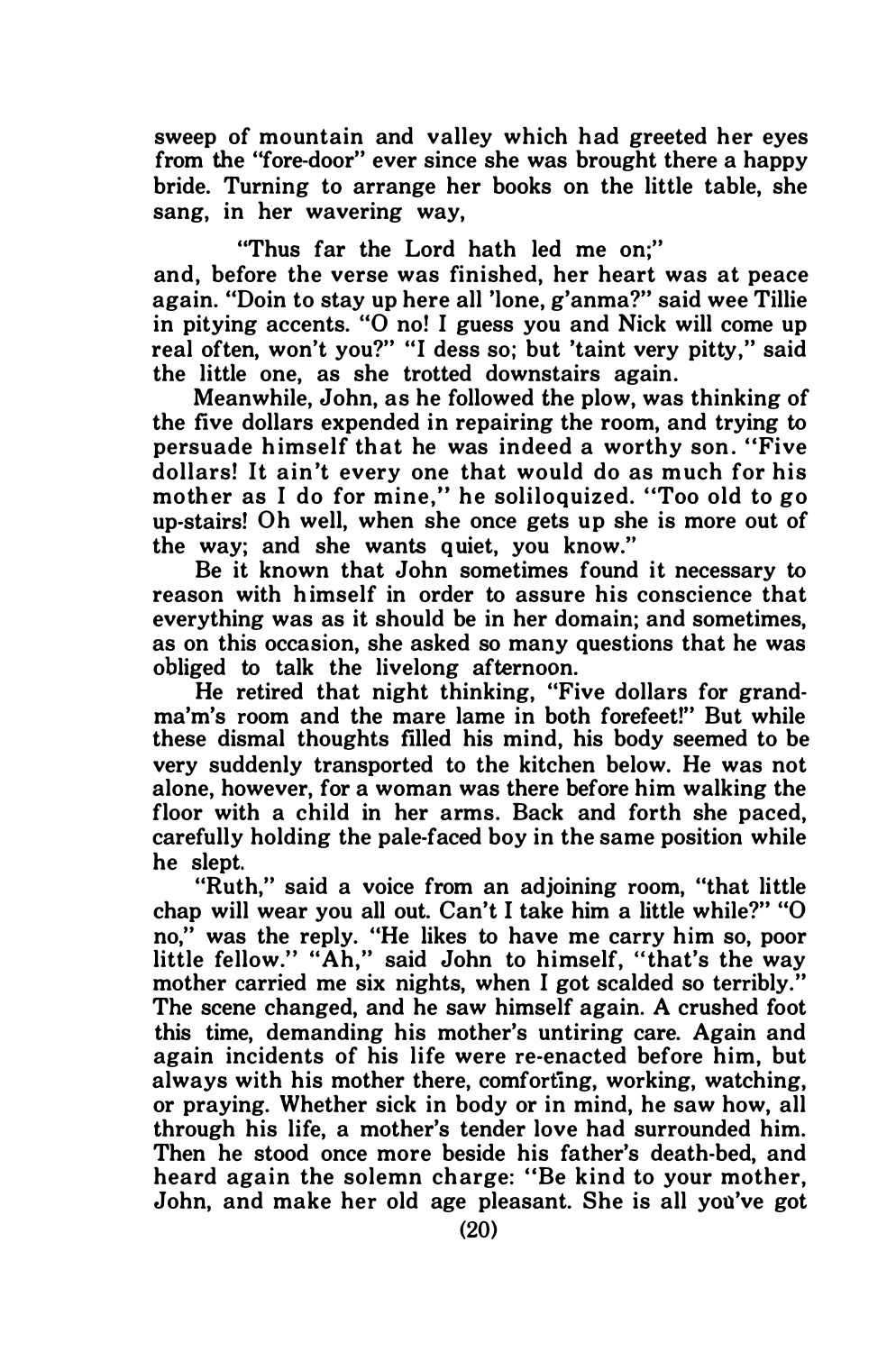now." With these words ringing in his ears John Lyman awoke to find the perspiration standing on his forehead, and a strange, weird sensation resting on him like a spell, which he tried in vain to throw aside. He tried to compose his mind, and again to sleep; but though nothing peculiarly frightful had troubled his slumber, he trembled from head to foot. In fact, Conscience so long soothed and stifled, had with a terrible effort freed herself, and determined to make one more effort for John's soul. She lashed him unmercifully. She showed him how his soul was growing smaller and meaner every dayhow he was just a plague-spot on God's fair earth. He saw himself in a mirror that reflected the inmost recesses of his heart, and he was horrified at sight of the foulness so long concealed.

As the hours wore slowly on toward the day, John grew to hate himself more and more, until, almost stifled in-doors, he . rose and went out. Everything wore that unreal look that the first faint twilight gives. Mysterious and still the mists lay along the foot of the mountain, while the stars twinkled in the sky that seemed very, very far away.

From force of habit John Lyman strode into the yard where the cattle were; but they only stared at him sleepily, as they lay tranquilly chewing the cud; so he wandered out and down the path that led into the little maple grove, which had ' been a playground for three generations. As he passed slowly along under the solemn trees, his boyhood days came back to him so fresh that the twoscore years of hard, grinding toil, flew away as by magic. Oh, that happy, careless boyhood! How had its golden promises been fulfilled! A blush of shame rose to the man's cheek as he thought how hard and cold his heart had grown. Hundreds of times he had stood beside the little stream which he had now reached, without noticing a trace of beauty; but now, as the sun lighted the distant mountain-top with a glow that crept over its sides, a gladdening, awakening glow, seen only in the spring, it seemed as though he had never looked upon the scene before. So new, so beautiful! A wonderful sense of God's nearness stole over him, such as he had not felt before for years, and, at the same time, a new love for his mother, who had so long been the only Bible he read, filled his heart, like a fresh revelation from the Father. The lowing of the cattle recalled him to himself, and he turned homeward, passed up the lane into the bam, and was soon throwing hay into the mangers below. Suddenly he stopped, thrust his pitchfork deep into the hay, and said: "My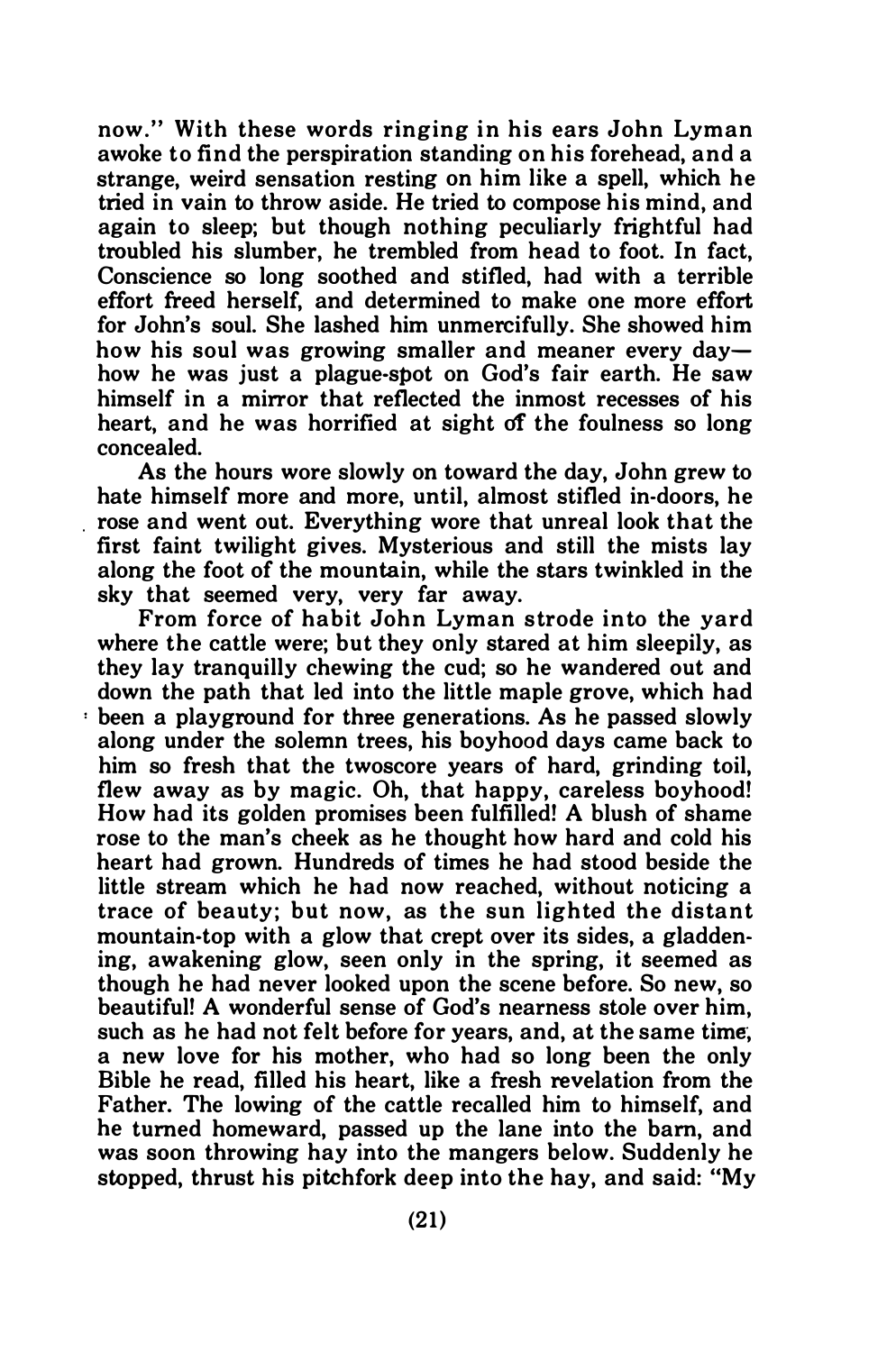mother shall have a better room than that if it costs five hundred dollars! Now that's so! Hurrah!" Good once more had triumphed over evil, as the experience of the morning culminated in this worthy resolution.

Soon the patter of childish feet was heard, and Tillie cried, "Pa, Pa, mother wants to know where you be, 'cause she's been worryin' about you, fear you's sick, and breakses is all gettin' cold this minute. Boiled eggs, too, ain't it, Ruth?"

"I'll be in directly," came the answer from the high mow; so happy, chattering, Tillie and quiet Ruth climbed down the high steps and started toward the house. Their father overtook them as they stopped to look at the ducks taking their morning bath, and catching Tillie up, he put her on his shoulder, then drew down the little face and kissed the fresh, sweet lips. "How natural!" one may say. No, not natural for John Lyman, whose children feared far more than they loved him.

Tillie was astonished and half frightened, and as she began to wriggle uneasily, her father set her gently down.

In a trice she was beside Ruth, and pulling her head down she whispered in her ear, "Pa just kissed me all his own self, Ruth." "Did he?" said Ruth, opening her eyes very wide. Then she hurried on and walked close by her father's side, while at her little heart fluttered the hope that she too might receive a kiss. However, she was not noticed; and very much grieved she shrank away wondering if he loved Tillie best.

(To Be Continued)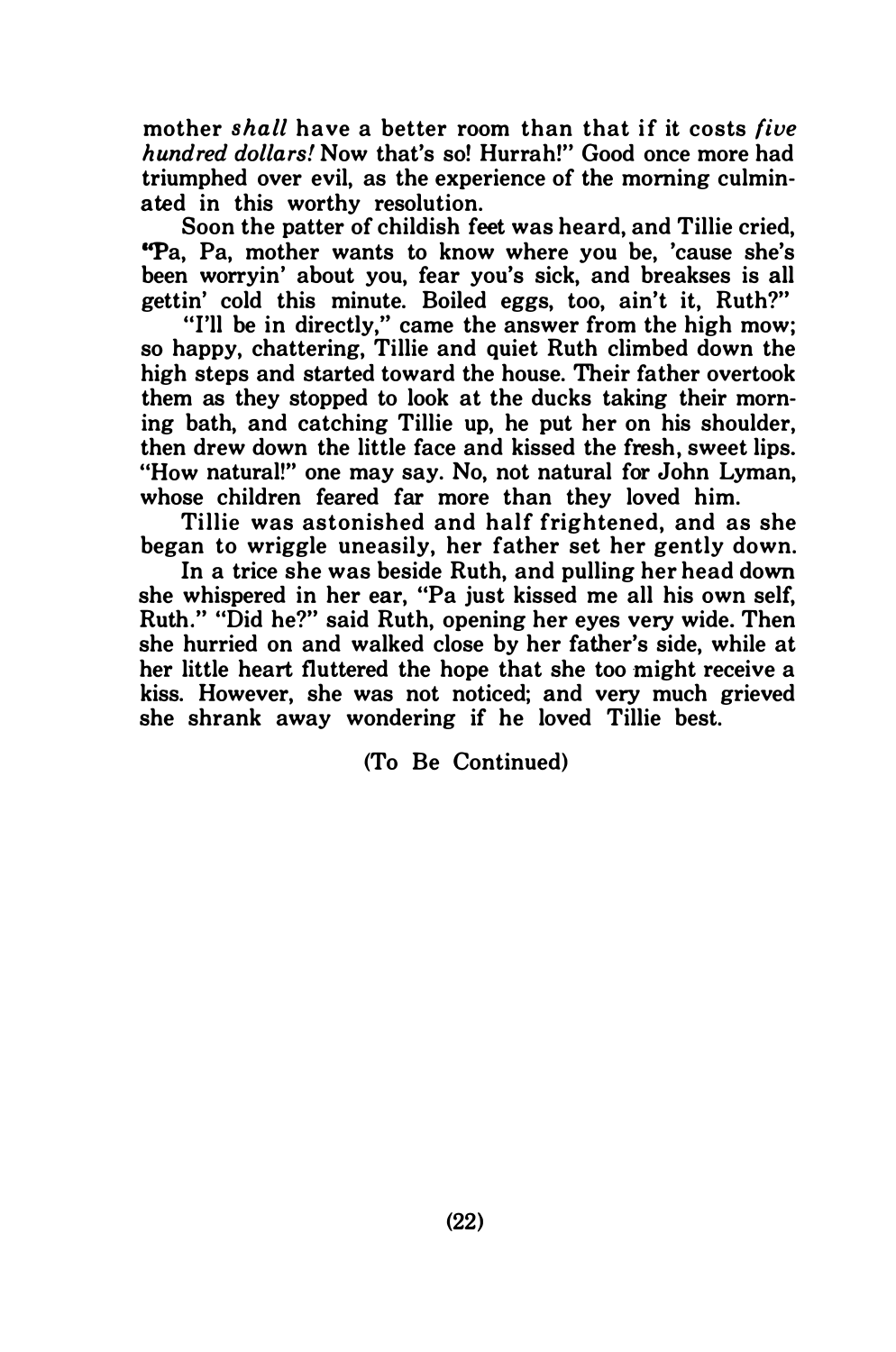### August 4, 1985

### THE CRUCIFIXION OF CHRIST Part 1

Luke 23:33 And when they were come to the place, which is called Calvary, there they crucified him, and the malefactors, one on the right hand, and the other on the left.

34 Then said Jesus, Father, forgive them; for they know not what they do. And they parted his raiment, and cast lots.

John 19:19 And Pilate wrote a title, and put it on the cross. And the writing was, JESUS OF NAZARETH THE KING OF THE JEWS.

20 This title then read many of the Jews: for the place where Jesus was crucified was nigh to the city: and it was written in Hebrew, and Greek, and Latin.

21 Then said the chief priests of the Jews to PiJate, Write not, The King of the Jews; but that he said, I am King of the Jews.

22 Pilate answered, What I have written I have written.<br>23 Then the soldiers when they had crucified Jesus took

Then the soldiers, when they had crucified Jesus, took his garments, and made four parts, to every soldier a part; and also his coat: now the coat was without seam, woven from the top throughout.

24 They said therefore among themselves, Let us not rend it, but cast lots for it, whose it shall be: that the Scripture might be fulfilled, which saith, They parted my raiment among them, and for my vesture they did cast lots. These things therefore the soldiers did.

Matt. 27:36 And sitting down they watched him there; Mark 15:28 And the scripture was fulfilled, which saith,

And he was numbered with the transgressors.

29 And they that passed by railed on him, wagging their heads, and saying, Ah, thou that destroyest the temple, and buildest it in three days,

30 Save thyself, and come down from the cross.

31 Likewise also the chief priests mocking said among themselves with the scribes, He saved others; himself he cannot save.

32 Let Christ the King of Israel descend now from the cross , that we may see and believe. And they that were crucified with him reviled him.

Memory Verse: And being found in fashion as a man, he humbled himself, and became obedient unto death, even the death of the cross. Philippians 2:8.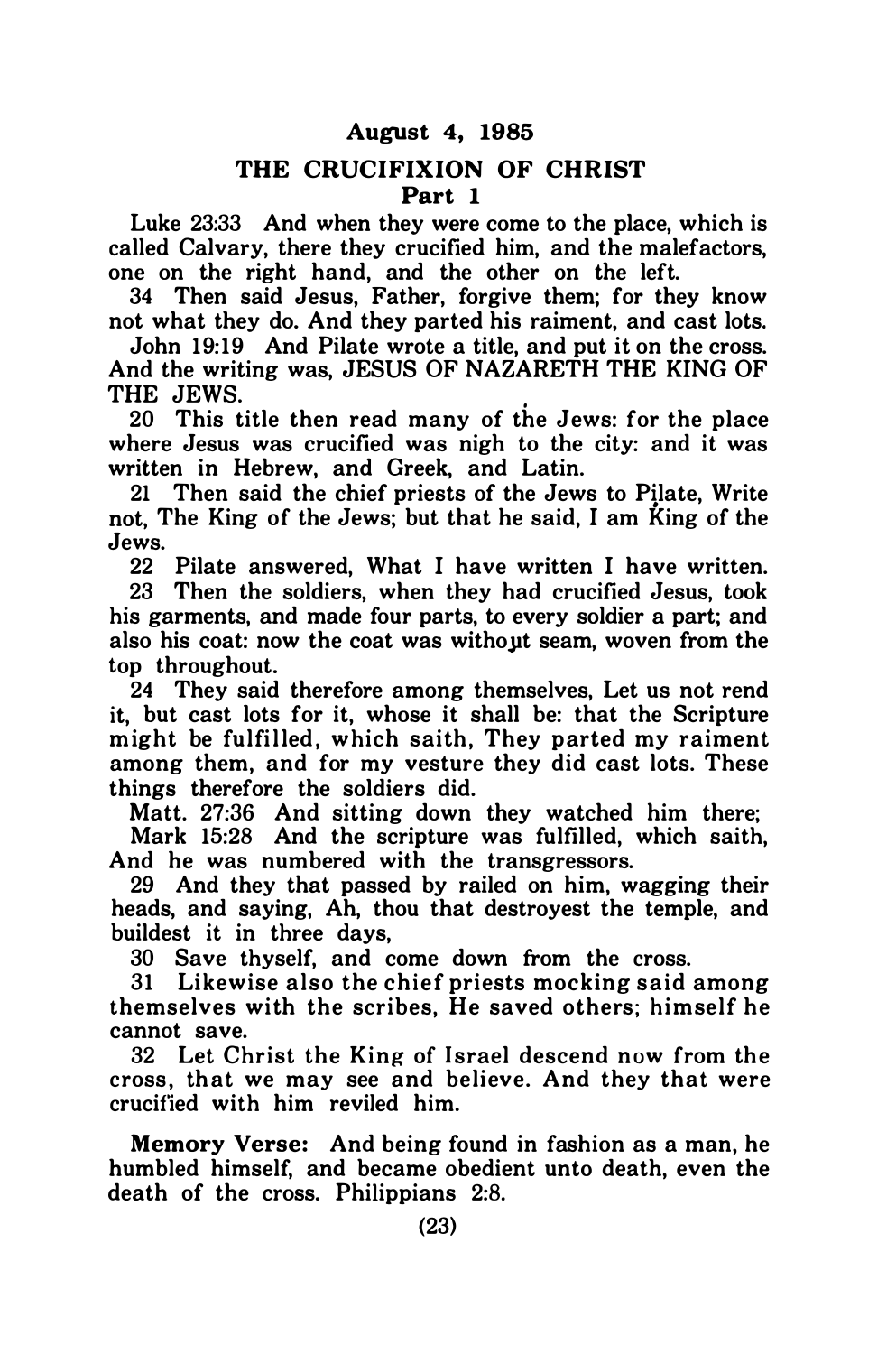Central Thought: Jesus Christ, the Son of the Most High God, willingly gave Himself to be crucified for the atonement of the sins of the world. They stripped Him of His garments and nailed Him to the cross between two thieves. There they mocked Him and watched Him suffer.

### Word Definition: Malefactor: Wrongdoer or criminal.

### LESSON BACKGROUND

It is said that the crosses of ancient Rome were of two pieces: the main upright beam was always left on Golgotha, used many times, while the cross piece was carried to the hill by the condemned. When put together they formed the capital "T". There are other explanations that may be more or less accurate. However it was erected, the death of the cross was a most painful, torturous, humiliating, and horrible way to die. The idea that the place of the crucifixion was a mountain or a hill is really groundless. There is nothing said in the Scriptures of the four Gospels that give any indication of the place being a hill. There may have been a little elevation there, and the name, Golgotha, which meant "the place of a skull" might have indicated a rise of some sort. The Scriptures do not call it anything except "the place". They stripped Him of His garments. As part of His humiliation and disgrace He probably suffered the shame of being without clothes. The prophet in Psalms 22:18 prophesied that they would part or divide His garments and cast lots on His vesture, or cloak. Here the only things that He possessed were taken from Him. He died penniless, homeless, and rejected of men. Through weakness He was crucified. Note the loving attitude of His meek and lowly spirit: "Father, forgive them, for they know not what they do!" The princes of this world knew not the wisdom that Christ had. Had they known it, they would not have crucified the Lord of Glory. They were blinded by their own conceit and vanity. It was all done because mortal man had turned every one to his own way and had gone astray. The Lord was laying on Christ the iniquity of us all. (Isaiah 53:6).

-Leslie C. Busbee

#### QUESTIONS:

- 1. Who was Christ crucified with?
- 2. What prayer did Jesus offer at the first?
- 3. Who wrote the title placed on the cross, what did it say and in what languages was it written?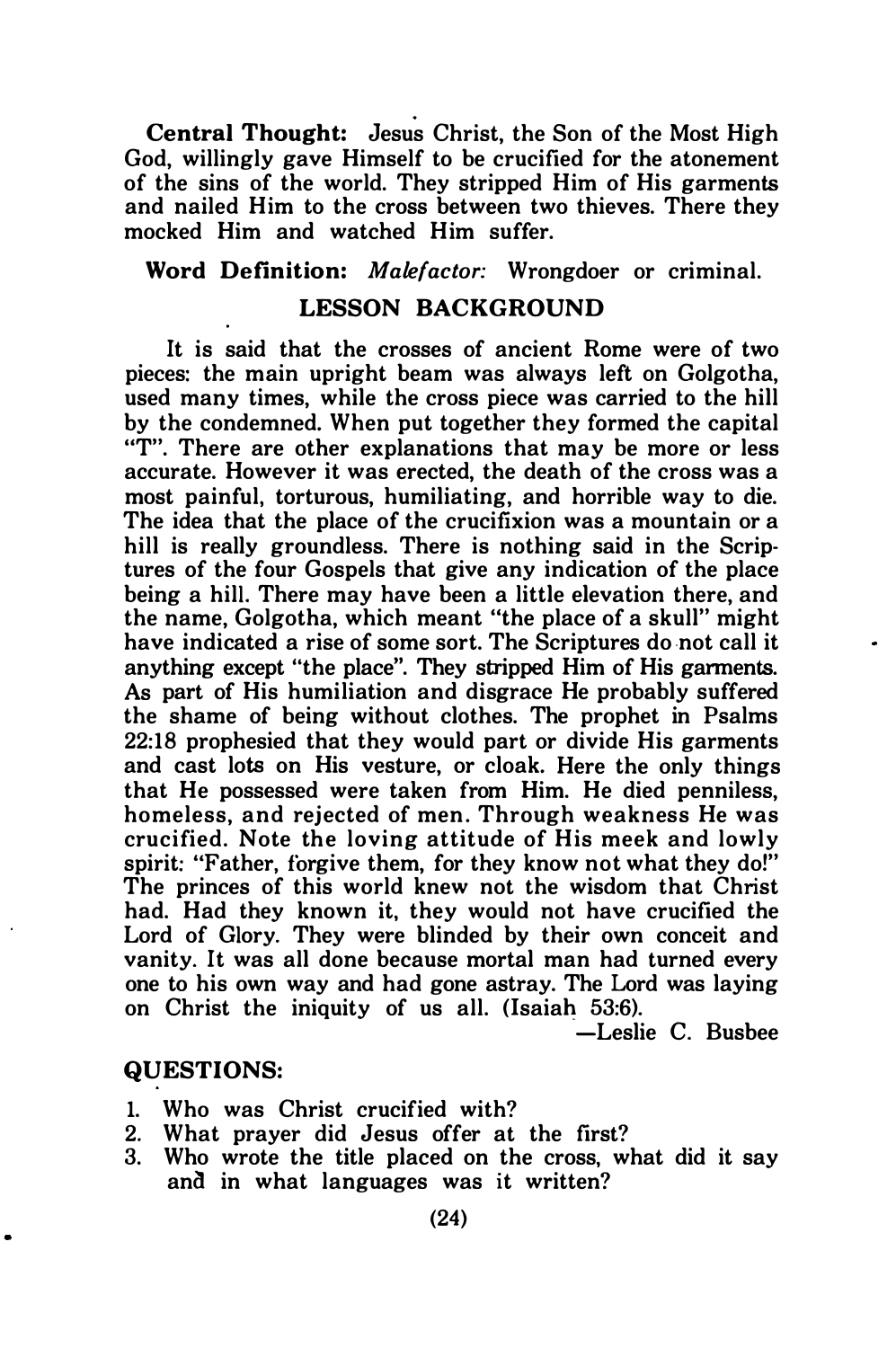- 4. Why did the Jews object to what was written?<br>5. What was Pilate's answer to their objection?
- What was Pilate's answer to their objection?
- 6. Why did the soldiers not rend His coat?
- 7. What did the people say who passed by?<br>8. Could Christ have saved others if He had so
- Could Christ have saved others if He had saved Himself?
- 9. If Jesus would have descended from the cross, would those men have believed? Would there be any profit in that kind of faith?

### ADULTS' AND YOUNG PEOPLE'S COMMENTS

It is a hard, sad thing to suffer when one is cast out and rejected. Here was Jesus Christ, prophesied to be the foundation stone for the Church, rejected and cast out. It was even as the parable of the vineyard that He had given just a few days previous. The well-beloved son of the owner of the vineyard was slain and cast out of the vinevard. Christ has been rejected by the rulers of Israel, God's inheritance. Thus they turn out to be a false Israel, and a people who bear the name only. The Son of God, who had proven His Sonship with God, they have condemned to die like a criminal. He prayed for their forgiveness. He knew it was in ignorance that they were doing this, that they knew not what they were doing. It could be that some of them repented later, but there were hard hearts in that crowd, sitting there looking on, mocking, deriding, and scorning, as they watched Him. It was the third hour of the day; according to our reckoning of time being about 9:00 in the morning. The minutes slowly ticked by. The place being nigh to the city, Pontius Pilate might have been watching from the wall. He was available for the Jews' complaint about the title. Somehow I am persuaded to believe that Pilate was impressed with Jesus. Even in his vanity and pride he surely must have realized that this was no ordinary Man for he said, "What I have written, I have written." That Jesus was a real king he must have admitted in his heart, if not openly. No doubt he was disgusted with the haughty and envious Jews. He could see that they were not right. We will leave this scene now and continue our lesson on His crucifix--Leslie C. Busbee

### FOOD FOR THOUGHT

In the case of Christ, the Jews had acted as the judge, jury and executioner. They had finally accomplished their desire and in our lesson today we read that they had set down to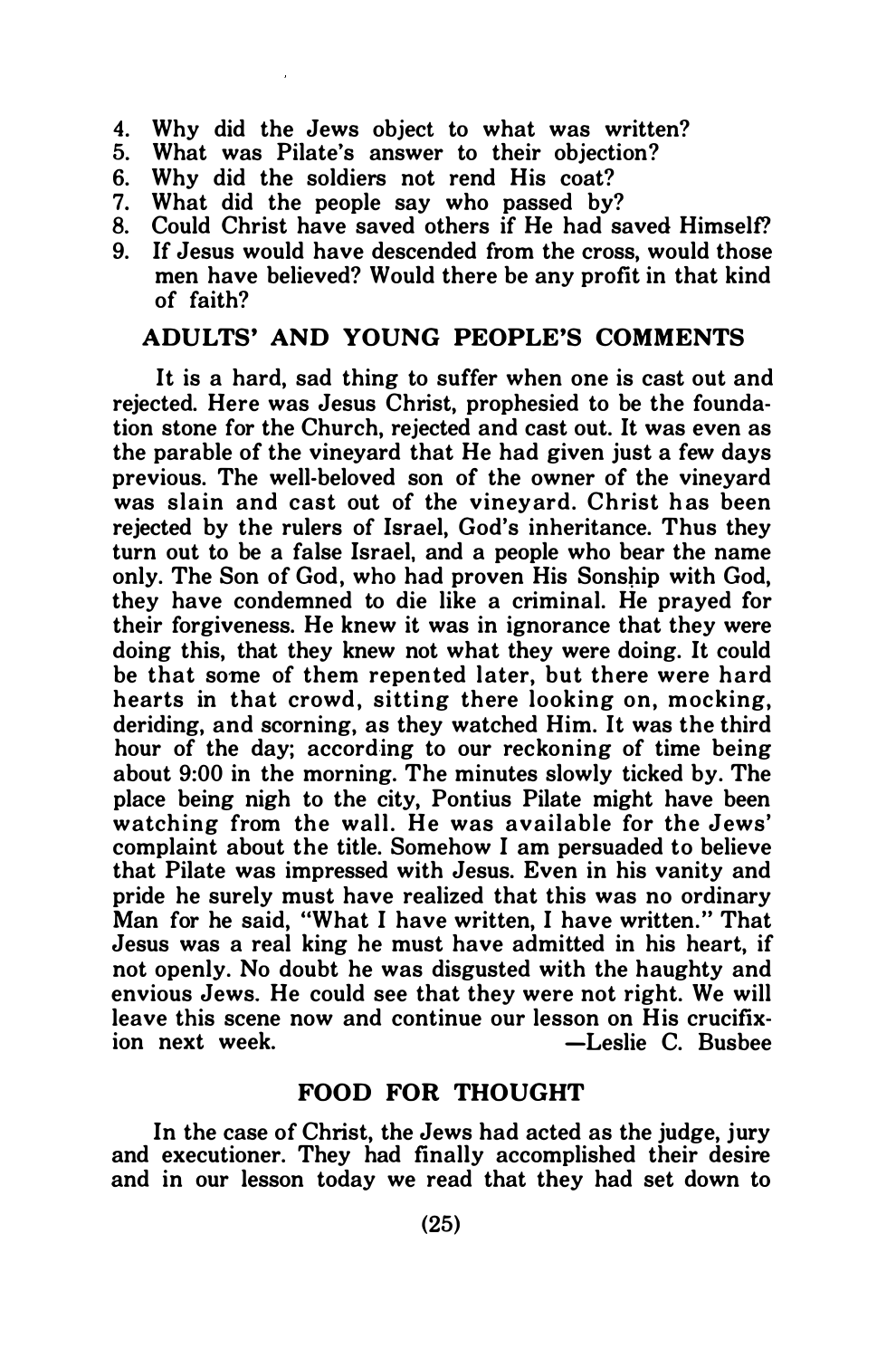watch Him die. They mocked Him, cast lots for His clothes, and satisfied their hatred for Him, then set down to watch His miserable decease. No doubt they felt totally in control. How comfortable they must have felt as they wagged their heads and made fun of the lone figure on the cross, yet it was a display of cowardliness and weakness of character to taunt Him while dying. They did not know that the one who was in total control was the One on the cross. The true judge was the one being persecuted. There was much more truth in the sign, "Jesus of Nazareth The King Of The Jews", than they realized.

There are many today who have set down to watch. They make no move to claim Christ as their Saviour. They live a life of indifference to the plan of Salvation. If there is any expression made, it is more of ridicule than anything. If people could only perceive the enormity of the power and authority that Christ possesses, there would be a drastic change in attitudes and lives. The South South Service Services and lives.

### -------o------- August 11, 1985

### THE CRUCIFIXION OF CHRIST

#### Part 2

Luke 23:39 And one of the malefactors which were hanged railed on him, saying, If thou be Christ, save thyself and us.

40 But the other answering rebuked him, saying, Dost not thou fear God, seeing thou art in the same condemnation?

41 And we indeed justly; for we receive the due reward of our deeds: but this man hath done nothing amiss.

42 And he said unto Jesus, Lord, remember me when thou comest into thy kingdom.

43 And Jesus said unto him, Verily I say unto thee, To day shalt thou be with me in paradise.

John 19:25 Now there stood by the cross of Jesus his mother, and his mother's sister, Mary the wife of Cleophas, and Mary Magdalene.

26 When Jesus therefore saw his mother, and the disciple standing by, whom he loved, he saith unto his mother, Woman, behold thy son!

27 Then saith he to the disciple, Behold thy mother! And from that hour that disciple took her unto his own home.

Matt. 27:45 Now from the sixth hour there was darkness over all the land unto the ninth hour.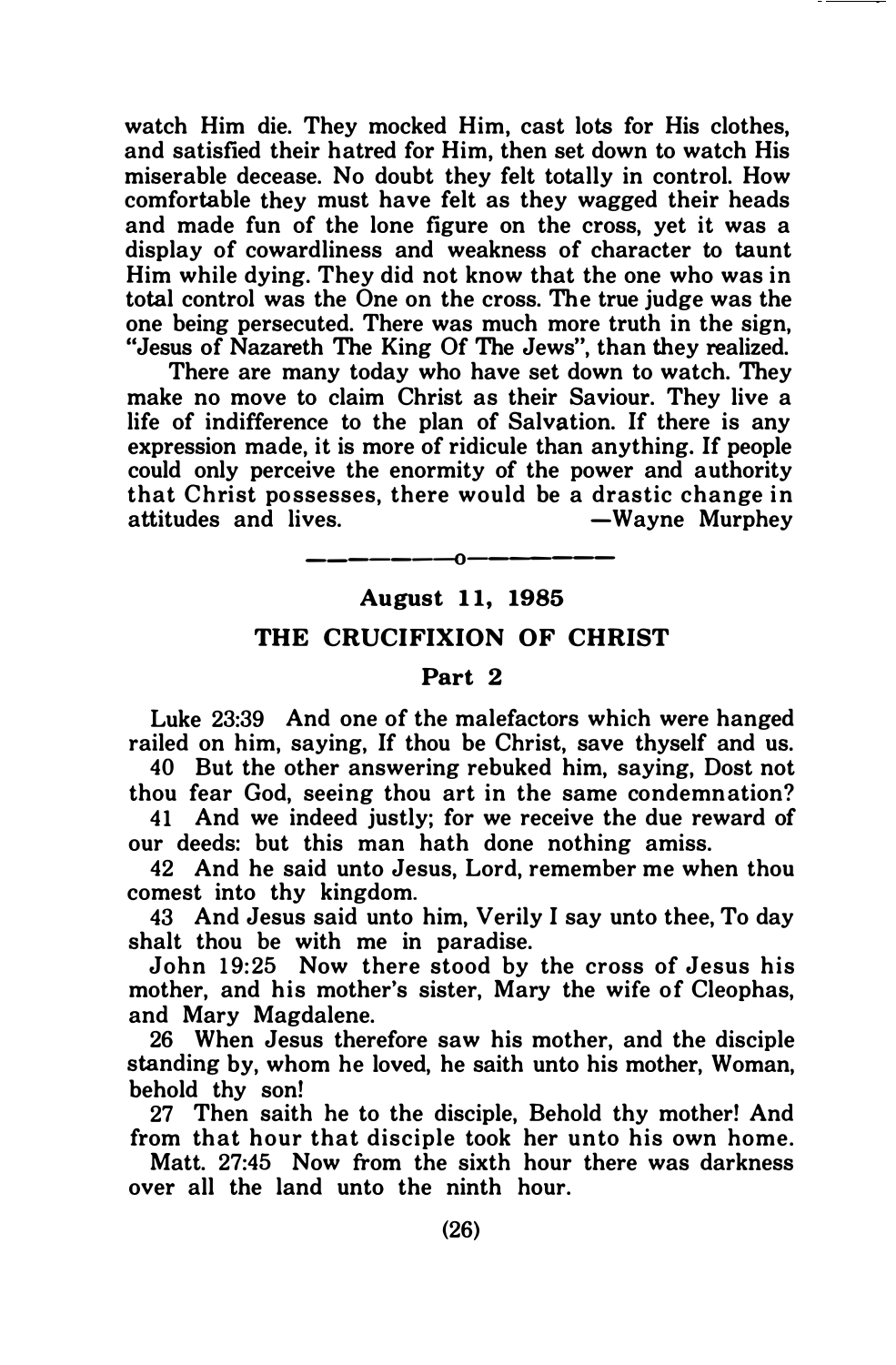46 And about the ninth hour Jesus cried with a loud voice, saying, Eli, Eli, lama sabachthani? that is to say, My God, my God, why hast thou forsaken me?

Luke 23:46 And when Jesus had cried with a loud voice, he said, Father, into thy hands I commend my spirit: and having said thus, he gave up the ghost.

John 19:28 After this, Jesus knowing that all things were now accomplished, that the scripture might be fulfilled saith, I thirst.

29 Now there was set a vessel full of vinegar: and they filled a sponge with vinegar, and put it upon hyssop, and put it to his mouth.

30 When Jesus therefore had received the vinegar, he said, It is finished· and he bowed his head, and gave up the ghost.

Matt. 27:50 Jesus, when he had cried again with a loud voice, yielded up the ghost.

51 And, behold, the veil of the temple was rent in twain from the top to the bottom; and the earth did quake, and the rocks rent;

52 And the graves were opened; and many bodies of the saints which slept arose,

53 And came out of the graves after his resurrection, and went into the holy city, and appeared unto many.

54 Now when the centurion, and they that were with him, watching Jesus, saw the earthquake, and those things that were done, they feared greatly, saying, Truly this was the son of God.

Memory Verse: For though he was crucified through weakness, yet he liveth by the power of God. For we also are weak in him, but we shall live with him by the power of God toward you. II Corinthians 13:4.

Central Thought: In those hours while Jesus was hanging on the cross He personally tended to two great needs at hand. One of them was the salvation of the dying thief by His side, and the other was the commiting of the care of His mother to His beloved disciple. Then, feeling the weight of the punishment for our sins, He entered the realms of death knowing that the plan of salvation was finished and complete.

### LESSON BACKGROUND

We are thankful for Luke's account of the salvation of the dying thief and John's account of Christ commiting the care of His mother to that disciple whom He loved, which was,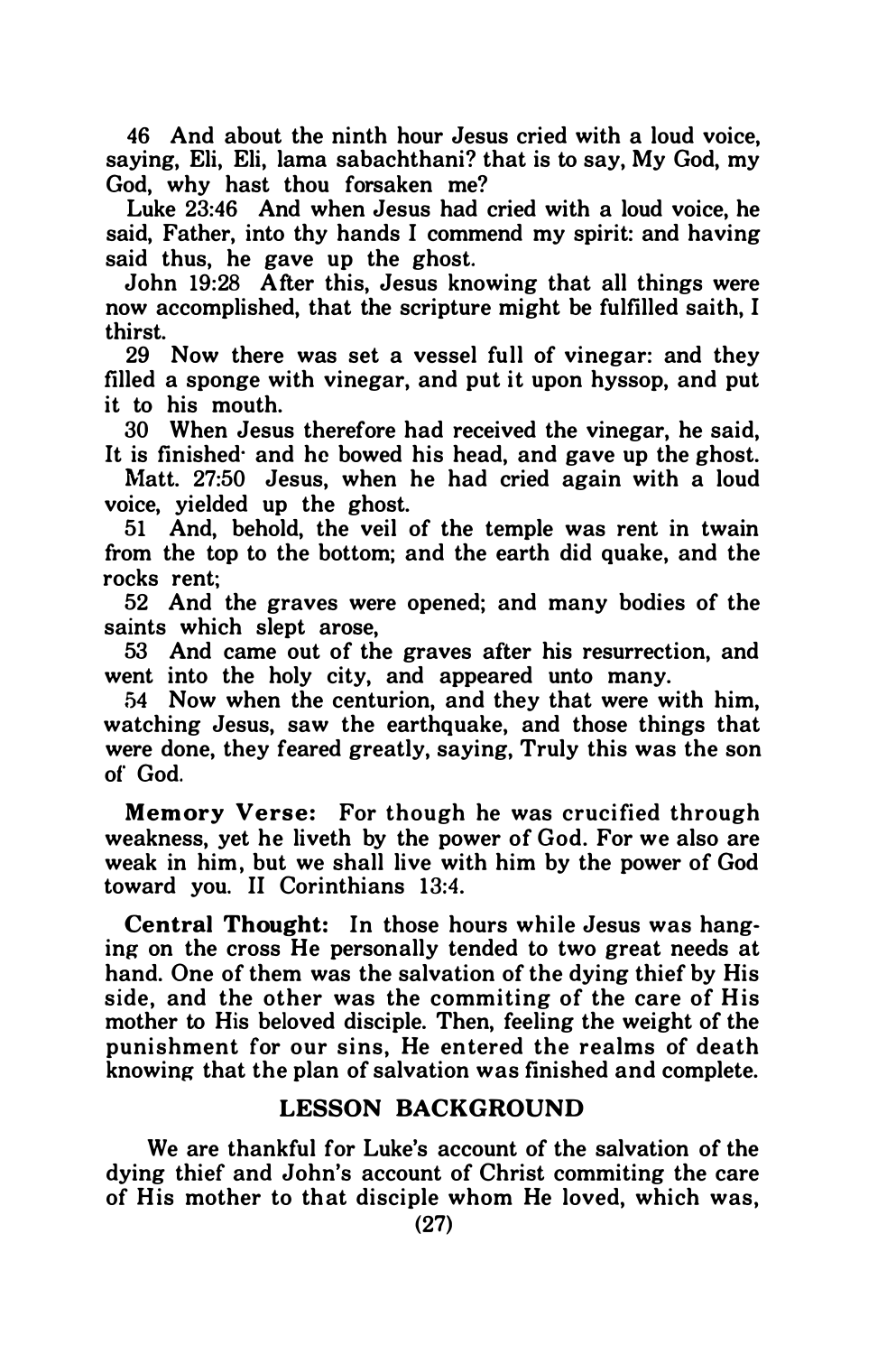undoubtedly, John, the writer. The other two Gospels sav nothing about these incidents. Little is known of these two thieves (Matthew and Mark both called them thieves). According to what they both said, they must have had some knowledge of Christ and what He stood for. The one knew about Jesus' claim to be Christ, and the other's vision went a lot farther, seeming to be aware of Christ's kingdom beyond the grave. The thief on the cross has stood out many times through the centuries as a great example of the mercy and goodness of God. According to his own testimony here, he was receiving just what he deserved. He had no doubt lived a wicked life. However, he looked to Jesus and was saved. The fear of God, which the other thief rejected, had filled his heart. His faith was inspired to ask the only thing left: mercy and remembrance. His prayer was heard, and the salvation of his soul was complete and settled for all eternity. It has been expressed like this: Three men died on crosses that day; one died for sin, one died to sin, and one died in sin. Christ's care for His mother is a touching scene, but it also is a stem rebuke to the erroneous teaching today that Mary, the mother of Jesus, has any saving power. She was not to-be the mother of Jesus any more. John took her into his own home. He accepted that God-given responsibility. It is interesting also to note that the 22nd Psalm is well represented here at the cross. Besides the other things already mentioned, we hear Jesus quote the first verse almost word for word: "My God, my God, why hast thou forsaken me?" The last verse of the 22nd Psalm ends with the words: "he hath done this." The word "this" is an added word by the translators and can be omitted. The word "done" corresponds with the word "finished". Therefore we have the first and last verses of the 22nd Psalm here brought out at the cross. The words "Eli, Eli, lama sabachthani" are from the Chaldean language, a language similar and close to Hebrew. The veil, rent in twain from top to bottom at the moment of Christ's death, has great significance. This ought to have been a great testimony to the Jews. Also, think about those saints appearing who had been long since dead and buried. This is really a turn of events, is it not?

-Leslie C. Busbee

### QUESTIONS:

 $\mathbf{r}$ 

- 1. What happened at the sixth hour?
- 2. What was the attitude of the first thief?

Weigh it carefully and see if you can see his problem.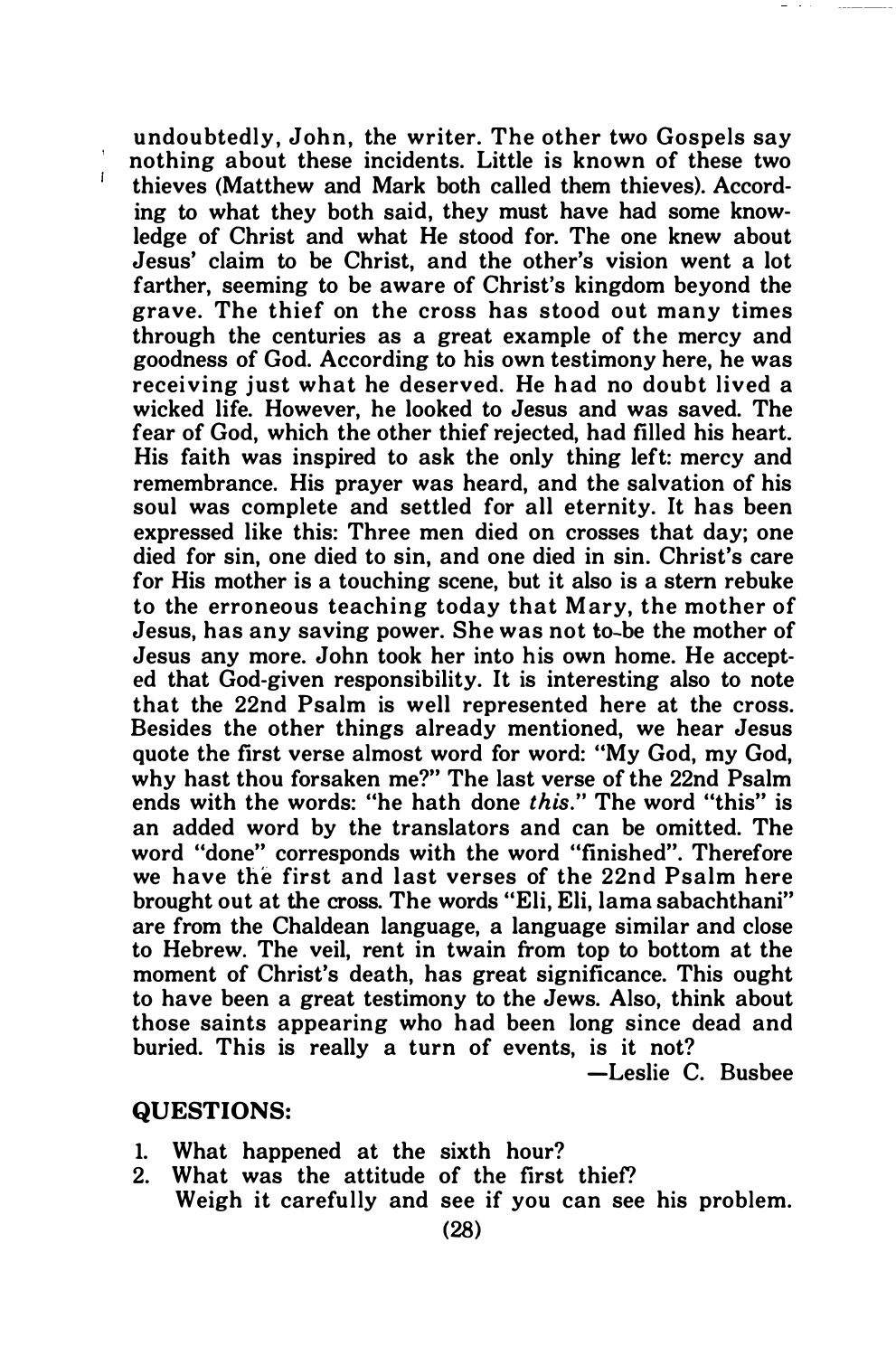- 3. What was the condition of the heart of the second thief? Name the qualities expressed that were in his favor.
- 4. What godly element did Jesus manifest in providing for the care of His Mother?
- 5. What caused Jesus to cry out that forsaken cry?
- 6. What happened at the moment of Christ's death?
- 7. What three things were recorded that He said about that time?
- 8. At what hour did He die?
- 9. What caused the veil of the temple in Jerusalem to be rent?

### ADULTS' AND YOUNG PEOPLE'S COMMENTS

Oh, how tenderly Jesus cared for His mother! He knew this was hard on her. She probably remembered the words of Simon, the aged, spoken when Jesus was but an infant; "Yea, a sword shall pierce through thy own soul also." Jesus took care of this important matter in great suffering and pain. He had a clear mind. From one side of Him came the scornful voice of one of the thieves. I have pondered over the attitude that that man manifested. It was a sorry attitude, forsaking and casting away all fear of God and sense of one's own personal need. How sad that one should forfeit the chance for eternal life just because of foolish pride and vanity! Then from the other side comes the rebuke of the penitent soul. "Dost thou not fear God, seeing thou art in the same condemnation?" I have pondered over this statement very much. We are all in the same condemnation today. What condemnation is that, you ask? We are all condemned to die and go to the judgment. We should sense the seriousness of this every day. We must keep our attitudes right toward God and toward our fellow man. "Submitting yourselves one to another in the fear of God." Eph. 5:21. "Be not high minded, but fear." Romans 11:20. The fear of the Lord is the beginning of wisdom, and should be our treasure. (Isaiah 33:6) Do we really fear God like we should? The fear of God could have meant this other thief being saved. "Into thy hands I commend my spirit. " This comes from Psalm 31:5. How wonderful when a child of God dies, to know that his or her spirit is in the hands of a wise and wonderful God. He will do what is right and just with that precious spirit. The future was bright for Jesus as His life-stream ebbed away. He knew that God was going to bring Him forth, just as He had promised to do.

-Leslie C. Busbee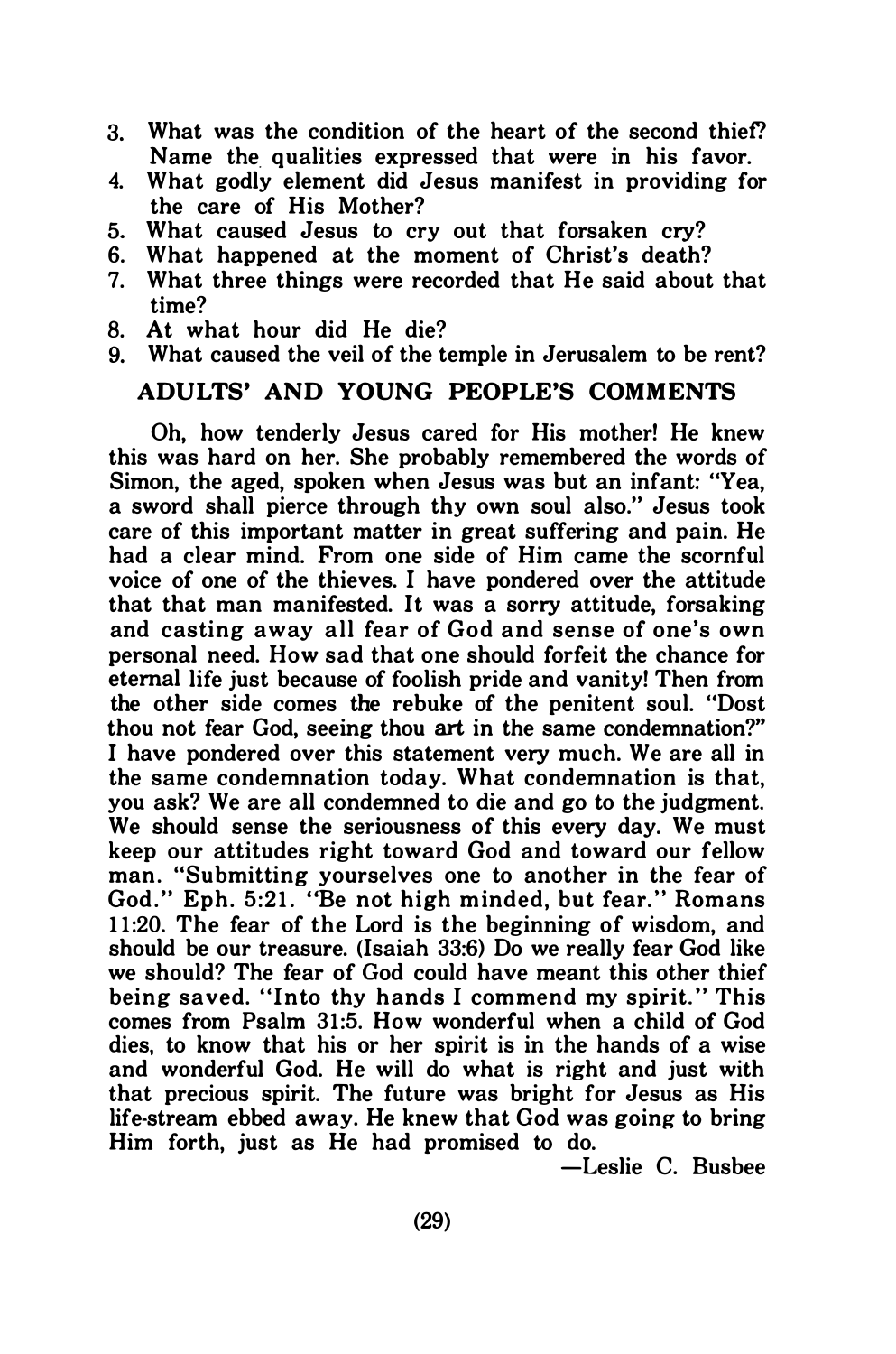"It is finished." People have grasped these three words with great zeal and fervor and have spread them abroad throughout the earth. Yet we see the world plunging deeper and deeper into the degradation of sin. By this we know that it was not the abolishment of sin that was effected. The accomplishment was the ability for mankind to once again enter into the most holy place. There was nothing more of a divine nature that needed to be done. The plan of salvation was firmly established in heaven and in the earth. It was finished. Echoing down through the ages we read the words of the apostle Paul, "work out your own salvation with fear and trembling." Phil. 2:12. Not even Christ can do anything greater to help us reach heaven. He can give grace and strength, but as far as providing an easier route than the plan that has been provided. He cannot do so. Christ worked. agonized and suffered to complete His part of the plan. What are we doing to complete our part?

People need to make a firm resolve to enter. into that most holy place, and then dedicate their life to it. Others would like to tell you how to live, outline creeds and doctrines to abide by, but Christ has already completed the plan of salvation and we must, on our own, enter into a relationship with God that will lead us in the paths of righteousness.

It is our choice to actually complete the plan of salvation in our life. No wonder, in foresight, the prophet exclaimed, "Multitudes, multitudes in the valley of decision!"

We too will be able to say, "It is finished", only when we pass out of this life and gather around the great white throne. We will also be able to say, "It has just begun!"

-Wayne Murphey

——————————————

NOTICE: If your subscription expired with this quarter, please send your renewal at once. It is necessary that your subscription for the fourth quarter of 1985 be in this office by Sept. 1. For your convenience there is an order blank at the end of this book.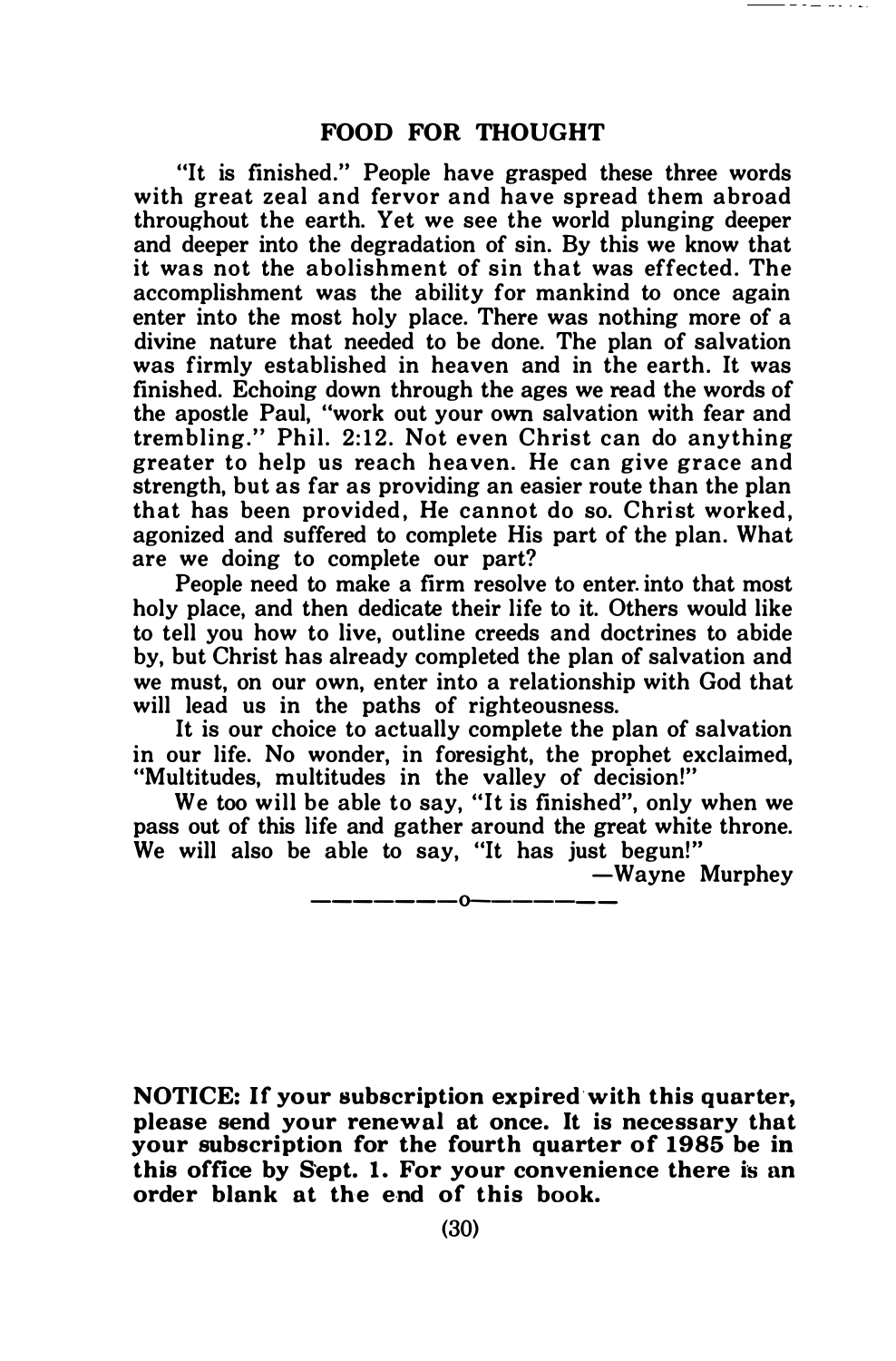### August 18, 1985

### THE BURIAL OF THE BODY OF CHRIST

John 19:31 The Jews therefore, because it was the preparation, that the bodies should not remain upon the cross on the sabbath day, (for that sabbath day was an high day,) besought Pilate that their legs might be broken, and that they might be taken away.

32 Then came the soldiers, and brake the legs of the first, and of the other which was crucified with him.

33 But when they came to Jesus, and saw that he was dead already, they brake not his legs:

34 But one of the soldiers with a spear pierced his side, and forthwith came there out blood and water.

35 And he that saw it bare record, and his record is true: and he knoweth that he saith true, that ye might believe.

36 For these things were done, that the scripture should be fulfilled, A bone of him shall not be broken.

37 And again another scripture saith, They shall look on him whom they pierced.

Matt. 27:55 And many women were there beholding afar off, which followed Jesus from Galilee, ministering unto him:

56 Among which was Mary Magdalene, and Mary the mother of James and Joses, and the mother of Zebedee's children.

Luke 23:50 And, behold, there was a man named Joseph, a counsellor; and he was a good man, and a just:

51 (The same had not consented to the counsel and deed of them;) he was of Arimathaea, a city of the Jews: who also himself waited for the kingdom of God.

52 This man went unto Pilate, and begged the body of Jesus.

John 19:39 And there came also Nicodemus, which at the first came to Jesus by night, and brought a mixture of myrrh and aloes, about an hundred pound weight.

40 Then took they the body of Jesus, and wound it in linen clothes with the spices, as the manner of the Jews is to bury.

Matt. 27:59 And when Joseph had taken the body, he wrapped it in a clean linen cloth,

60 And laid it in his own new tomb, which he had hewn out in the rock: and he rolled a great stone to the door of the sepulchre, and departed.

Luke 23:55 And the women also, which came with him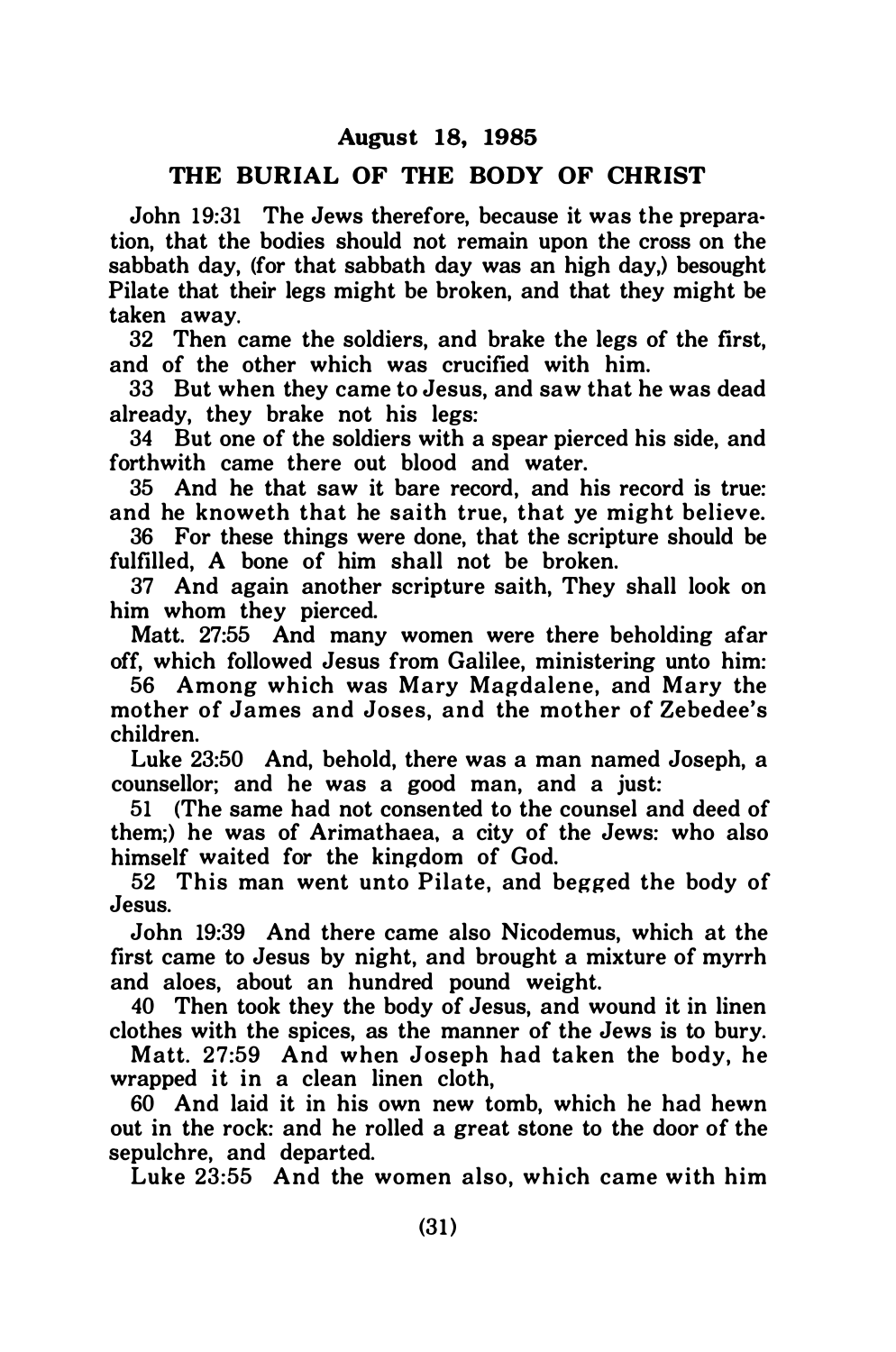from Galilee, followed after, and beheld the sepulchre, and how his body was laid.

Memory Verse: For God so loved the world, that he gave his only begotten Son, that whosoever believeth in him should not perish, but have everlasting life. John 3:16.

Central Thought: Two prominent men among the Jews oversaw the operation of taking the body of Jesus down from the cross and placing Him in a borrowed tomb. After the spear had pierced His side, God did not allow His legs to be broken in fulfillment of Scripture.

#### LESSON BACKGROUND

All four Gospels are unanimous in their account of the man who took charge of the burial of Jesus. Matthew called him a rich man, Mark called him an honourable counsellor, Luke called him a counsellor, "a good man, and a just", while John said that he was a disciple of Jesus, but secretly, for fear of the Jews. Matthew tells us that the hewn out tomb was what Joseph had prepared, and it was his own. John has a more descriptive account of what went on at the cross after Christ had died. Not wanting to leave the bodies of the crucified on the cross (some had been known to hang there several days) the Jews requested that their legs be broken. This would effect a quicker death, making it almost impossible for the malefactors to continue breathing, but Jesus had died already. Mark tells us that when Joseph asked for the body of Jesus, Pilate wondered that He was dead already, and did inquire of the centurion if He was already dead. Being assured that death had come, he released the body of Jesus to the custody of Joseph. It is a very interesting note that Nicodemus, the man who had sought Jesus earlier by night, assisted Joseph in this operation. Let us hope that Nicodemus became a real Christian and a follower of Christ after this. Both of these men were wealthy men, Nicodemus having purchased and brought a hundred pounds of spices with which to bury Jesus. Another Scripture was fulfilled as Isaiah 53:9 had said that He "made His grave . . . with the rich in His death." I have always had the feeling that when Christ's side was pierced and blood and water flowed out, it meant that Christ spilled all of His blood for us. There was now no life in that body. He was dead. He was now to be buried out of sight just like everyone else. This was part of the plan, a preparation for the glorious resurrection that was soon to take place.

-Leslie C. Busbee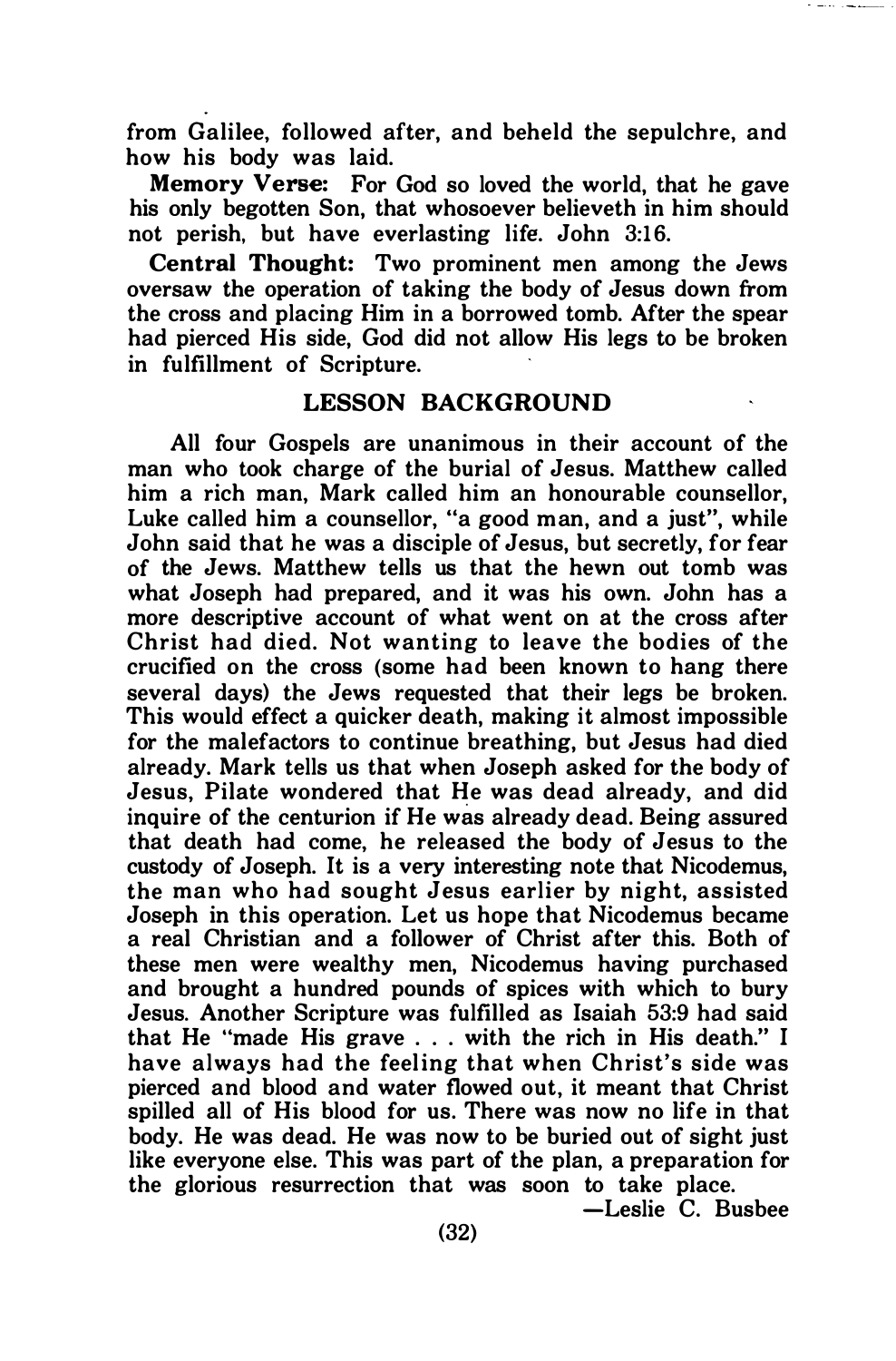### QUESTIONS:

- 1. Why did the Jews want the bodies to have been taken down by the sabbath day? Could there have been another reason?
- 2. Why were Jesus' legs not broken?
- 3. What did one of the soldiers do with the spear?
- 4. Who was watching from afar off?
- 5. What kind of man was Joseph of Arimathea?
- 6. Who helped Joseph take Jesus down and bury Him?
- 7. What kind of a tomb was Jesus buried in?
- 8. Who took notice of His burial sight?
- 9. Could there have been any chance of Jesus not being dead?
- 10. How important is it to us that He was really dead?
- 11. Was it really needful that He be put into a tomb as He was?

### ADULTS' AND YOUNG PEOPLE'S COMMENTS

Jesus was dead. There can be no doubt about that. All life was gone from His body. The blood had all been spilt. His body was no doubt a bloody spectacle as they loosened it from the nails and lowered it down. I would think that they would have had to wash and cleanse it from the blood stains. They did wrap Him in clean, white linen. How sad the disciples were. Compare this scene with the burial of someone you have loved and been close to. How dark everything seems. One man on the way to the cemetery noticed the world around going on with its activities while he was carrying his father to the grave. He said that he just felt like everyone should stop their work. Death is a serious time. The disciples were heart-broken. There was their beloved Lord, in whom they had trusted, laid away in the tomb. The shadows of night have fallen around their day. I can see those devoted women marking the place where they laid Him. Women, who so oftentimes put men in the dark when it comes to loving service of the Master, were so strikingly among His most devout followers. I believe their love for Him was pure. I do not believe that Christ excited any passion or love that was not pure. They appreciated what He had done for them. Now that He was gone, they marked His grave, so that they could return just as soon as the sabbath was past to annoint His body again. See them slowly pass to their homes as the sun sinks in the western sky. However, they know where He lies. Oh, what a surprise is in store for them!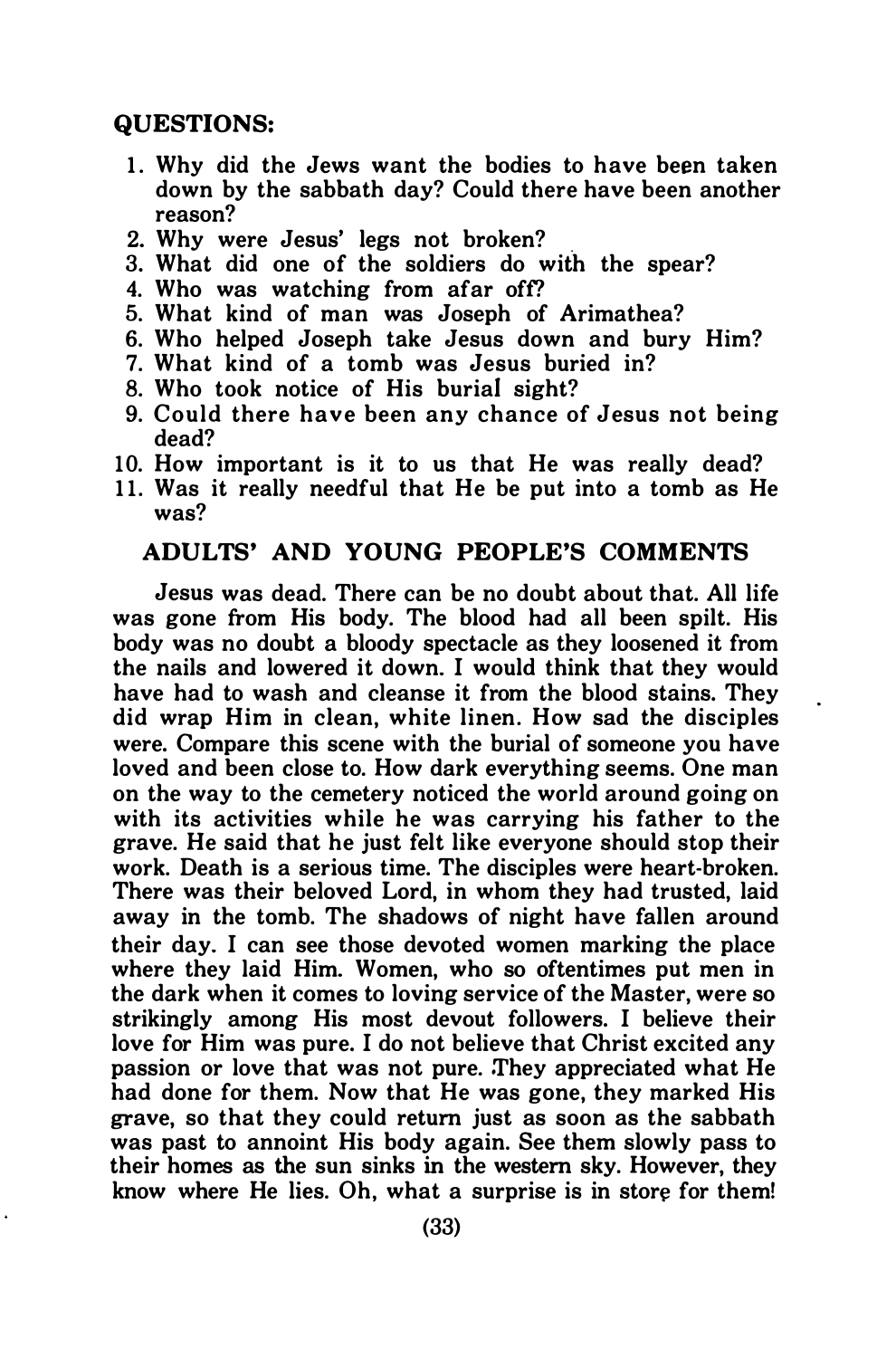The Heavenly Father always brings light out of darkness and life out of death. We must experience darkness and death before we can have the light of life. To live with Christ we must first die with Him. We are to reckon ourselves to be dead indeed unto sin, so that we can be alive with Him unto -Leslie C. Busbee

### FOOD FOR THOUGHT

This was probably one of the darkest hours in the life of Christ's disciples and those that followed Him. The last flicker of hope seemed to fade. The activity of the death scene is over and there is time to grieve over the loss and the horrors of what had just occurred. Christ did all that He could to prepare them for this time but still the loss was overwhelming.

We are told that it is darkest just before the break of day. This very aptly describes the time period that Christ's followers were in. In later lessons we perceive the great joy that they experienced. At that time they wouldn't have exchanged the sorrow that they went through for the joy that it ultimately brought. It takes the dark times to make us value the good times. Sorrow will often bring about wisdom and benefit many thereby.

> "I walked a mile with Pleasure; She chattered all the way, But left me none the wiser For all she had to say. "I walked a mile with Sorrow, And ne'er a word said she; But, oh, the things I learned from her When Sorrow walked with me!"

> > -Robert Hamilton

Sometimes we marvel at the way God works. For the most part, Jesus had mingled with the poor of this world. In His death we see that God moved upon the hearts of some of the rich and influential. This all fits into the master plan of God. If Christ had been cast into a common grave with the other malefactors, there would have been no sealed tomb and the resurrection would not have had the impact that it did. -Wayne Murphey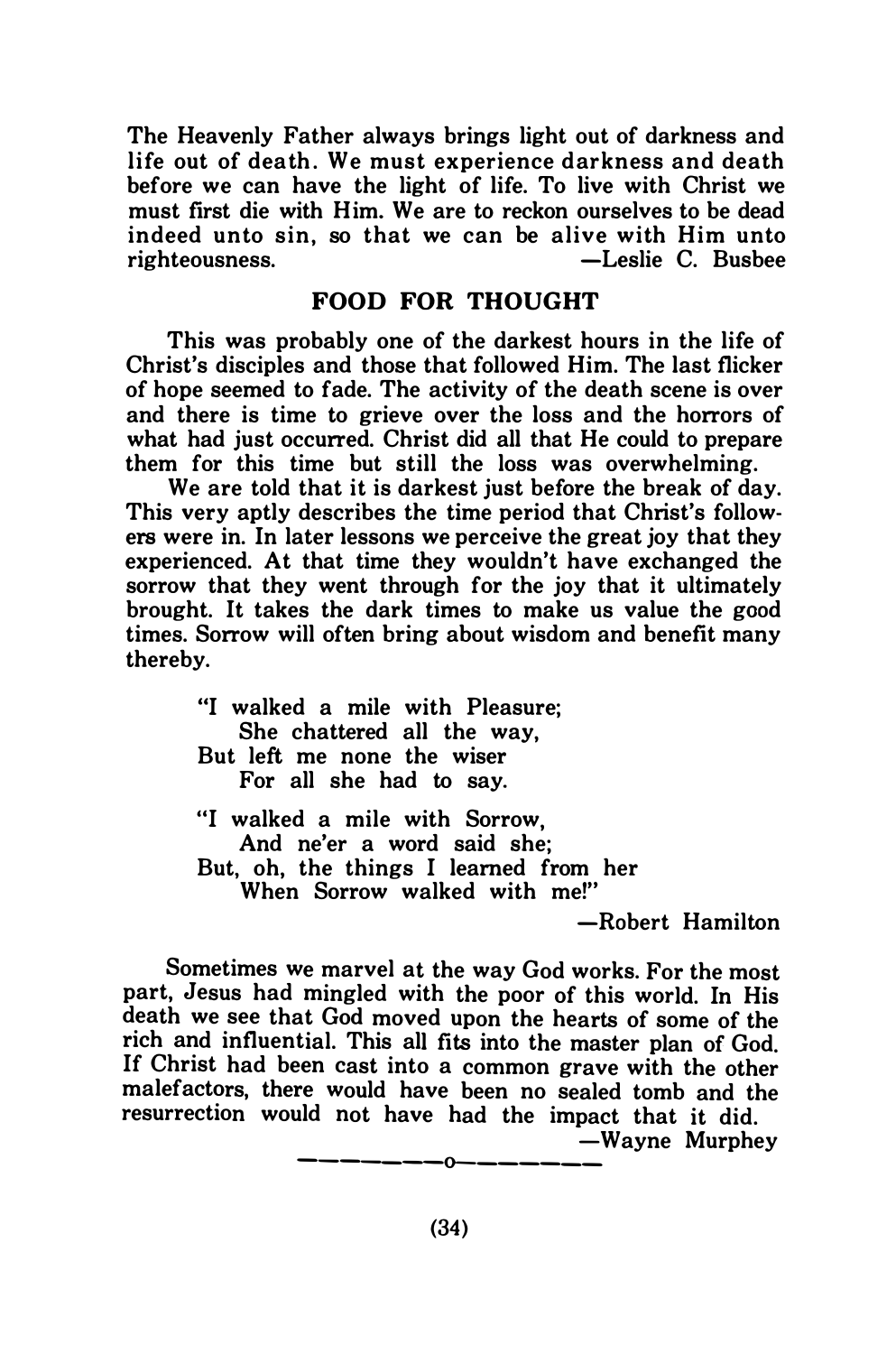### August 25, 1985

### BEING DEAD WITH CHRIST

Phil. 2:5 Let this mind be in you, which was also in Christ Jesus:

6 Who, being in the form of God, thought it not robbery to be equal with God:

7 But made himself of no reputation, and took upon him the form of a servant, and was made in the likeness of men:

8 And being found in fashion as a man, he humbled himself, and became obedient unto death, even the death of the cross.

Romans 6:3 Know ye not, that so many of us as were baptized into Jesus Christ were baptized into his death?

4 Therefore we are buried with him by baptism into death: that like as Christ was raised up from the dead by the glory of the Father, even so we also should walk in newness of life.

5 For if we have been planted together in the likeness of his death, we shal! be also in the likeness of his resurrection:

6 Knowing this, that our old man is crucified with him, that the body of sin might be destroyed, that henceforth we should not serve sin.

7 For he that is dead is freed from sin.

8 Now if we be dead with Christ, we believe that we shall also live with him:

9 Knowing that Christ being raised from the dead dieth no more; death hath no more dominion over him.

10 For in that he died, he died unto sin once: but in that he liveth, he liveth unto God.

11 Likewise reckon ye also yourselves to be dead indeed unto sin, but alive unto God through Jesus Christ our Lord.

Memory Verse: It is a faithful saying: For if we be dead with him, we shall also live with him. II Timothy  $2:11$ .

Central Thought: Christ died to this mortal and material realm to atone for sin. He also died that we might die to everything but the perfect will of God. If we are dead with Him, we shall also live with Him.

Word Definitions: *Mind:* Opinion, sentiment, disposition, attitude, or interest. "Thought it not robbery to be equal with God." A clearer rendering of this from the Greek text is: "Counted not equality with God to be held on to." To hold on to His position with God would have been keeping souls from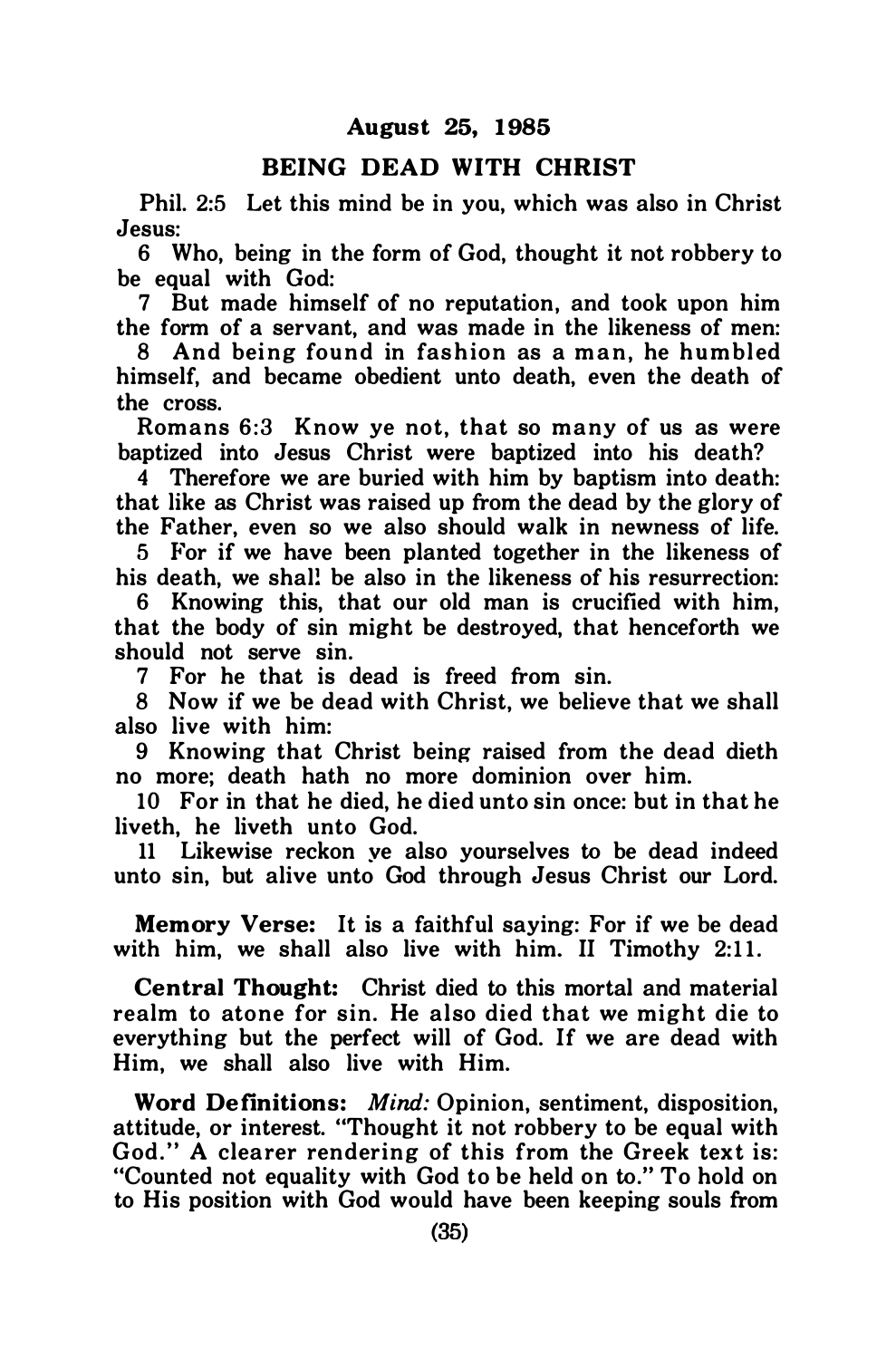being saved. "But made himself of no reputation": The Greek text goes on with "but He emptied Himself." Christ's death on the cross was an expression of love to the souls of men in that He took upon Himself their punishment for sin, so that He could overcome it all and give us victory. The "body of sin", means the substance or principle of sin.

### LESSON BACKGROUND

At this point in our studies of the life of Christ we see Him in the sealed and guarded tomb. The Jews requested that a watch of soldiers be put at the tomb to keep any of His disciples from coming and stealing away with His body and reporting that He was risen from the dead, like He had said that He would do. So the tomb is being watched around the clock. At this point, with Christ in the tomb, we were inspired with some truths concerning what His death should mean to us, and how we should apply this to our lives. From two of Paul's epistles we have gleaned some worthy expressions of what Christ's death is to us, and what it means to really be dead with Him. Christ could die a thousand deaths, but until we die with Him His death will be very meaningless. In other words, He died so that we could die. He died to sin so we could die to sin. The death we are to die is a severance from the love of earth and the ceasing from the works of sin and the flesh. The life line to fleshly living must be severed by dying to it of our own free-will determination. The old man Paul speaks about, is the carnal human element that dominates  $c$  soul and separates them from God and His favor. The old man is at the basis of the body, or substance of sin. We are to die to this.<br> $-$ Leslie C. Bushee

### QUESTIONS:

- 1. In the light of our Scriptures today, can you explain just what the purpose of Christ's death was?
- 2. What was the mind of Christ concerning His state with the Father and with respect to the lost state of mankind?
- 3. Can you see the two main condescensions of Christ, that is, the two main ways that He humbled Himself?
- 4. What are we to do with respect to Christ's death?
- 5. How are we to reckon ourselves concerning sin and God?

### ADULTS' AND YOUNG PEOPLE'S COMMENTS

With Christ in the tomb, the world outside rejoiced. They were relieved to have that One out of the way that withstood their little game of religion. Let us consider now the disciples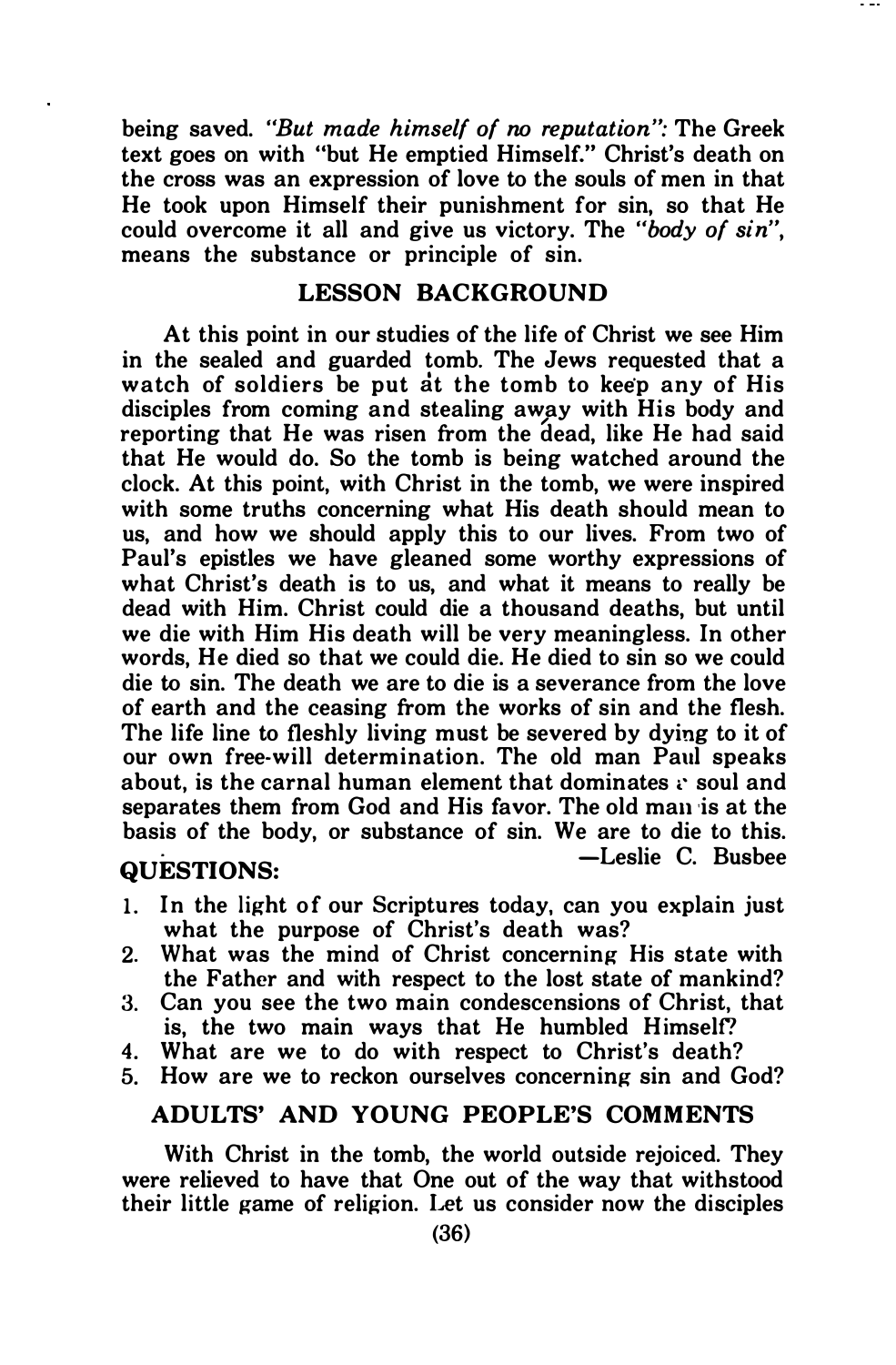and those who had followed Him. No doubt they stayed behind closed doors in humiliation, grief, and fear. At any moment they might expect a knock at the door, entrance being demanded, and their arrest! As the hours slowly passed, their perplexity mounted and their despair increased. Their faith in Christ had brought them to this place. They had put their trust in Him, believing that He was the chosen Messiah, the King of Israel. Now He was dead, and all their hopes seemed shattered to pieces. However, the days were coming, as we shall see in our lesson, when they were to look back and reckon that the death of Jesus held more value and virtue than what they had ever dreamed. If we are to believe in Christ today and if we are to really account that this story of Christ's death and suffering is true, then we are called to share in that same death. We are to be baptized unto His death. We are to die with Him. We can die with Jesus and still be alive in the flesh. It is a spiritual death, a ceasing from the things of sin and the world, and a departure from the powers of darkness and sin. Because of His willingness to die and be brought down to such a depth, Christ was rewarded with a high throne in glory and a name which is above every name. Through the benefit of His death, one can turn away from sin and the things of this present evil world, and can find joy and contentment just leaning on His loving breast. Let us examine ourselves and be sure that we are truly dead with Christ. Remember, that if we be dead with Him, we shall also live -Leslie C. Busbee

#### FOOD FOR THOUGHT

The fact that every individual is born of an inherited sinnature is clearly taught in the Bible. God intended, from the very beginning, that Adam and Eve were to love Him supremely above all else. After the fall, man loved himself first. He lost the image of God that he was created with, one trait of which is a generous nature. A purified nature will automatically seek the good of others before gratifying itself, but not so where self rules. Even a child wants the best for himself, and is willing to act ugly to gain that end. This nature develops right along with the physical bodies and in a few years a full-grown man is full of carnality. Man may learn how to keep it hidden and it may manifest itself in a different way, but it is still there and it rears its ugly head in many ways. This greed for selfish gain has caused such awful practices as one man subjecting another to forced slavery for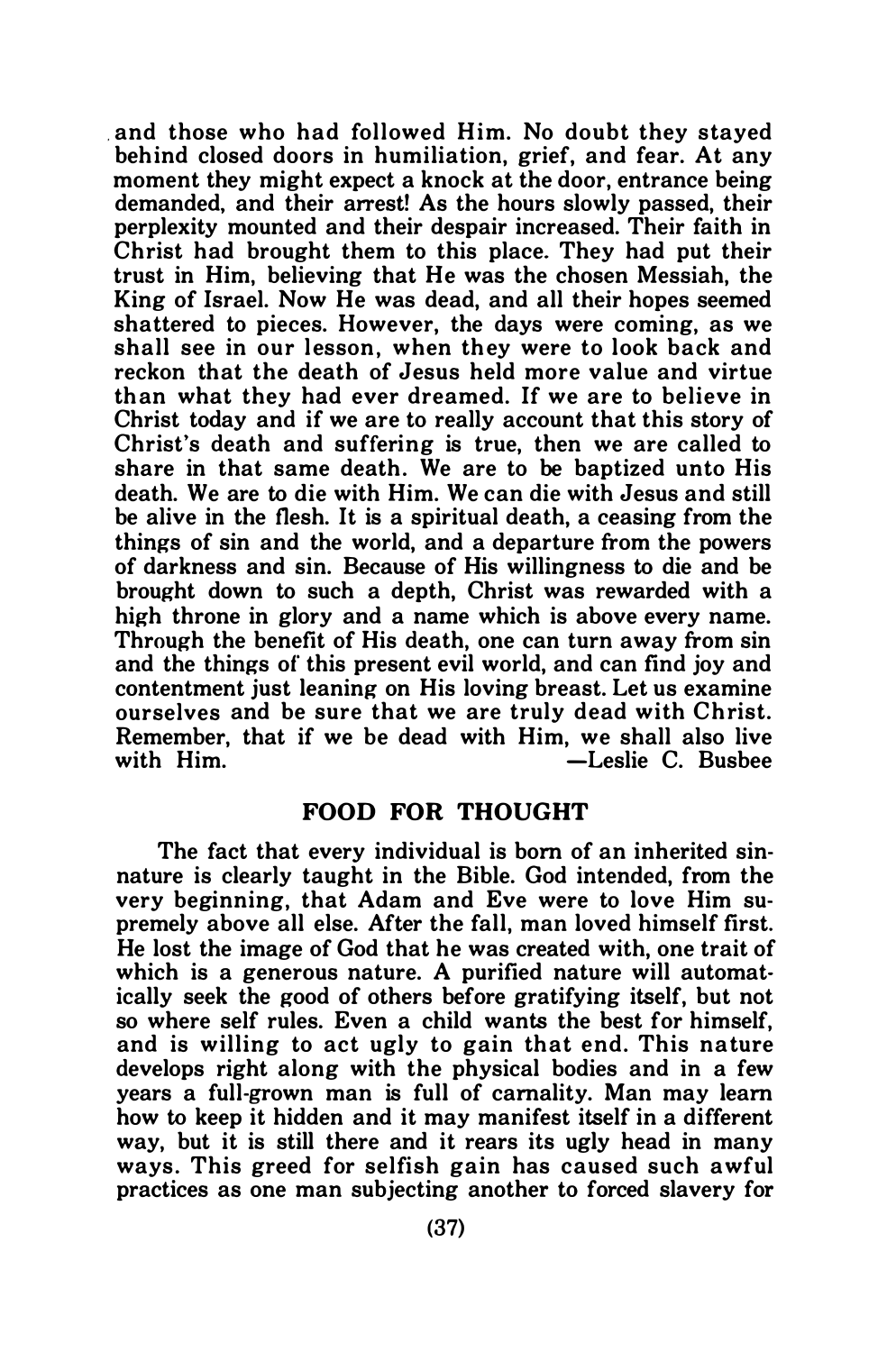profit from unpaid labor. It is the root of robbery, murder, extortion, and a whole catalog of sins.

Our lesson says that Christ had to humble Himself to the death of the cross. Herein lies the secret of dying-humility. We cannot return to the supreme state that Adam and Eve were created in until we put to death self. Self is crucified by humbling ourselves under the mighty hand of God. When self is crucified it is not to say that we will never be tempted again, but we will have the power to overcome temptation because we will be living and reigning with Him who has all power in heaven and in earth.

### -------o------- Grandmother's Room

(Continued from page 22)

"I dreamed of your father last night, John," said grandmother while they were at breakfast, "and you can't think how good and natural he looked." John didn't say anything. During the forenoon John had a long conference with his wife which seemed to be satisfactory, for as he left her he said, "Well, then, you take the things out this afternoon, and Johnson shall come over to do the painting tomorrow." Before night the cheerful little spare room which adjoined the parlor was empty, and the old-fashioned paper, with its ever-recurring pictures of a shepherdess, a hunter, and Rebecca at the well, stripped from the walls.

Silence was imposed upon the children, for "grandma'm mustn't know," and the little things went round the house fairly aching with the importance of their secret, and holding on to themselves for fear they might tell. Mysterious trips were taken in the old market-wagon, and a suspicious smell of new things filled the air; but when grandmother inquired what was going on downstairs, Ruth clapped both hands over her mouth and Tillie screamed, "0 nuffin, grandma, on'y-0 Ruthie, come down, quick!"

One bright May afternoon, however, the work was finished, and John, jealous of the privilege, donned his Sunday coat and stumbled up to his mother's room in the most awkward manner to break the news. "Mother, can you come down below a few minutes now?" said he, trying to appear unconcerned.

"Why, Ia me!" smoothing her "front" and refolding her neckerchief, "has the minister come? I ain't fixed up one bit."

"No, no, mother, there's no occasion for fixin' up. It ain't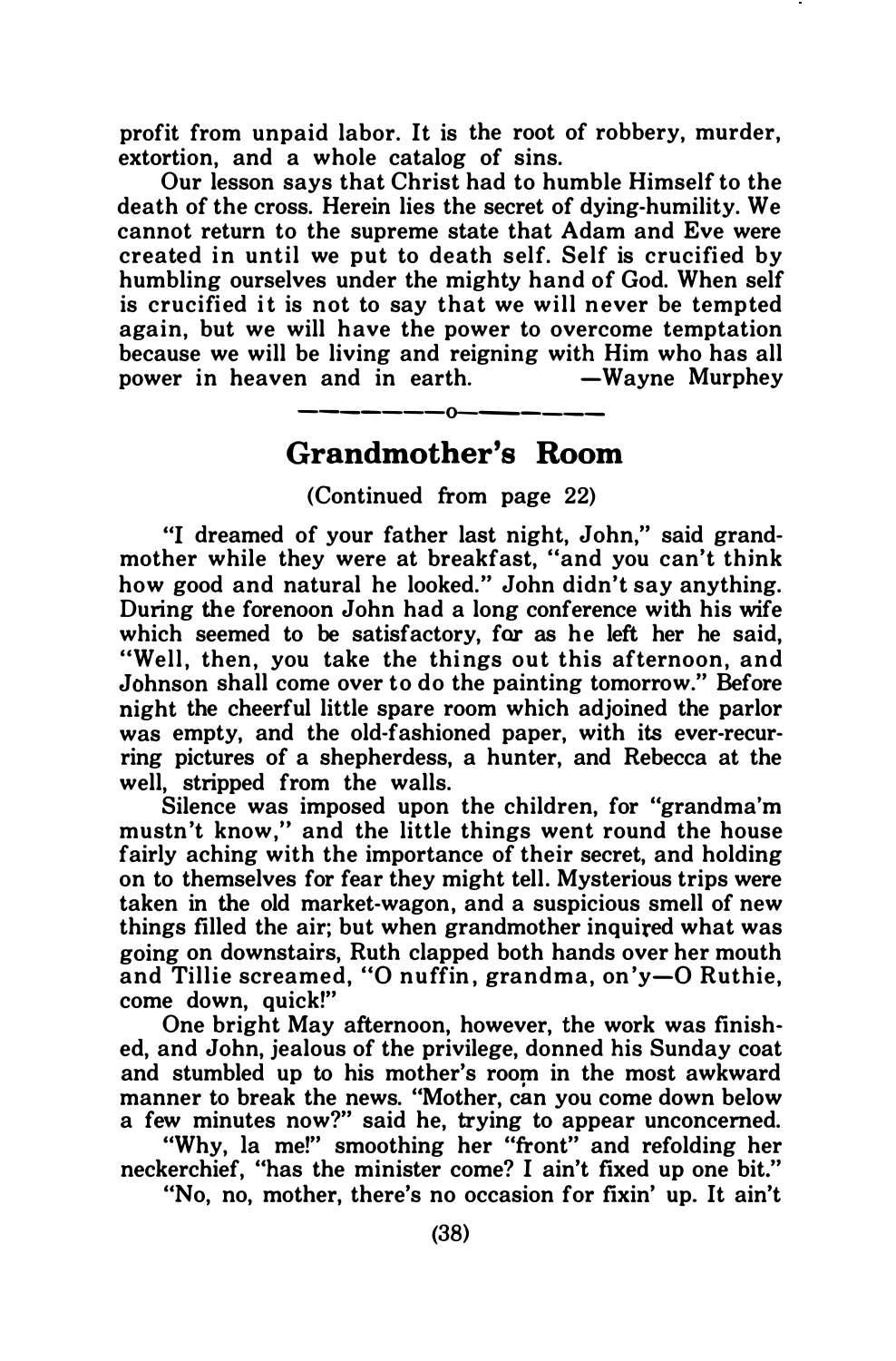much of anything, only me-that is,-well, perhaps you'd better come now."

"John," said the old lady solemnly, laying her hand on his arm, "if it's bad news, just tell me right away. The Lord will give me strength to bear it, just as he has the dispensations all along."

Poor John! how to acquaint the old lady with this "dispensation" he didn't know; but Tillie came to the rescue.

"0 g'anma," said she, seizing one of the wrinkled hands, "we can't wait another minute. It's all splendid; and Nick, and Ruth, and baby, and I have all got our clean aprons on, and Wesley, he's in, so come straight down." and timing her impatient hops to the tottering footsteps she guided, Tillie soon had grandmother in the midst of a smiling group, while the relieved father brought up the rear.

"Now g'anma," said Ruth, seizing the free hand, "shut up your eyes tight till we say open 'em," and then the delighted children, followed by the rest of the family, drew her into the old spare room. "Now, now, g'anma, open, open! and what do you see?" they cried, dancing and clapping their hands. Grandmother looked around her in perfect amazement. Truly a wondrous change had been wrought! Beautiful light paper covered the walls, and a bright, soft carpet the floor, while pretty shades hung before the four great windows, whose tassels swung back and forth in the sweet May air like bells, dumb for joy.

"John, John, what does this mean?"

"It's your room, g'anma," shouted a chorus of voices.

"Why, this is good enough for a queen! You can't mean it all for a poor old creature like me," and the darling old lady's eyes began to run over with happy tears, while John tried in vain to find voice to answer, and dear, patient Phoebe sobbed outright.

"Why, g'anma," shouted little Nick at the top of his voice, "I shouldn't think you'd cry, 'cause this is the cutest room in the house; and when me and Wes comes in, we've got to take off our boots and talk real soft. And Oh, just look at this tablecloth and this rug! It feels like velvet! and this stool-do you  $see?$ —it's got a cat's foot on every one of its legs."

"G'anma, I can almost smell the roses," said Ruth, patting the paper.

So with the help of the children the room was christened, everything examined and praised, and at last the noisy little troop withdrew. Then Grandmother Lyman, with a sense of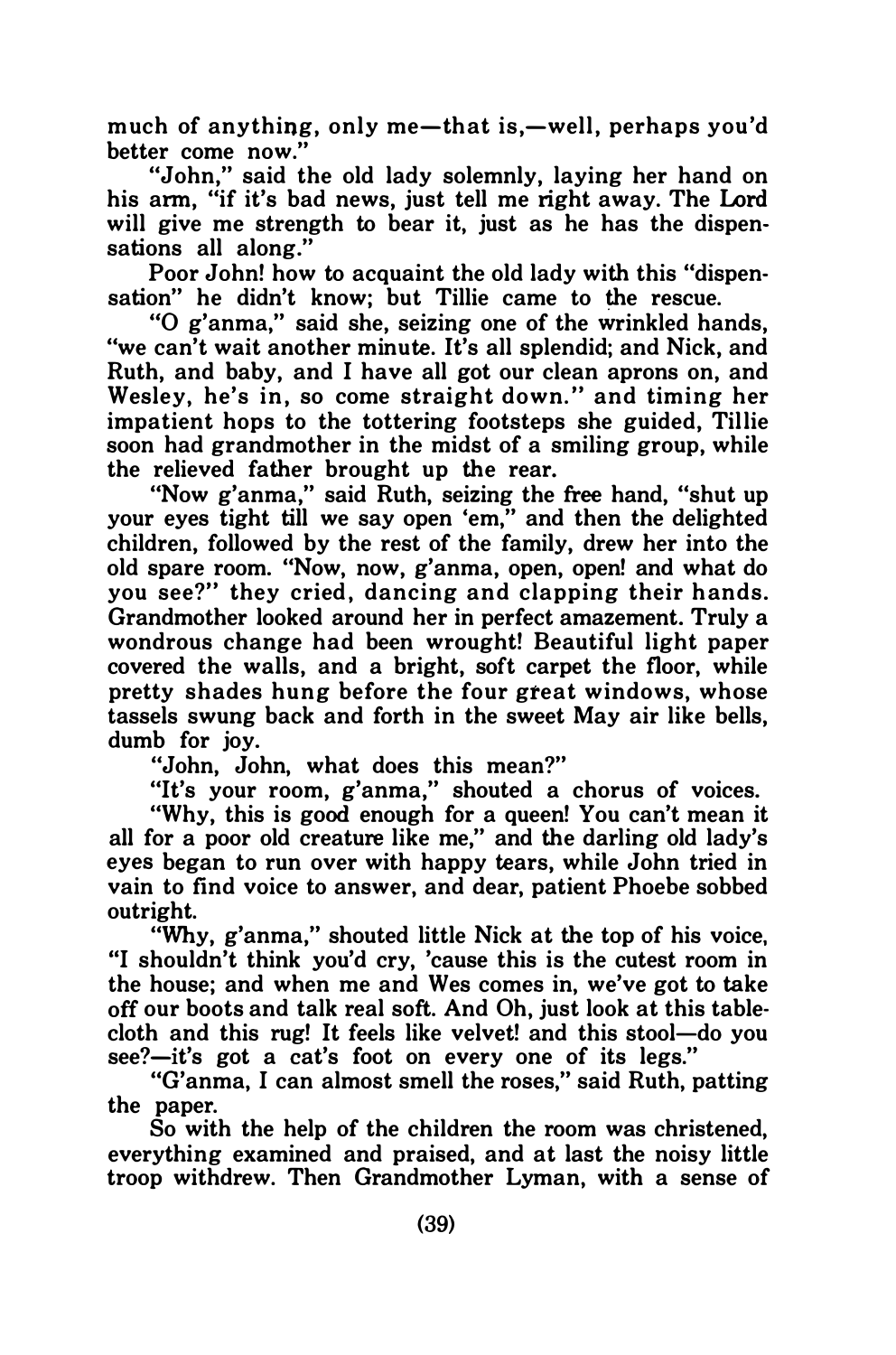exquisite comfort, sank into the nice, new arm-chair close to the window.

**Service School Control** 

"Like it pretty well, do you?" queried John, as he took another chair near her.

"Like it? It seems too good to be real. I've thought sometimes that perhaps in my mansion—heavenly, you know—I should find everything soft, and bright, and cozy like; but to have a room like this here on earth, why, John, I can't tell you how thankful I feel. 'Twas lonesome up garret there, and yesterday I dragged in the old cradle and the little wheel to make it seem more social like; but the cradle was empty and broken, and the wheel brought back the old days when I used to sit and spin, while your father husked corn; so they didn't cheer me up much. But I never mistrusted what you was doing down here for me. John, I believe nothing but the Spirit of God could have coaxed you into this. Don't you think I'll see you a Christian yet before I die? and the anxious mother laid her trembling hand on her son's big brown one.

"Well, mother, I don't know;" then came a long pause, for the farmer, almost as silent habitually as the fields he tilled, could find no words to express his feelings.

"I've been feelin' kind of queer lately, and seems as if everything has changed wonderfully, 'Twas a shabby trick, my putting you up in that old room , and it troubled me considerably one night, and then other things kept coming up, till—well—I believe I'm the worst man on earth. Speaking of being a Christian, I guess likely I might fly about as easy. I wish I was an out-and-out one; but I tell you what, mother, there ain't a man in town but that would think I pretended it all so's to make a dollar out of somebody;" and John drew his hand across his eyes, as though there were tears starting somewhere which must be warned to keep away from the windows.

Grandmother didn't care if the tears did come in her eyes, for they were joyful ones.

"Well, the Lord would know better," said she comfortingly, "and by and by others would. It'll be your works, as well as your words, that will tell if you're in earnest."

"That's so, mother, that's so; the minister said that very thing last Sunday. He's been preaching right at me this two months, and it made me mad at first. I thought I wouldn't give him a cent this year, but I guess he told the truth."

"Yes, of course he did. That's what he's made for. But now, John, you won't give up seeking until you get the bless-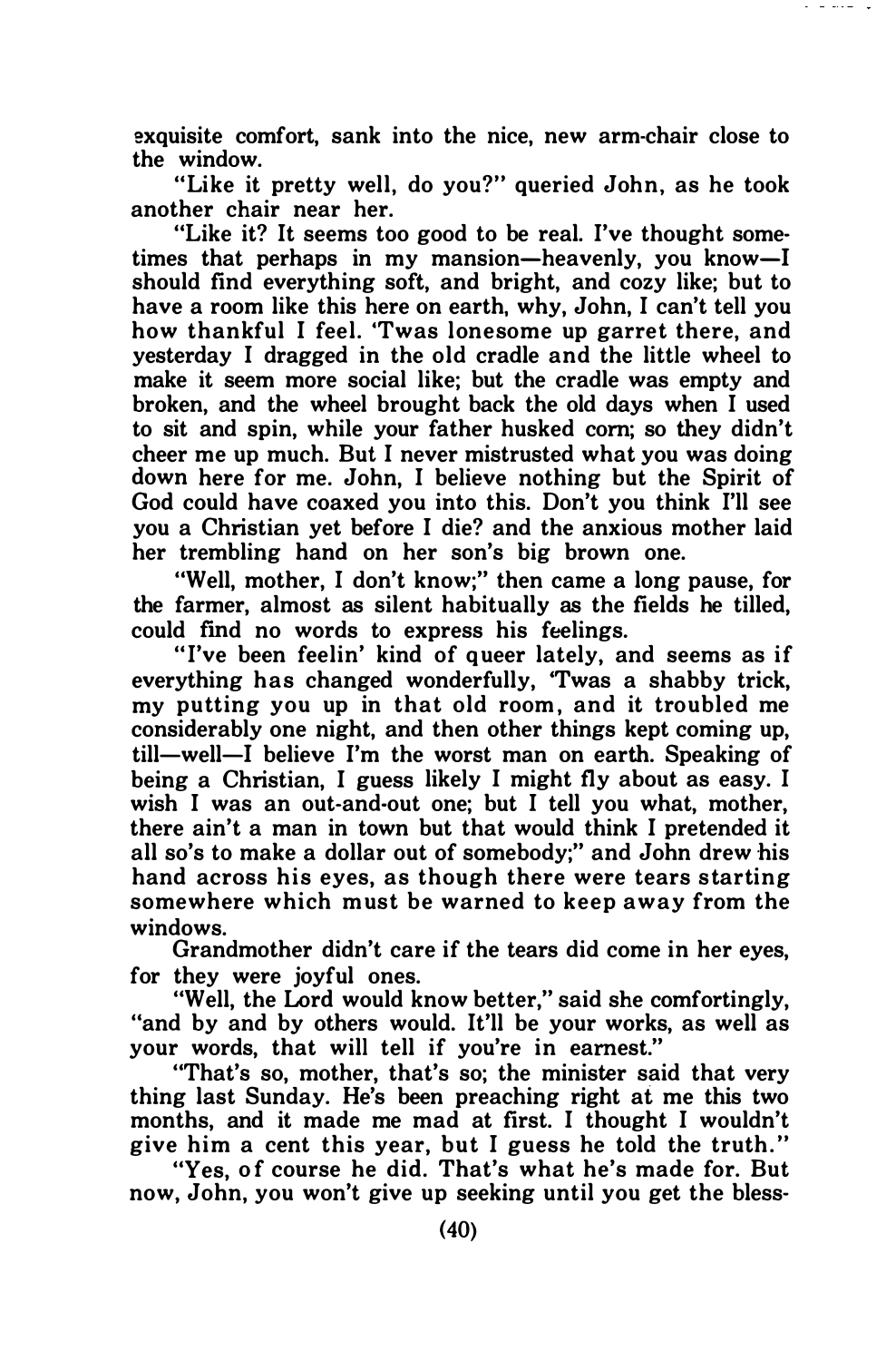ing, will you? Promise me this and one thing more. Don't let the love of this world, and the deceitfulness of riches, tempt you to give way to Satan for one minute."

"Well, I'll see what I can do, but it looks like a great task before me." And John really felt as though he was preparing for a stern conflict. He went out to his work again, while Grandmother Lyman knelt down on the soft, bright carpet, the sunset light falling around her, and sent a prayer up to the Father's throne so full of thanksgiving and love that the answer was not delayed, but came, bringing peace and joy to her trusting heart.

Pretty soon Phoebe came stealing in with a look of apprehension resting upon her countenance.

"Mother," said she, sinking into the first chair she reached. "I'm afraid John's going to die."

"My child, what do you mean?" queried the old lady, pushing her spectacles to the top of her head.

"Because he's changed so lately. Fixing up this room, you know, and being. so gentle like-what can it mean unless he's going to die?"

"Don't worry, Phoebe, John's just getting ready to live. I tell you, daughter, he's experiencing religion."

A flash of joy lighted up Phoebe's worn face as she spoke.

"Do you think so, mother? Oh, if it only could be true!"

A cry from the kitchen called her thither again, but her heart was light, and old hymns sprang unbidden to her lips, all tuned to the upgushing happiness within. The little ones caught the infection, and capered up and down the old kitchen, until wearied out they dropped off to sleep and to bed.

That day saw the beginning of true happiness in the old red farmhouse. Not but that John passed through many fierce struggles, for the world acquires a strong hold in forty-five years, but with God's help he gained the victory; and humble and happy, one week later he called his little family together, and told them of his new hopes and purposes. We can not describe that scene, but surely the angels saw and rejoiced over it. Then once more, before his friends and neighbors in prayer-meeting, with trembling voice he related his experience. Tears and "amens" greeted it, all testifying to the spirit of true brotherly love. Some, to be sure, there were who said, "Can the leopard change his spots?" But when, Sunday after Sunday, they saw that the head of the "Lyman pew" neither pretended to be asleep, nor to have forgotten his wallet when the muchabused green contribution bag swung along, but instead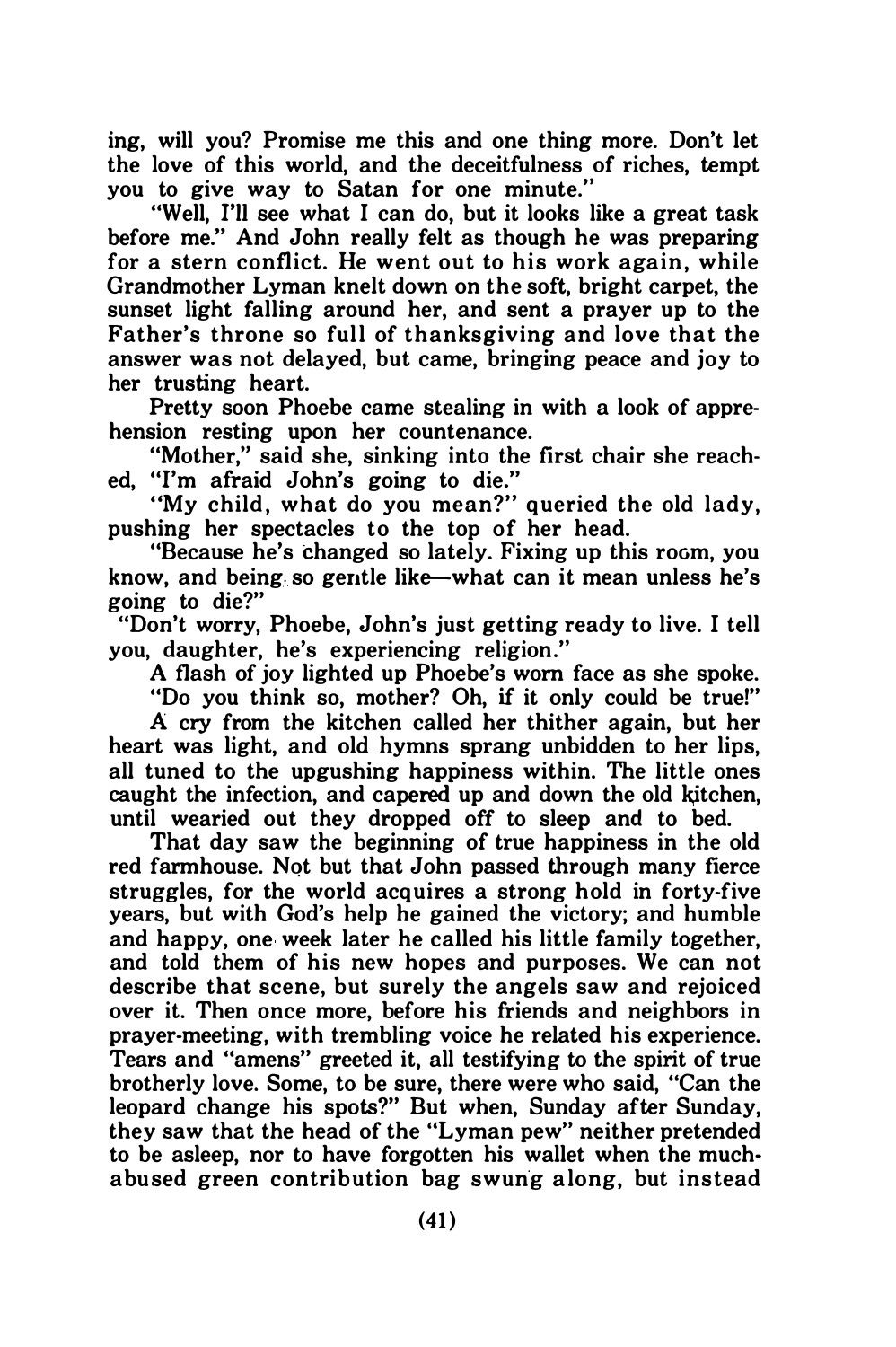deposited therein the freshest scrip, they said, ''Truly, this is the Lord's doings, and is marvelous in our eyes."

Perhaps the story of the change at home is about as Tillie whispered it in the ear of a confidential friend. "You see pa asks a blessin' now 'fore we eats; and then we read the Bible; and he prays the Lord to keep us good all the day long; and so we grow gooder and gooder. Pa bought mother a new dress the other day, and oh, he's so much Iovinger than he ever was before!" Yes, he was "lovinger," as Tillie called him, for truly he had passed from death unto life.

The old homestead, too, soon began to change visibly. The shades of ugliness that had so long hung over it vanished away. Its very angles seemed to grow less acute, and never, in its balmiest days, had it rejoiced in such bright coats of paint. But, with all the brightening up without and within, there was one most cozy place of all where the family was wont to assemble each Sunday evening. "Seem's though it's always full of rainbows." Nick said: but that must have been owing to the blessed influence of her who sat there, for this dearest of all nooks was "grandmother's room." -Selected

#### ——————————————— September 1, 1985

### JESUS CHRIST ARISES FROM THE DEAD

Matt. 28:1 In the end of the sabbath, as it began to dawn toward the first day of the week, came Mary Magdalene and the other Mary to see the sepulchre.

2 And, behold, there was a great earthquake: for the angel of the Lord descended from heaven, and came and rolled back the stone from the door, and sat upon it.

3 His countenance w as like lightning, and his raiment white as snow:

4 And for fear of him the keepers did shake, and became as dead men.

Mark 16:1 And when the sabbath was past, Mary Magdalene, and Mary the mother of James, and Salome, had bought sweet spices, that they might come and anoint him.

2 And very early in the morning, the first day of the week, they came unto the sepulchre at the rising of the sun.

:� And they said among themselves, Who shall roll us away the stone from the door of the sepulchre?

4 And when they looked, they saw that the stone was rolled away: for it was very great.

Luke  $24:4$  And it came to pass, as they were much per-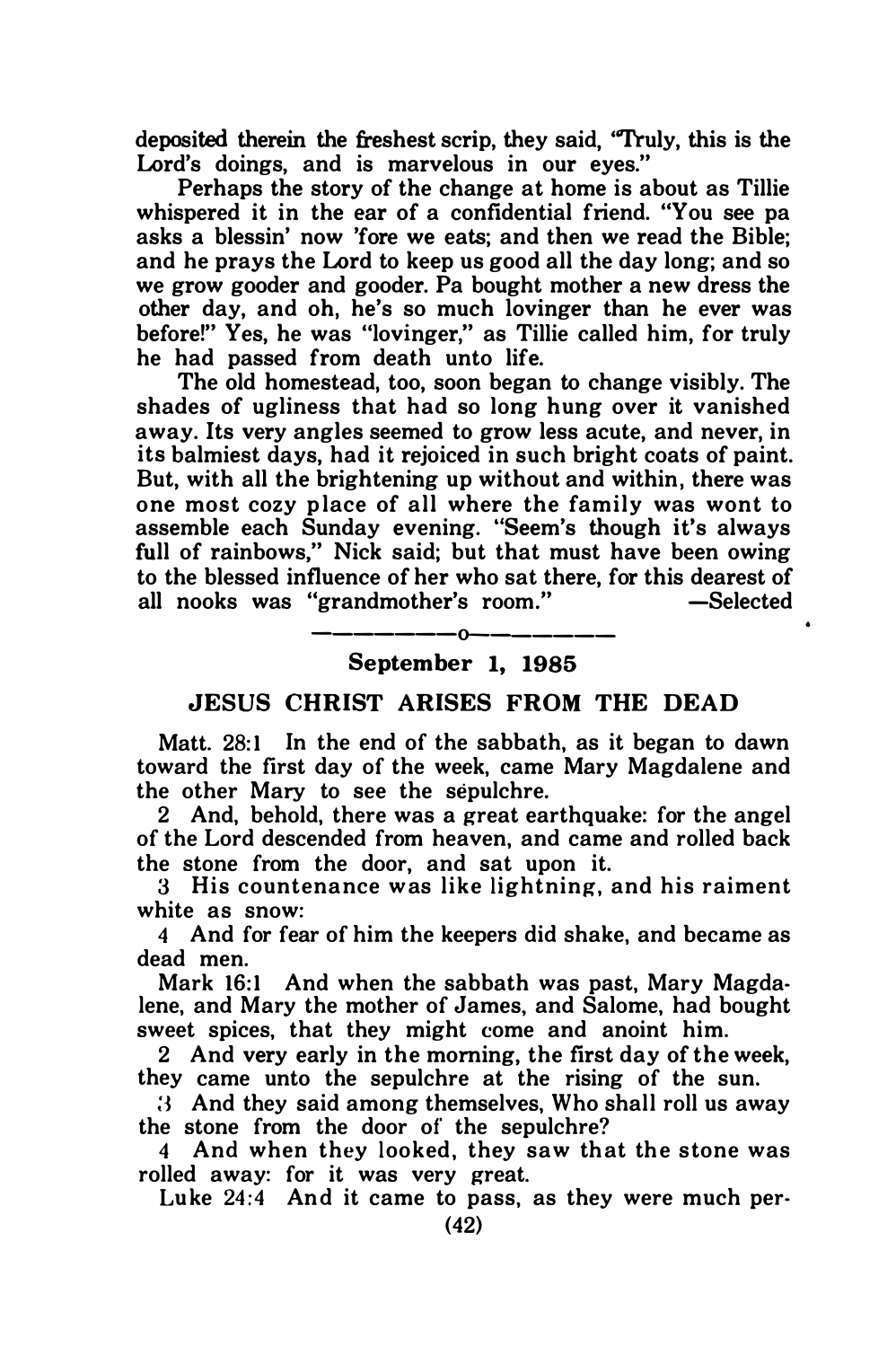plexed thereabout, behold, two men stood by them in shining garments:

5 And as they were afraid, and bowed down their faces to the earth, they said unto them, Why seek ye the living among the dead?

6 He is not here, but is risen: remember how he spake unto you when he was yet in Galilee,

7 Saying, The Son of man must be delivered into the hands of sinful men, and be crucified, and the third day rise again.

Mark 16:6 And he saith unto them, Be not affrighted: Ye seek Jesus of Nazareth, which was crucified: he is risen; he is not here: behold the place where they laid him.

7 But go your way, tell his disciples and Peter that he goeth before you into Galilee: there shall ye see him, as he said unto you.

Matt. 28:8 And they departed quickly from the sepulchre with fear and great joy; and did run to bring his disciples word.

9 And as they went to tell his disciples, behold, Jesus met them, saying, All hail. And they came and held him by the feet, and worshipped him.

10 Then said Jesus unto them, Be not afraid; go tell my breth· ren that they go into Galilee, and there shall they see me.

Memory Verse: For to this end Christ both died, and rose, and revived, that he might be Lord both of the dead and living. Romans 14:9.

Central Thought: Very early on the morning of the first day of the week those who visited the tomb of Jesus were met with a message from angels that Jesus had risen from the dead.

### LESSON BACKGROUND

We see no point in discussing just how long Jesus was in the grave at length as some have done. Some have had problems reconciling Christ's apparent conflict with the time element in His saying that the Son of man would be three days and three nights in the heart of the earth. (Matt. 12:40) God can run His own timetable. Jesus was relating His death and burial to the subaqueous ride Jonah took in the belly of the whale. It did not necessarily mean that He would have to stay in the grave that long. The Scriptures are plain in this account. Christ was crucified on the day before the sabbath; He was in the tomb during the sabbath, which· was the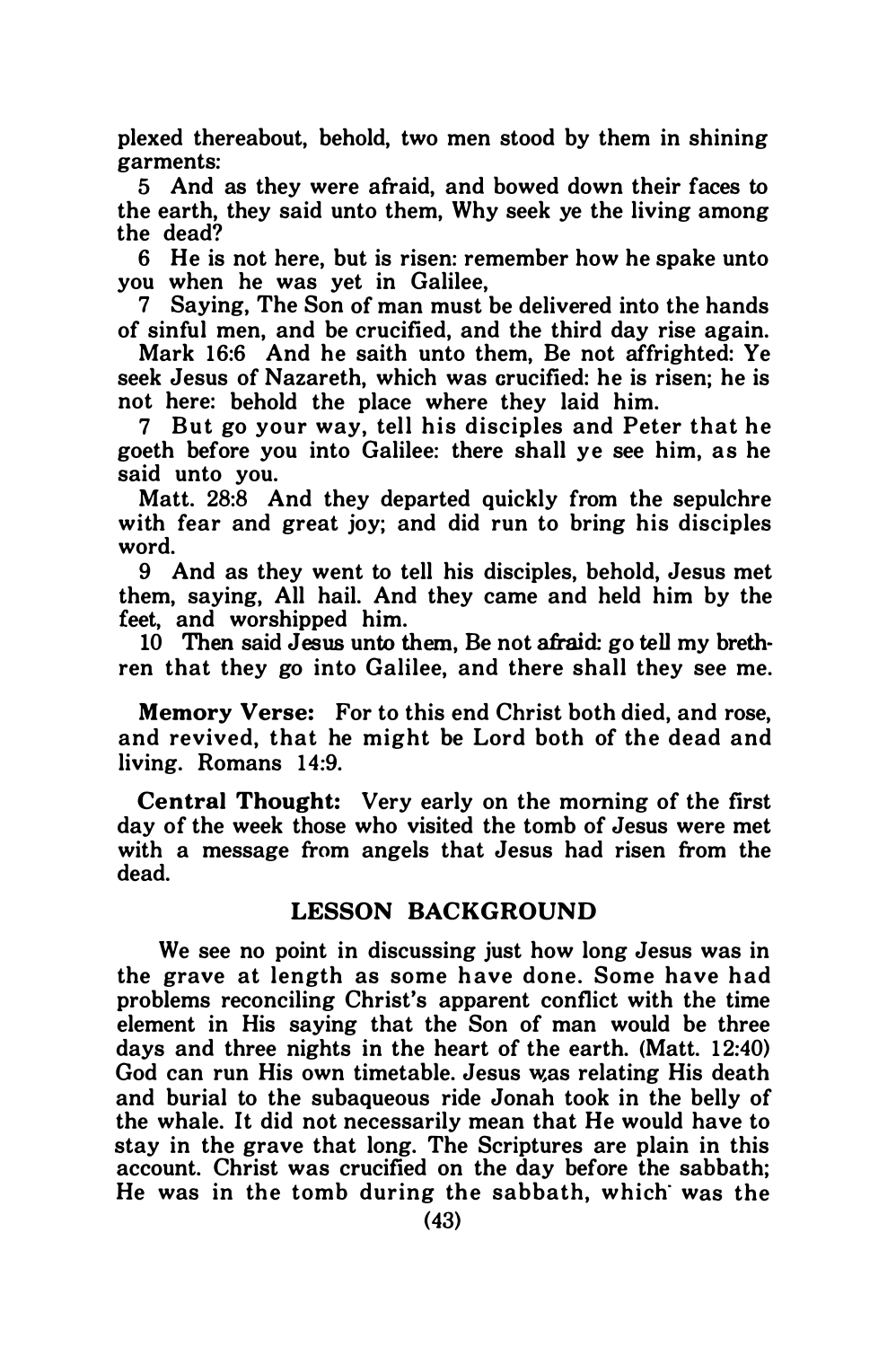seventh (or last) day of the week; and He was resurrected on the first day of the week at the "end of the sabbath." The glorious truth is that Jesus DID ARISE FROM THE GRAVE! Matthew tells us about the watch, or guard of soldiers, that was set at the tomb to guard the body of Jesus from any who would steal away with it. None of the other Gospels make any reference to that. It was only Matthew who told of the angel coming down from Heaven and rolling away the stone, scaring the keepers so that they were like dead men! We thank God, again, at this point, for the varied witnesses and their stories. Matthew said that the women came "as it began to dawn toward the first day of the week." Mark said that they came very early in the morning at the rising of the sun. John said that Mary M agdalene came very early, "while it was yet dark." Uniting all of these testimonies, we have a pretty good idea that this visit to the tomb was a very early one. We are also persuaded that Christ arose from the dead before any of the women or disciples arrived. The angel did not roll back the stone to let Jesus out, but rather so that the women could look into the sepulchre and see that the Lord was gone. Jesus arose with power from on high, glorified and triumphant over death, Satan, and sin. - Ceslie C. Busbee

#### QUESTIONS:

- 1. Who was the one person that all the Gospels agree was at the tomb on that glorious morning?
- 2. For what did they come to the tomb?
- 3. What surprise awaited them?
- 4. What were they seeking among the dead?
- 5. What happened to the keepers?
- 6. Why did the angel name out Peter who was to be told along with the other disciples about Christ being risen?
- 7. Where did Jesus want to meet with the disciples?
- 8. Why did He want to go to Galilee?

### ADULTS' AND YOUNG PEOPLE'S COMMENTS

It is so wonderful to meditate on this truth of Christ being risen from the tomb! We find it hard to take it all in. A heaven-born witness fills our hearts that it is all true. If it is true, (and we know it is) fear and darkness can be banished from the soul forever. With this power that was generated and produced when Christ arose from the grave, the souls of men can be called from their tomb of sin and ungodliness and can come forth to a life of holiness with Him. We love to muse on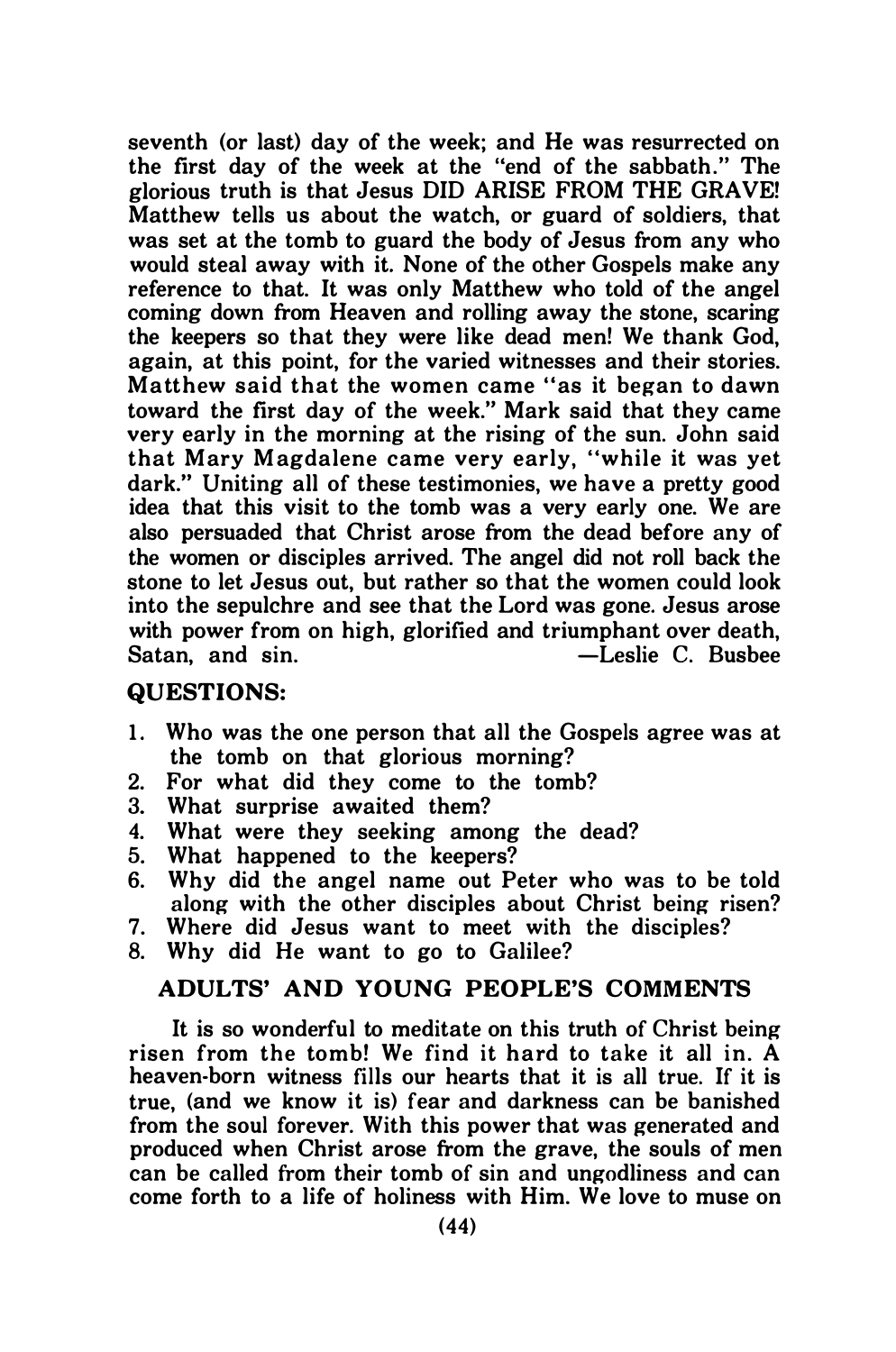what it would have been like to have been one of those who went so early to the tomb. Think about their thoughts and conversation. I believe that they were taken wholly by surprise when they saw the angels and heard their glorious message. It is so precious to think of Christ coming out of the grave on that third-day morning! I am persuaded that He was quickened by the power of God before daylight and arose from the dead, coming forth out of that tomb through the stone and everything that bound Him. As we shall see in our next lesson, He came right out of the grave clothes. God had better garments for Him to wear! Think of Him walking to and fro, waiting for some of His dearly beloved sheep to come looking for Him! How He must have yearned for the moment to show them that He was alive! It is so wonderful to know that Christ lives today. We do not serve something cold, lifeless, and formal. We serve a risen Saviour! He is alive, and at the right hand of God, making intercession for us! Oh, how we do love Him, and hope to see His blessed face some day! Tarry here, 0 loving heart, and behold your risen Lord. Let your souls be saturated with the goodness of His risen life, and go forth and tell the message with all of your heart!-Leslie C. Busbee

#### FOOD FOR THOUGHT

There is nothing known to the human understanding that conveys the idea of complete finality as does that of death. It is a condition in which all voluntary vital functions cease and from which there is normally no reprieve. No one had even been known to arise from the dead before this Christ came along. He came proclaiming Himself to be the resurrection and the life, and even raised some from the dead before their very eyes, and then declared that all those who would believe in Him would never die. How disappointed His followers must have been when they saw this one who had led them to believe that through Him they could inherit eternal life-Himself expiring on the tree! How could He give life to some· one else if He could not retain His own? So real was it all, undeniable evidence that they had seen with their own eyes, and could not deny, until they completely forgot that He had also taught them that though He would indeed give His life a sacrifice for many, yet on the third day He would rise again to live forevermore. Without this event of resurrection, His life and sacrifice were meaningless. This was the crowning feature of the entire affair, for if no life were available to Him, then He had none to offer anyone else. Yet with life restored to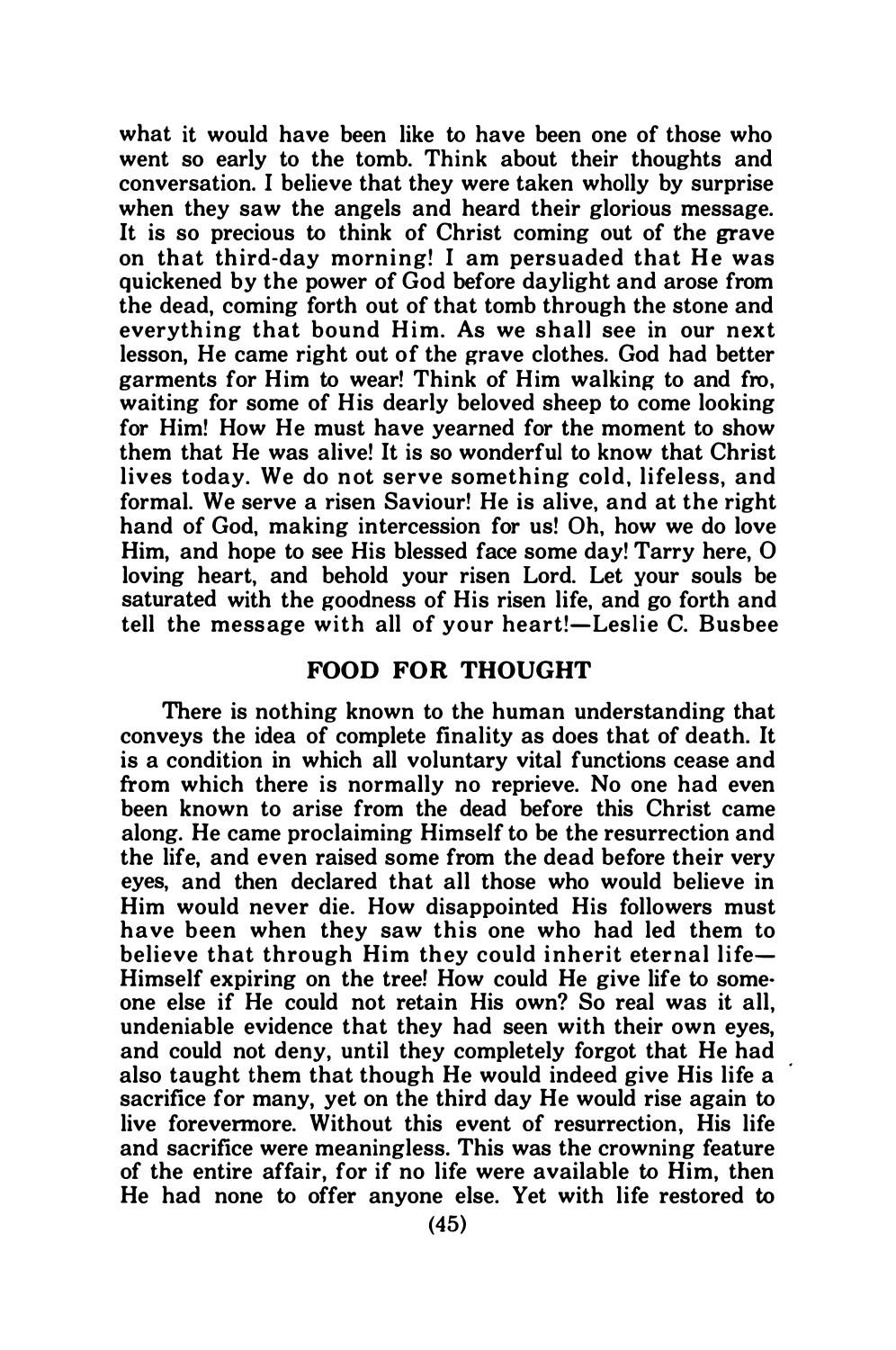Him, thus proving that He came from the Father of life who was able to break the power of death, He could then proclaim to those at hand, "I ascend unto my Father, and your Father; and unto my God, and your God." He knew His Father would not have glorified Him with life if His sacrifice had not been satisfactory and accepted. Since life was restored to Him, He knew His efforts were acceptable with His Father and consequently the plan of salvation for all mankind was effected. It is through this plan that we are born again and become the offspring of His and our heavenly Father. Praise His name! -C. W. Wilson

(Written in 1971)

### ———————0——————— September 8, 1985

### JESUS APPEARS TO MARY MAGDALENE

### AND DOUBTING THOMAS

John 20:11 But Mary stood without at the sepulchre weeping: and as she wept, she stooped down, and looked into the sepulchre,

12 And seeth two angels in white sitting, the one at the head, and the other at the feet, where the body of Jesus had lain.

13 And they say unto her, Woman why weepest thou? She saith unto them, Because they have taken away my Lord, and I know not where they have laid him.

14 And when she had thus said, she turned herself back, and saw Jesus standing, and knew not that it was Jesus.

15 Jesus saith unto her, Woman, why weepest thou? whom seekest thou? She, supposing him to be the gardener, saith unto him, Sir, if thou have borne him hence, tell me where thou hast laid him, and I will take him away.

16 Jesus saith unto her, Mary. She turned herself, and saith unto him, Rabboni; which is to say, Master.

17 Jesus saith unto her, Touch me not; for I am not yet ascended to my Father: but go to my brethren, and say unto them, I ascend unto my Father, and your Father; and to my God, and your God.

18 Mary Magdalene came and told the disciples that she had seen the Lord, and that he had spoken these things unto her.

19 Then the same day at evening, being the first day of the week, when the doors were shut where the disciples were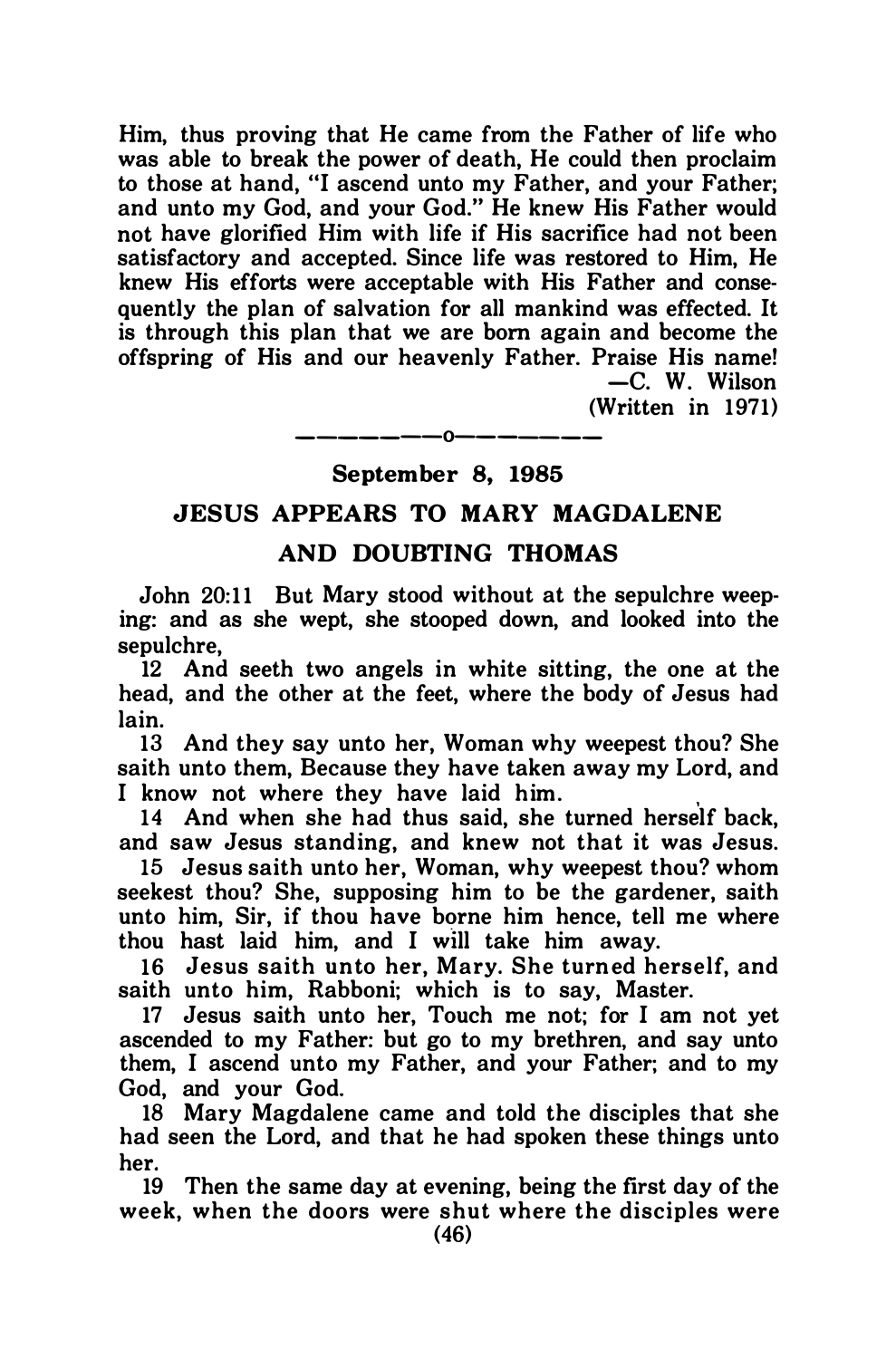assembled for fear of the Jews, came Jesus and stood in the midst, and saith unto them, Peace be unto you.

24 But Thomas, one of the twelve, called Didymus, was not with them when Jesus came.

25 The other disciples therefore said unto him, We have seen the Lord. But he said unto them, Except I shall see in his hands the print of the nails, and put my finger into the print of the n ails, and thrust my hand into his side, I will not believe.

26 And after eight days again his disciples were within, and Thomas with them: then came Jesus, the doors being shut, and stood in the midst, and said, Peace be unto you.

27 Then saith he to Thomas, Reach hither thy finger, and behold my hands; and reach hither thy hand, and thrust it into my side: and be not faithless, but believing.

28 And Thomas answered and said unto him, My Lord and my God.

29 Jesus saith unto him, Thomas, because thou hast seen me, thou hast believed: blessed are they that have not seen, and yet have believed.

Memory Verse: But these are written, that ye might believe that Jesus is the Christ, the Son of God; and that believing ye might have life through his name. John 20:31.

Central Thought: The Revelation of the risen Saviour, our Lord Jesus Christ, will wipe away all tears and dispel all doubts.

### LESSON BACKGROUND

Each one of the four Gospels mentions that Mary Magdalene was among the first group of women who came to the sepulchre that first Lord's day morning. John singles her out as the first one to behold the risen Lord. John mentions nothing about the other women, who were there according to the account given by the other writers. Probably, since Mary was the first one who brought them the news of the empty tomb, John was not aware of the other women envolved at the time, and therefore, he did not include that part in his narrative. Peter and John had hastened to the tomb at the news. John outran Peter, but did not go in at first. Peter went right on in and beheld the linen clothes lying and the napkin, which had been about Christ's head, "wrapped together in a place by itself." After the brethren had gone back home, we see Mary tarrying there, weeping. She was supposing that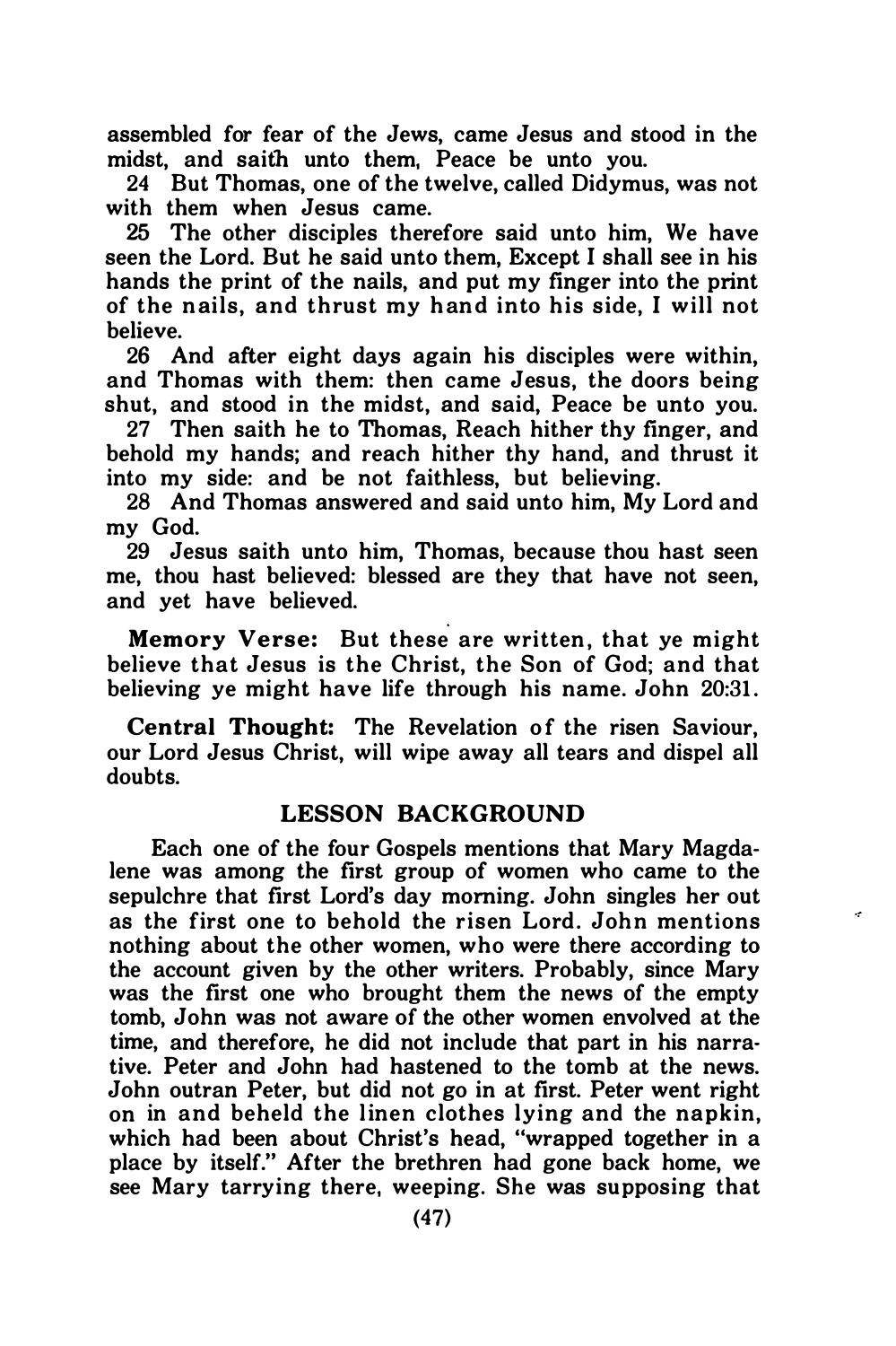they had moved the body of Jesus somewhere else. Even when she saw the angels, the truth did not dawn on her. No, it did not get through to her heart and mind until she heard Jesus speak her name. That is a beautiful thought. Christ knows His own children personally. With Thomas there is an entirely different setting. Such a thing of Christ being alive again after seeing what Christ had gone through with and suffered was too much for his mind to comprehend. He felt that he had to have some tangible evidence before he could grasp it. It is true that he did need that, and the Lord knew it. Notice the Lord's reproof, for Thomas' unbelief, was administered lovingly and gently. It is doubtful whether Thomas actually did what he said he would have to do, that is, put his finger in the print of the nails, and thrust his hand into his side. When he heard that voice call his name and there was Christ before<br>him, that was plenty of proof,  $\qquad$ —Leslie C. Busbee him, that was plenty of proof.

### QUESTIONS:

- 1. Why was Mary weeping?<br>2. What did she see when s
- What did she see when she looked into the sepulchre?
- 3. Why did she not know Jesus when she saw Him standing there?
- 4. In what manner do you think Jesus spoke her name?
- 5. Unto whose God was Jesus to ascend?
- 6. What requirement did Thomas have for him to believe?
- 7. Where was Jesus when Thomas stated the condition of his faith?
- 8. What was Christ's admonition and reproof to Thomas?
- 9. How can we be blessed today?

### ADULTS' AND YOUNG PEOPLE'S COMMENTS

There are so many lessons applicable to our lives in these two stories of those who saw their risen Lord. Mary, tarrying and weeping at the tomb, can show us the need for not being hasty. Let us linger and wait on God. Let us not be in such a hurry to get back home, so to speak. Look what she would have missed had she left with the apostles. Think how she did not recognize Jesus. Oh, how our mortal vision will fail us! How the human way of looking at things will mislead us! What was it in Christ speaking her name that brought recognition? It is one of the mysteries of the Gospel how Christ communicates with His own. If we will have the desire and the faith that Mary had we can have a precious revelation of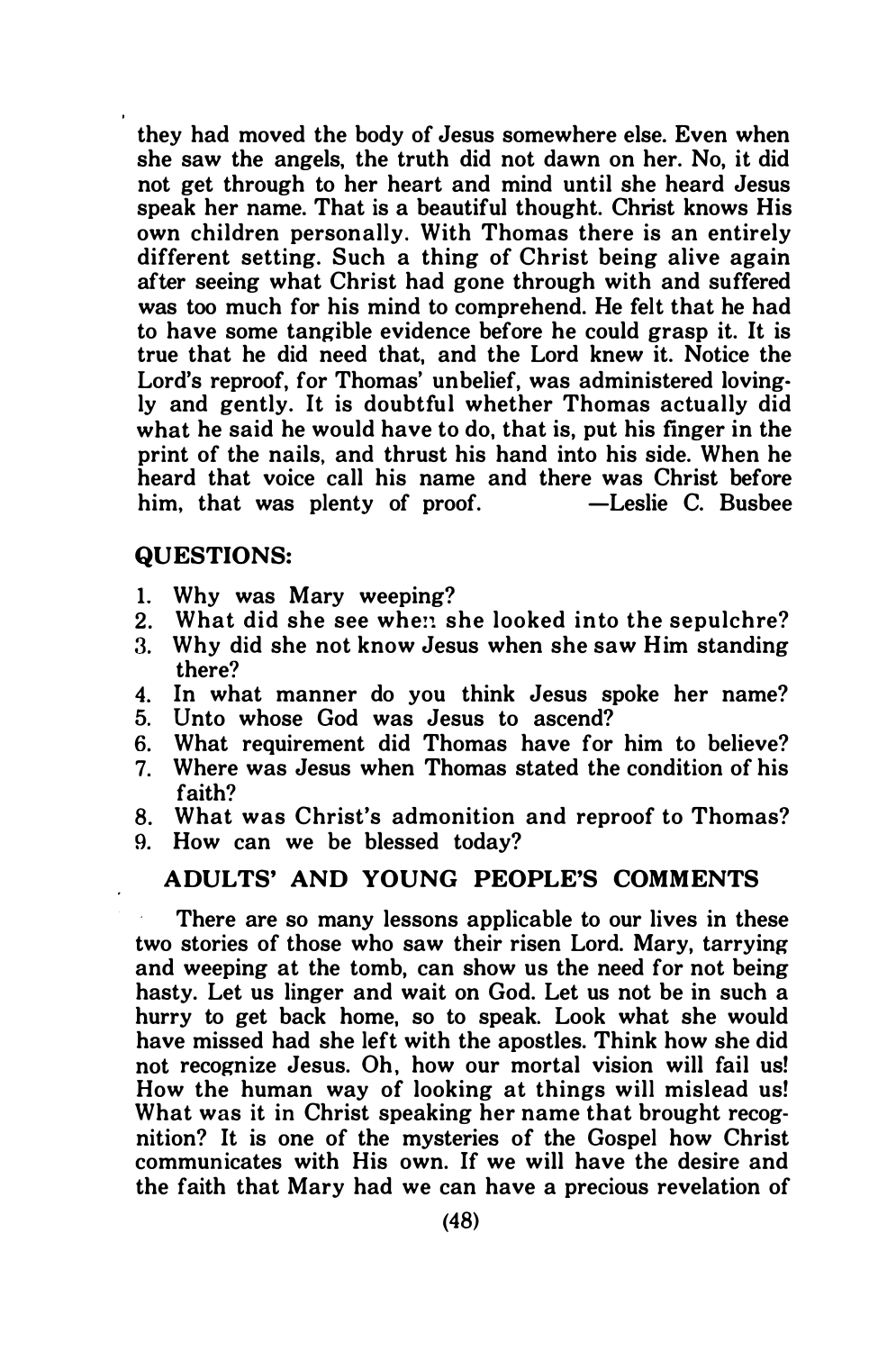Christ, also. There are various ways of looking at what Jesus said to Mary here in verse 17. Different ones have expressed themselves in different ways. Some think that Jesus was to go up to the Father before He showed Himself to the brethren in order to accomplish the finishing of His resurrection power. This might be true, although we see nothing in the Gospels that would suggest this. I am more disposed to believe like Adam Clarke has expressed it, and I quote from him: "Our Lord seems to have spoken to Mary to this effect: Spend no longer time with me now: I am not going immediately to heaven---vou will have several opportunities of seeing me again: but go and tell my disciples, that I am, by and by, to ascend to my Father and God, who is your Father and God also. Therefore, let them take courage." A loving rebuke and a most wonderful truth comes to us through Christ's dealings with Thomas. "Be not faithless, but believing." "Blessed are they that have not seen, and yet have believed." Faith is really stronger than sight. Mortal eyes can misjudge and err so easily, but faith that is anchored in the Word and promises<br>of God cannot fail.  $\begin{array}{cc} -\text{L}e\text{s}$ of God cannot fail.

### FOOD FOR THOUGHT

Note the chosen bearer of Christ's message, Mary Magdalene. It seems very appropriate that a woman first obtained this great message. It was a woman who plunged the human race into sin. God created mankind to fulfill a high estate, only a little lower than the angels. It was not long until woman fell and exerted influence upon the man to do likewise. Now we note that a woman was the first to hear of the completion of a plan whereby all may once again obtain their high estate. She was the first to carry this good news to those laboring under the yoke of sin.

Why was it that Mary was the first to receive the good news? Peter and John were also at the tomb that morning, but did not remain. Mary could have departed also, but love held her there. Christ had done much for her. He had cast seven devils out of her, (Mark 16:9), and what affection she must have felt toward Him.

Jesus said to Mary, "Touch me not; for I am not yet ascended to my Father." The Septuagent renders this as "Cling not to me." In Matthew 28:9, we understand that Mary had taken hold of His feet. This is understandable, for she was so heartbroken at finding Him missing that when she did find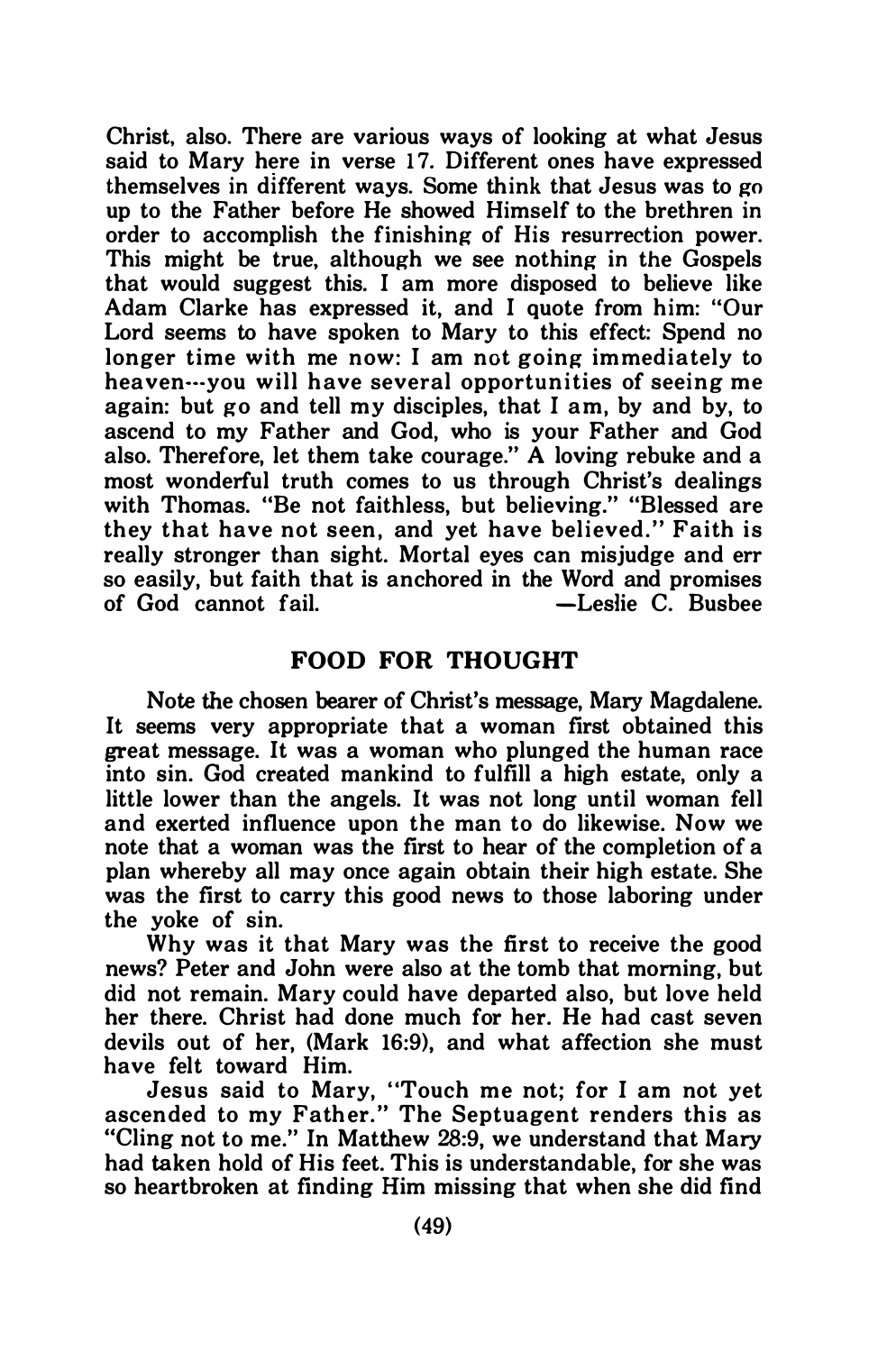Him she wanted to make sure that He would never elude her again. Yet Christ instructed her not to cleave unto Him, for He had a message for her to deliver.

When we find Christ dear to our hearts, it is a joyful union that we revel in. His presence, doctrines, and Church are very precious. However, if we are not careful, as time passes, we can become self-oriented and forget that God has a message for us to deliver to others. Our vision continues to include the Church, but we must not become so involved that it fails to -Wayne Murphey

-------0-------

### September 15, 1985

### ON THE ROAD TO EMMAUS

Luke 24:13 And, behold, two of them went that same day to a village called Emmaus, which was from Jerusalem about threescore furlongs.

14 And they talked together of all these things which had happened.

15 And it came to pass, that, while they communed together and reasoned, Jesus himself drew near, and went with them.

16 But their eyes were holden that they should not know him.

17 And he said unto them, What manner of communications are these that ye have one to another, as ye walk, and are sad?

18 And the one of them, whose name was Cleophas, answering said unto him, Art thou only a stranger in Jerusalem, and hast not known the things which are come to pass there in these days?

19 And he said unto them, What things? And they said unto him, Concerning Jesus of Nazareth, which was a prophet mighty in deed and word before God and all the people:

20 And how the chief priests and our rulers delivered him to be condemned to death, and have crucified him.

21 But we trusted that it had been he which should have redeemed Israel: and beside all this, to day is the third day since these things were done.

22 Yea, and certain women also of our company made us astonished, which were early at the sepulchre;

23 And when they found not his body, they came, saying, that they had also seen a vision of angels, which said that he was alive. (50)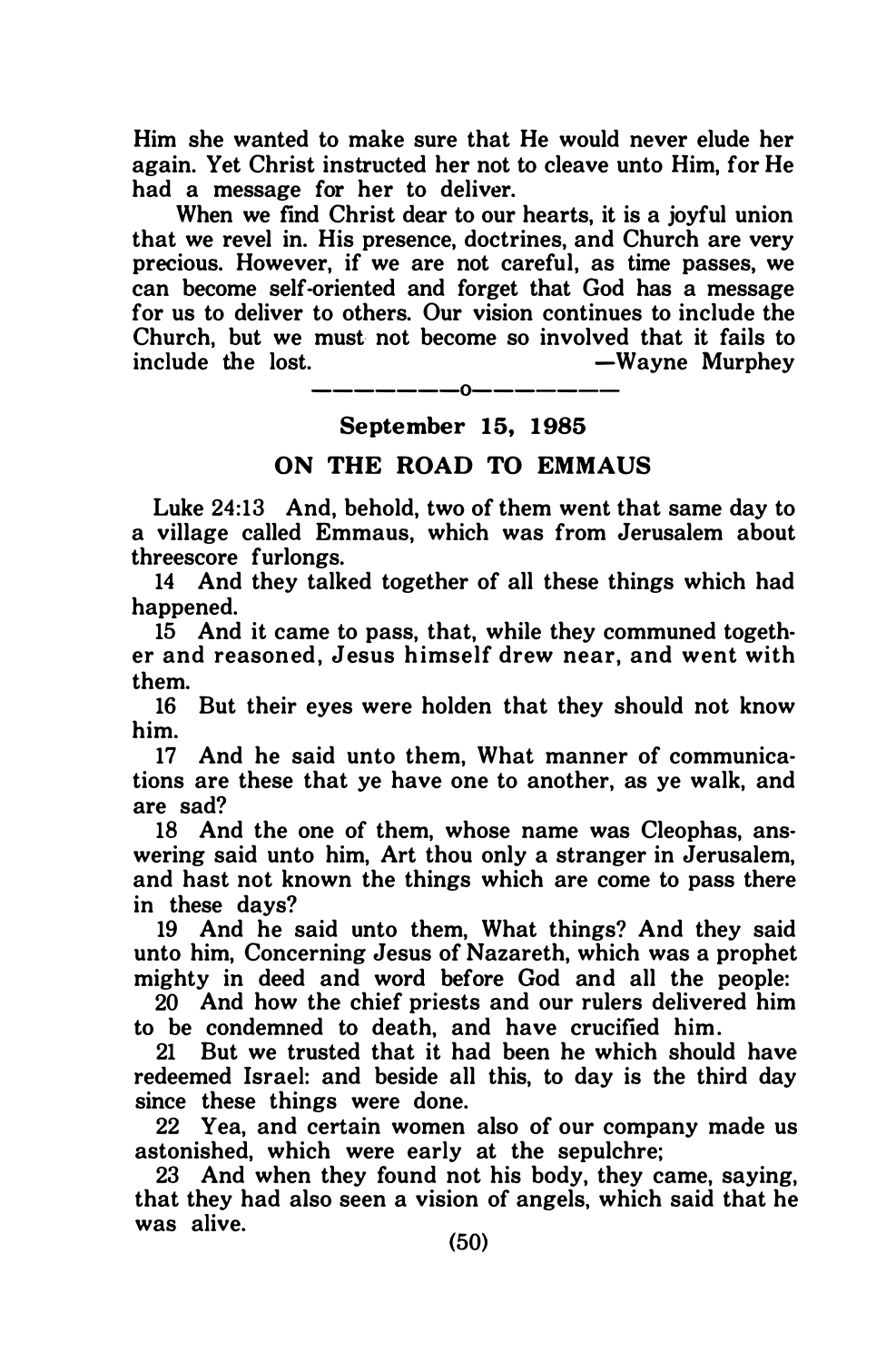24 And certain of them which were with us went to the sepulchre, and found it even so as the women had said: but him they saw not.

25 Then he said unto them, O fools, and slow of heart to believe all that the prophets have spoken:

26 Ought not Christ to have suffered these things, and to enter into his glory?

27 And beginning at Moses and all the prophets, he expounded unto them in all the scriptures the things concerning himself.

28 And they drew nigh unto the village, whither they went: and he made as though he would have gone further.

29 But they constrained him, saying, Abide with us: for it is toward evening, and the day is far spent. And he went in to tarry with them.

30 And it came to pass, as he sat at meat with them, he took bread, and blessed it, and brake, and gave to them.

31 And their eyes were opened, and they knew him; and he vanished out of their sight.

32 And they said one to another, Did not our heart burn within us, while he talked with us by the way, and while he opened to us the scriptures?

Memory Verse: Then they that feared the Lord spake often one to another: and the Lord hearkened, and heard it, and a book of remembrance was written before him for them that feared the Lord, and that thought upon his name. Mal. 3:16.

Central Thought: Jesus Christ draws near to hearts that converse together about Him to reveal Himself and break the bread of life to them. We should ever keep our hearts open to Christ and make Him a welcome Guest.

Word Definitions: Threescore furlongs: About  $7\frac{1}{2}$  miles. Expound: To explain thoroughly.

### LESSON BACKGROUND

Matthew and John said nothing about the incident in our lesson, but Mark refers very briefly to it in chapter 16 verse 12 of his Gospel: "After that He appeared in another form unto two of them, as they walked, and went into the country." John 1 9:25 tells us that Cleopas had a wife named Mary, one of the women standing by the cross. Adam Clarke has good support for the idea that this Cleopas was the same as Alphaeus, whose son, James, was one of the twelve. (Matthew 10:3) Many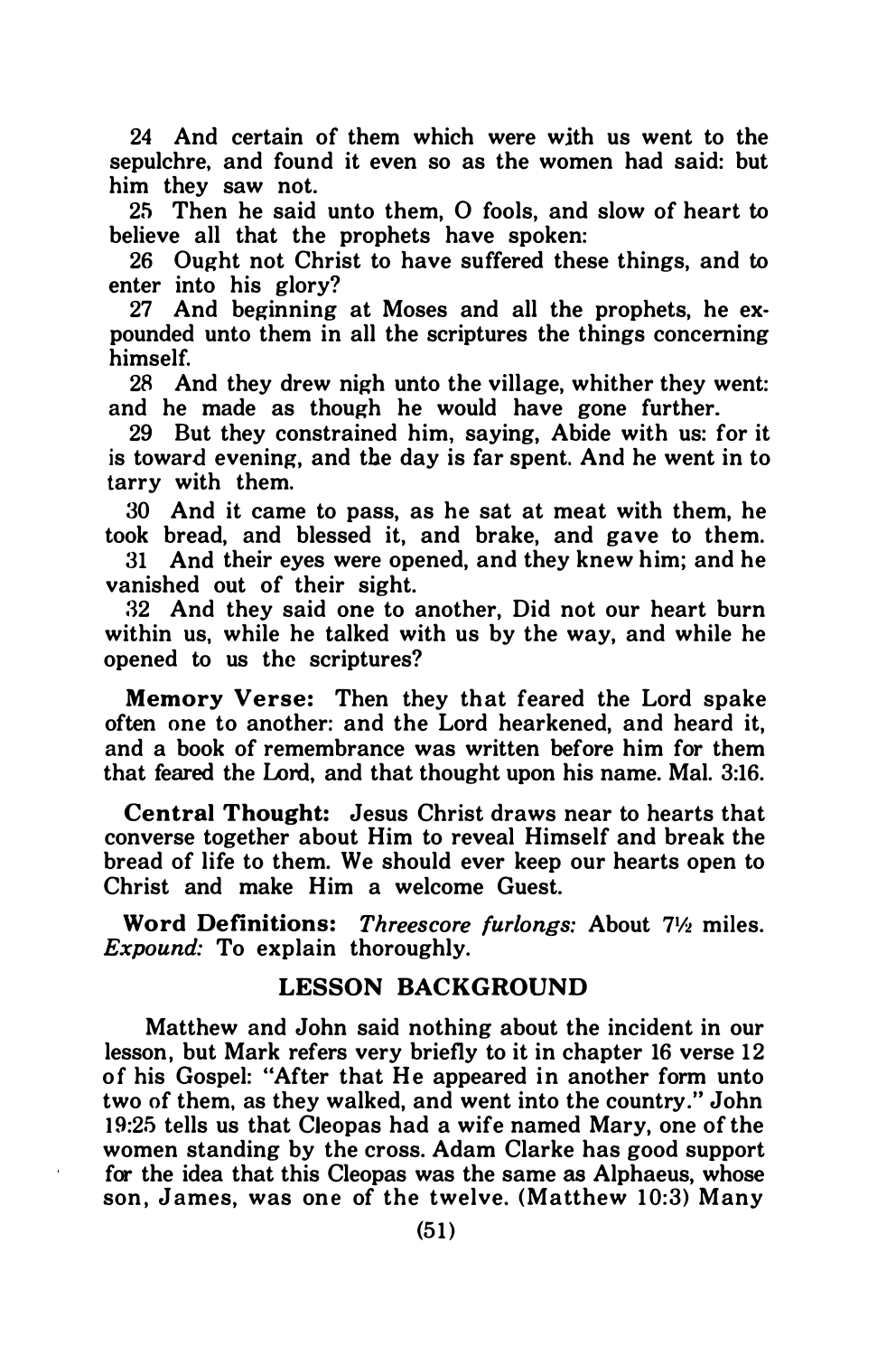authoritative Bible searchers have agreed that the other one of the two walking to Emmaus that day was Luke, the author of this narrative. It is evident that one or both of these men lived in Emmaus. Seeing how things were developing so strangely and feeling such a let down of sorrow and perplexity, they probably felt that they needed to break away from it all for a while. Although they were leaving Jerusalem with its difficultties behind, their minds were still on the events of the past few days. They discussed these things as they walked along. A man can usually walk in a good stride about 3 miles an hour, so we could probably figure that this little trip would ordinarily have taken about two and one half hours. With Jesus walking along with them and their minds engrossed in the glorious message that He was giving to them, I am sure that the time passed very swiftly. The shadows of evening were beginning to fall as they reached the outskirts of Emmaus. They made their way to the dwelling where they were to abide. I can picture Jesus bidding them farewell and starting to walk on down the street. However, there was something burning in the hearts of these disciples that caused them to give Him a warm welcome to come in and stay with them for the night. This. invitation has inspired our hearts and many others. The song "Abide With Me, Tis Eventide", was inspired from this Scripture, as well as other songs.  $\qquad$  -Leslie C. Busbee Scripture, as well as other songs.

### QUEsriONS:

- 1. What were the things that these two brethren were talking over as they walked along?
- 2. What had happened that very morning that had really caused things to be puzzling?
- 3. Why did they not know or recognize Jesus when He drew near and began to walk with them?
- 4. How did Jesus react to their words?
- 5. What did He say about Himself and His sufferings?
- 6. Could you begin at Moses and all the prophets and bring out Scriptures that refer to Christ?
- 7. Why did Jesus make as though He would go farther?
- 8. Why did He tarry?
- 9. What would you have done at this point when you realized that it was Christ you had been with?

### ADULTS' AND YOUNG PEOPLE'S COMMENTS

Jesus loves the unity of His saints. When He saw these two brethren walking along the road and heard them discuss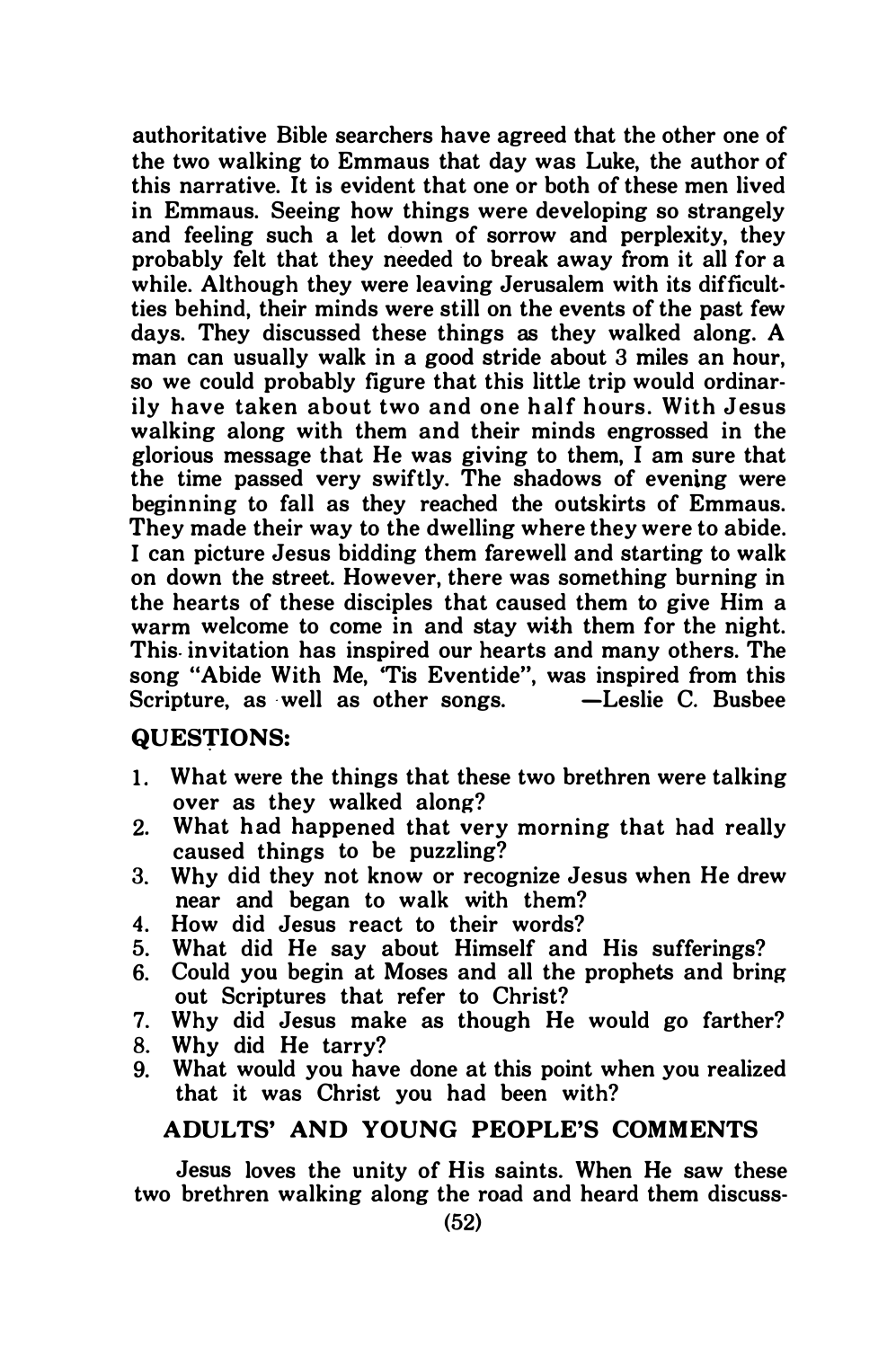ing Him and the things that had taken place, His great loving heart drew near to them. What do we have in our hearts and conversations today that would cause Christ to draw near to us? I remember on one occasion when several of the saints were conversing about heaven and what it might be like. We became engrossed in the subject, just carried away with it! All at once it seemed that something within my heart gave me such an awareness of the presence of Christ. It was as real as if He had come through the front door and was standing quietly in our midst. Many people's conversation is so earthbound and full of things that are not commutative with Christ that He has no desire to enter into the realm of their conversation. The main thing that these men could not understand was why Christ had to suffer those things, and about the vision of angels saying that He was alive. The realities of the cross are hard for the human mind to master. However, the way of the cross is the way to glory. To enter into His glory, Christ had to suffer. Oh, just think of the Scriptures that Christ probably brought out that day. It is really a wonderful study. The many Old Testament Scriptures that point to Christ are the basis of the plan of salvation. It all had its roots in prophecy. What Christ accomplished and performed was predicted and foretold by the prophets long before Him. Our hearts will burn within us, too, as we have the Scriptures opened up to our hearts! Christ was in His glorified state. He could appear and disap. pear. He could go right through walls and doors with no trouble. He can come to us now, just as He came to those men. Let us be sure that we give Him an open door and a full welcome.  $\qquad \qquad -$ Leslie C. Busbee

#### Abide With Me, 'Tis Eventide

Abide with me, 'tis eventide,

The day is past and gone; The shadows of the ev'ning fall

And night is coming on.

Within my heart, 0 welcome Guest, Within my home abide!

0 Saviour, stay this night with me, Behold, 'tis eventide.

Abide with me, 'tis eventide,

Thy walk this day with me

Has made my heart within me bum

As I communed with Thee.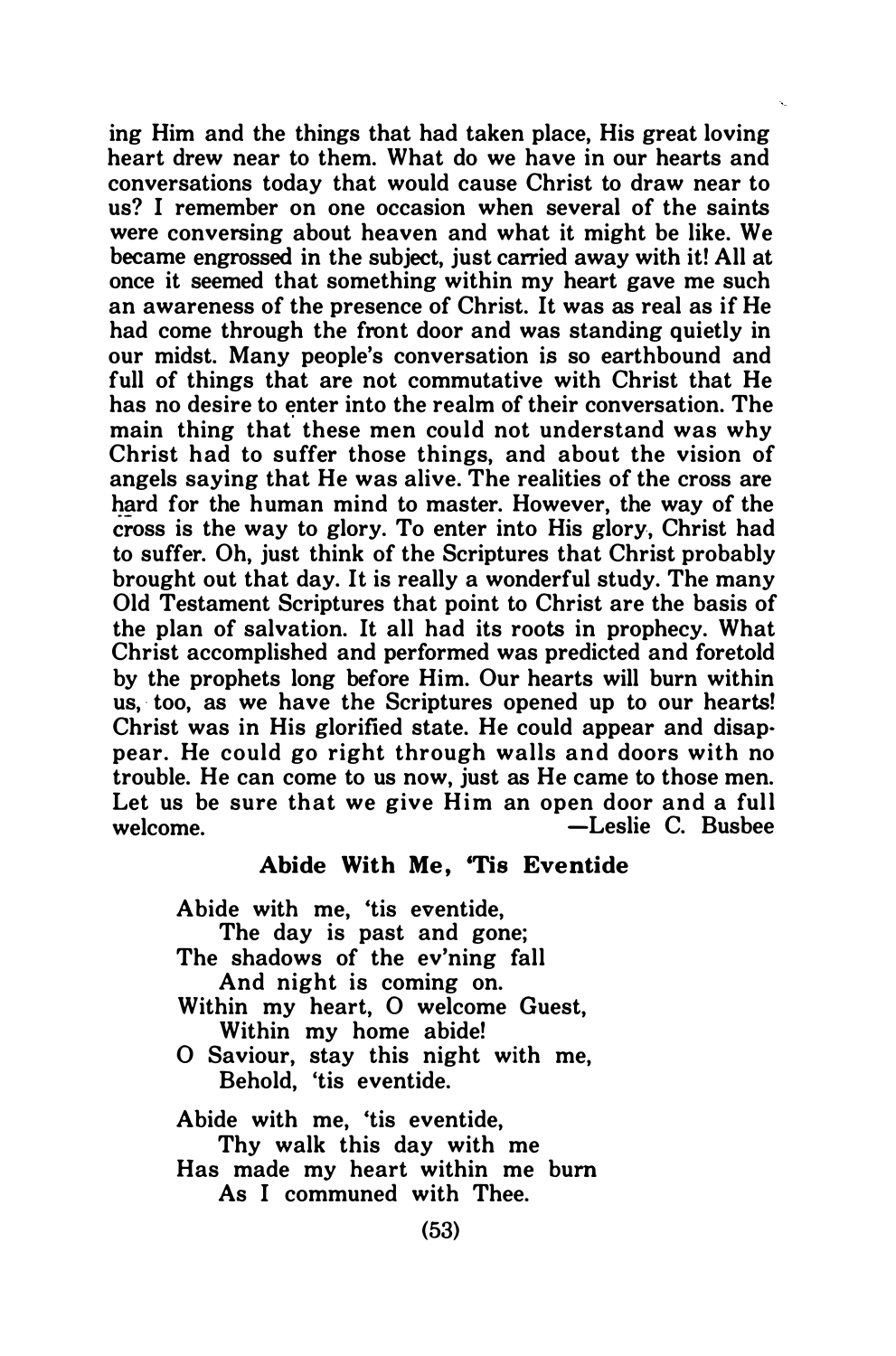Thine earnest pray'rs have filled my soul And kept me near Thy side; 0 Saviour, stay this night with me, Behold, 'tis eventide. Abide with me, 'tis eventide, And cold will be the night If I cannot commune with Thee Nor find in Thee my light! The darkness of the world I fear Would in my home abide, 0 Saviour, stay this night with me, Behold, 'tis eventide!

 $-$ Anon.

#### FOOD FOR THOUGHT

"Did not our hearts burn within us, while he talked with us by the way and while he opened to us the scriptures?" This was not the first time such a thing had taken place. The prophet Jeremiah had an experience in which he said, "I will not make mention of him. [God] nor speak anymore in his name. But his word was in mine heart as a burning fire shut up in my bones, and I was weary with forbearing, and I could not stay." Jer. 20:9. The Psalmist David said, "While I was musing the fire burned." Psa. 39:3. I am glad that we can still experience that same feeling today. We should always have the love of God burning in our souls, but on special occasions, God can give us a personal visit. Such times of refreshing a child of God will greatly value.

Many times, these special visits occur when we are longing earnestly for the presence of God. Perhaps it is similiar to David's experience, when we are "musing" upon God. Undoubtedly, as Jeremiah mused upon the word, he found it so rich that he felt the urgency to share it. The two on the road to Emmaus said, "Did not our heart burn within us, while he talked with us by the way, and while he opened to us the scriptures?" There is much solace and comfort found in the Word of God. There is no book like the Bible. The Word and the Spirit agree. As we meditate on the Word and our hearts long for God, the Spirit will bum within us.

-Wayne Murphey

-------0-------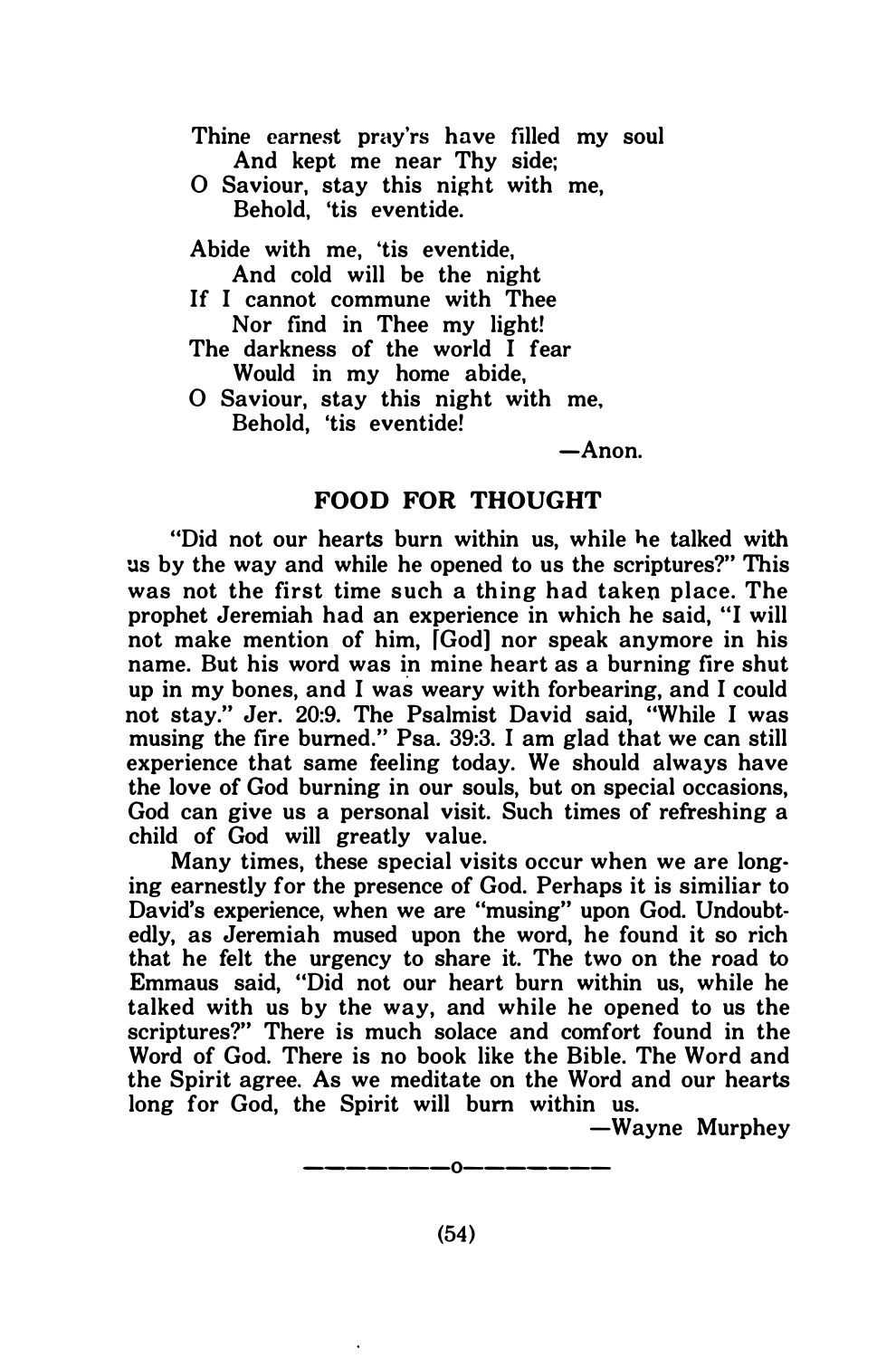### September 22, 1985

### JESUS APPEARS BY THE SEA OF GALILEE

John 21:1 After these things Jesus shewed himself again to the disciples at the sea of Tiberias; and on this wise shewed he himself.

2 There were together Simon Peter, and Thomas called Didymus, and Nathanael of Cana in Galilee, and the sons of Zebedee, and two other of his disciples.

3 Simon Peter saith unto them, I go a fishing. They say unto him, We also go with thee. They went forth, and entered into a ship immediately; and that night they caught nothing.

4 But when the morning was now come, Jesus stood on the shore: but the disciples knew not that it was Jesus.

5 Then Jesus saith unto them, Children, have ye any meat? They answered him, No.

6 And he said unto them, Cast the net on the right side of the ship, and ye shall find. They cast therefore, and now they were not able to draw it for the multitude of fishes.

9 As soon then as they were come to land, they saw a fire of coals there, and fish laid thereon, and bread.

10 Jesus saith unto them, Bring of the fish which ye have now caught.

12 Jesus saith unto them, Come and dine. And none of the disciples durst ask him, Who art thou? knowing that it was the Lord.

13 Jesus then cometh, and taketh bread, and giveth them, and fish likewise.

15 So when they had dined, Jesus saith to Simon Peter, Simon, son of Jonas, lovest thou me more than these? He saith unto him, Yea, Lord; thou knowest that I love thee. He saith unto him, Feed my lambs.

16 He saith to him again the second time, Simon, son of Jonas, lovest thou me? He saith unto him, Yea, Lord; thou knowest that I love thee. He saith unto him, Feed my sheep.

17 He saith unto him the third time, Simon, son of Jonas, lovest thou me? Peter was grieved because he said unto him the third time, Lovest thou me? And he said unto him, Lord, thou knowest all things; thou knowest that I love thee. Jesus saith unto him, Feed my sheep.

Ä,

20 Then Peter, turning about, seeth the disciple whom Jesus loved following; which also leaned on his breast at supper, and said, Lord, which is he that betrayeth thee?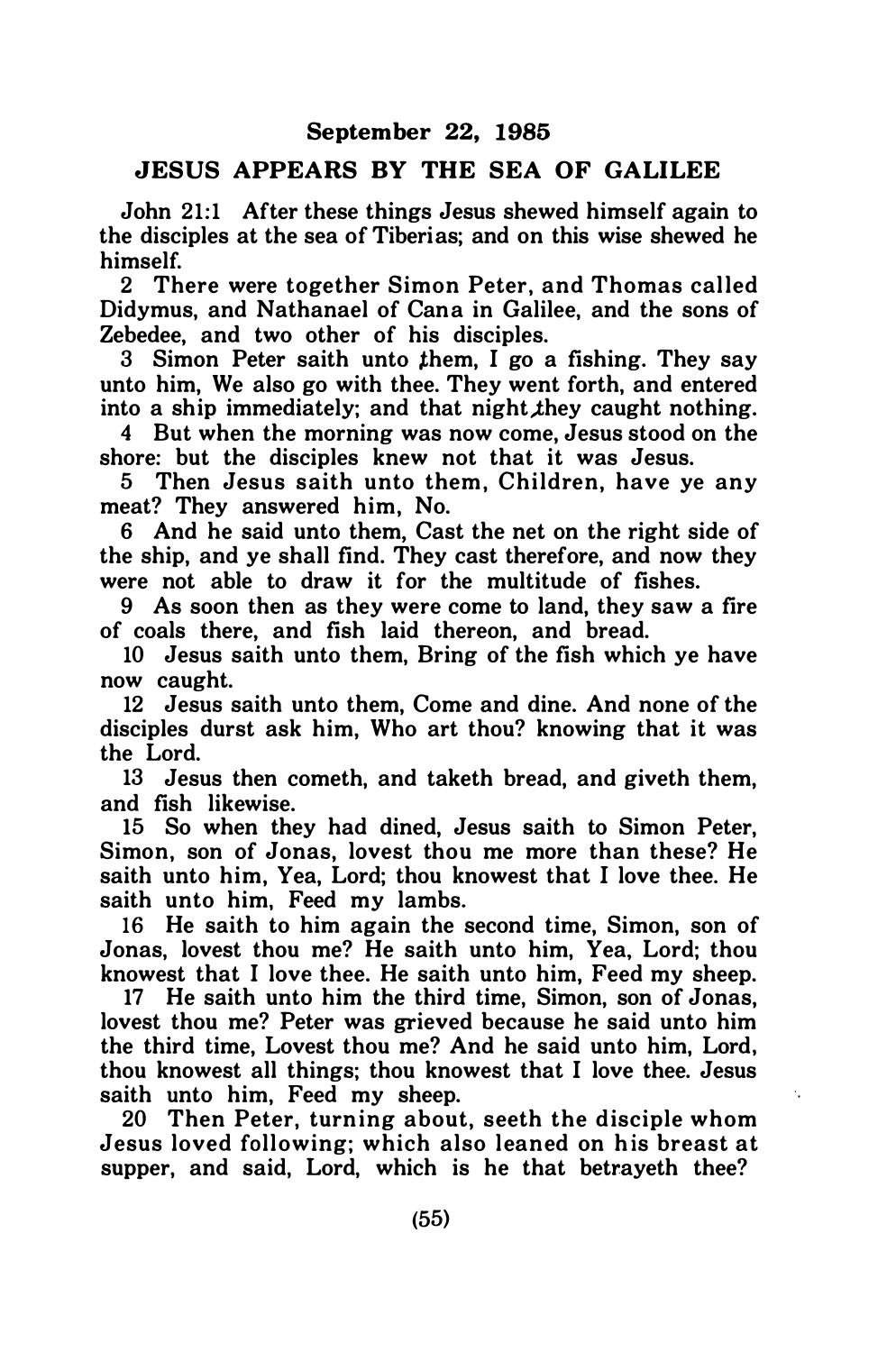21 Peter seeing him saith to Jesus, Lord, and what shall this man do?

22 Jesus saith unto him, If I will that he tarry till I come, what is that to thee? follow thou me.

Memory Verse: Take heed therefore unto yourselves, and to all the flock, over the which the Holy Ghost hath made you overseers, to feed the church of God, which he hath purchased with his own blood. Acts 20:28.

Central Thought: The main concern of Jesus Christ today is the salvation of souls and the feeding of His flock on the Bread of Life.

### LESSON BACKGROUND

There were seven disciples who were gathered together at the sea of Tiberias, which is the same as the sea of Galilee. As we have already learned, it is believed that this Nathanael is the same person as is named Bartholomew, being one of the twelve. Where the others were is not recorded, but Matthew does record that they also (the eleven) met Jesus in Galilee on a mountain. There were perhaps many other occasions that Jesus met with the disciples and in various places, for Acts 1 :3 tells us that He was seen of them forty days, and spoke of the things pertaining to the kingdom of God. The focus of this account seems to be on the relationship of Peter with Jesns. Three times Peter had denied that he knew Jesus, and, even though it was through weakness that he had done this, Christ still seems to have a special dealing with Peter. We notice the kind and yet firm way that Christ dealt with this apostle, not shaming or condemning him for what he had done, but rather pointing Him to the service that true love for the Master calls for. "Lovest thou me more than these?" What did Jesus mean by this? He could have meant, "Do you love me more than these other disciples", seeing that Peter was foremost in expression, even saying on one occasion, "Though all be offended because of thee, yet will I never be offended." Matt. 26::3a. Or He could have been referring to the fish and the occupation of fishing that Peter had been engaged in before he was called of the Master. Either one of these thoughts could strike home to us. We notice that Peter did not vaunt himself here. He loved the Lord, but he expressed himself: "Thou knowest that I love thee." It is one thing to testify that we love Christ, but it is another thing to know that He knows we love Him.  $\qquad \qquad -$ Leslie C. Busbee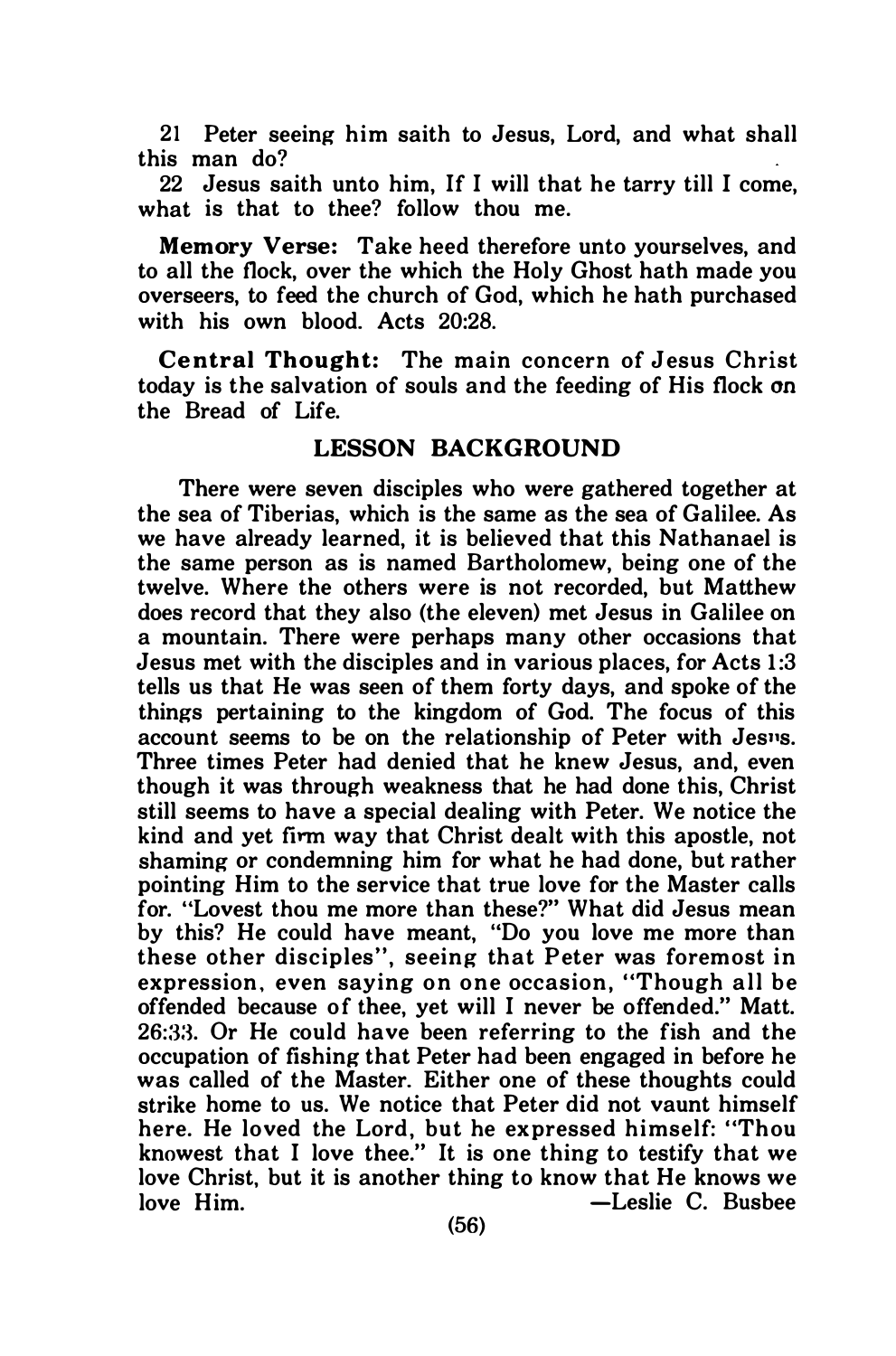### QUESTIONS:

- 1. What caused Peter to decide to go a-fishing?
- 2. How did his decision affect the others that were with him?<br>3. Who was seen on the shore when the morning came?

s,

- Who was seen on the shore when the morning came?
- 4. Why did they not recognize the Lord at frrst?
- 5. What did they find when they got to land?
- 6. Did Jesus scold them for going fishing?<br>7. What did Jesus ask Peter three times?
- What did Jesus ask Peter three times?
- 8. What did Jesus tell Peter to do about that other disciple?

### ADULTS' AND YOUNG PEOPLE'S COMMENTS

Peter had denied His Lord three times. It could have been that Jesus wanted three expressions of love from Peter because of his three-fold denial. However, I believe that there was something else that Jesus had in mind. The first time Jesus asked Peter if he loved Him, Peter's answer was earnest, but not with so much thought. When Jesus asked him the second time, probably Peter's answer was a little more full of meaning and soberness. Then when he was asked the third time, it grieved Peter. Perhaps he wondered if the Lord was foreseeing another fall or failure. However he was relying on the Lord's knowledge of his love for Him, and not on his own ability. This is a very important thought. "The Lord knoweth them that are His." II Timothy 2:19. Many will say in that day, "Lord, Lord." It is a serious matter to profess to love the Lord. It must be more than just a show of love. It must be from our hearts. God searches the heart and knows if we really love Him, but He also wants us to know that we love Him. The greatest proof we can have, that we love God, is if we are willing to obey His teachings and love one another. The entreaty, "Feed my lambs and feed my sheep" shows Christ's great concern for the welfare of those who would believe on Him. They need nourishment, guidance, supervision, comfort, counsel, admonition, correction, and every other aspect of the gospel continually set before them. If we really love Christ, then we will be concerned with the welfare of His people. Yet we will not allow our thoughts and concern to hinder our own personal relationship with the Lord Himself. "What shall this man do?" is too often the concern of our hearts rather than, "What am I going to do about following Christ?" We are too easily affected by the decisions and feelings of others. Our business is to be sure that we follow Christ, and then we will<br>be able to belp others, also. [[esting] Lesling C. Bushee be able to help others, also.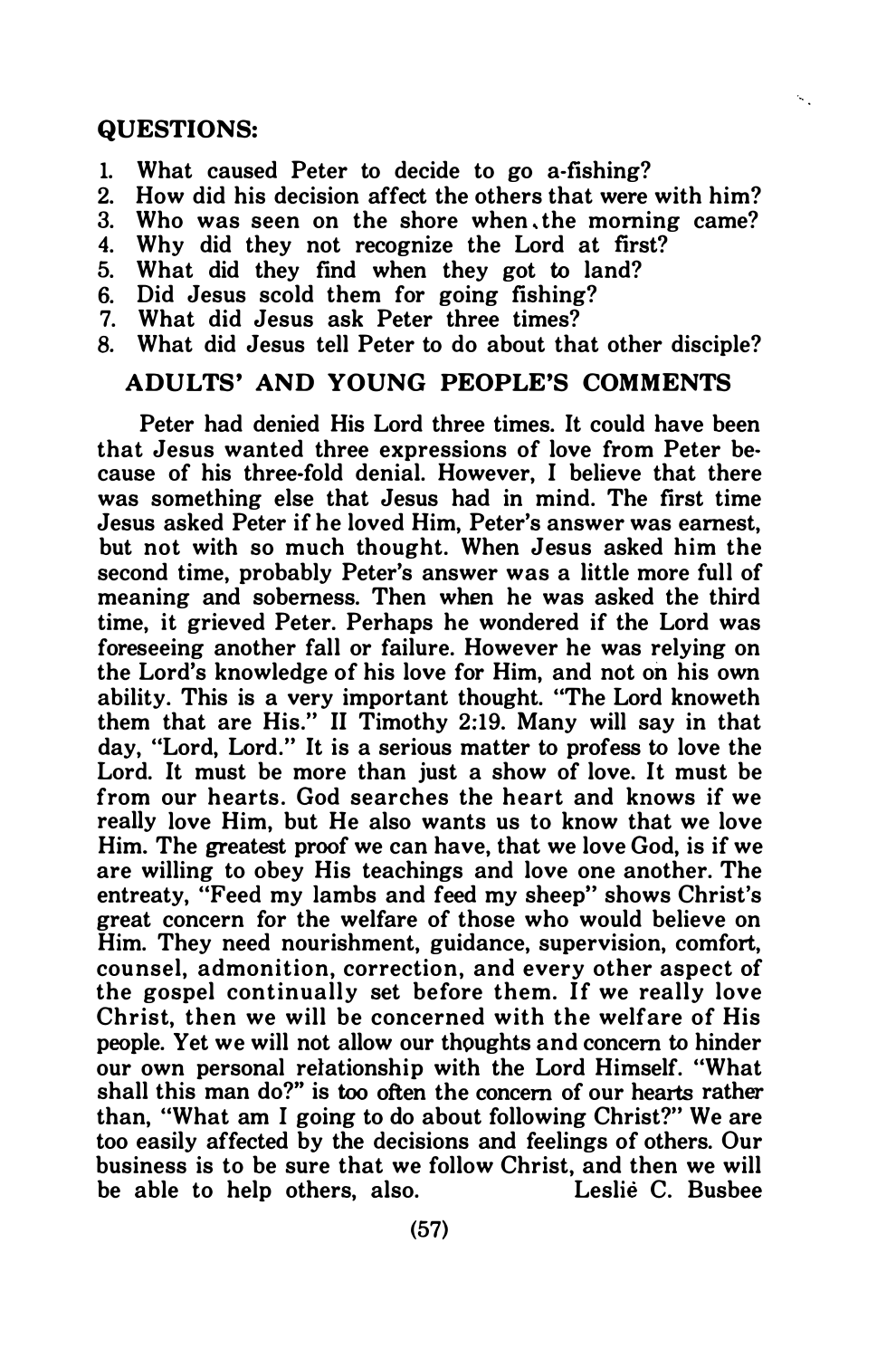Before Christ's trial and crucifixion. He had sent the disciples forth to preach the gospel. Now, after His death we hear Peter saying, "I go a fishing". Not only did he go, but six other disciples followed along. It is no wonder that Christ appeared with His message to them of, "Feed my sheep." Do you notice how patient He was with Peter? Instead of immediately chastising him, He first provided for his temporal needs. He set forth bread and fish for them to eat. Perhaps you know of a wife who desires something of her husband. First she fixes him a nice meal and then waits until he is in the proper frame of mind to advance her request. There is wisdom in this. Christ did not come to condemn Peter, but to patiently challenge him. We would do well to take heed in our dealings with others.

After dining, Christ questioned Peter, "lovest thou me?" Christ patiently impressed this on Peter's mind by asking him the question three times.

After this episode we find Peter turning to another disciple and asking of Christ what that disciple was going to do. Can you imagine the consternation that Christ must have felt? He had spent three years trying to teach the disciples how to conduct themselves and now, just before His departure, and as He was leaving the work in their hands, a childish rivalry crops up. Sometimes I wonder how God feels when He sees the devil working on the humanity of those who are feeding His flock. Still, Christ dealt patiently with Peter. What a blessing it is that Christ sent His Spirit to patiently deal and guide us into all truths.  $-Wavne$  Murphey

-------0-------

#### September 29, 1985

### THE GREAT COMMISSION AND CHRIST'S

### ASCENSION TO HEAVEN

Matt. 28:18 And Jesus came and spake unto them, saying, All power is given unto me in heaven and in earth.

19 Go ye therefore, and teach all nations, baptizing them in the name of the Father, and of the Son, and of the Holy Ghost:

20 Teaching them to observe all things whatsoever I have commanded you: and, lo, I am with you alway, even unto the end of the world. Amen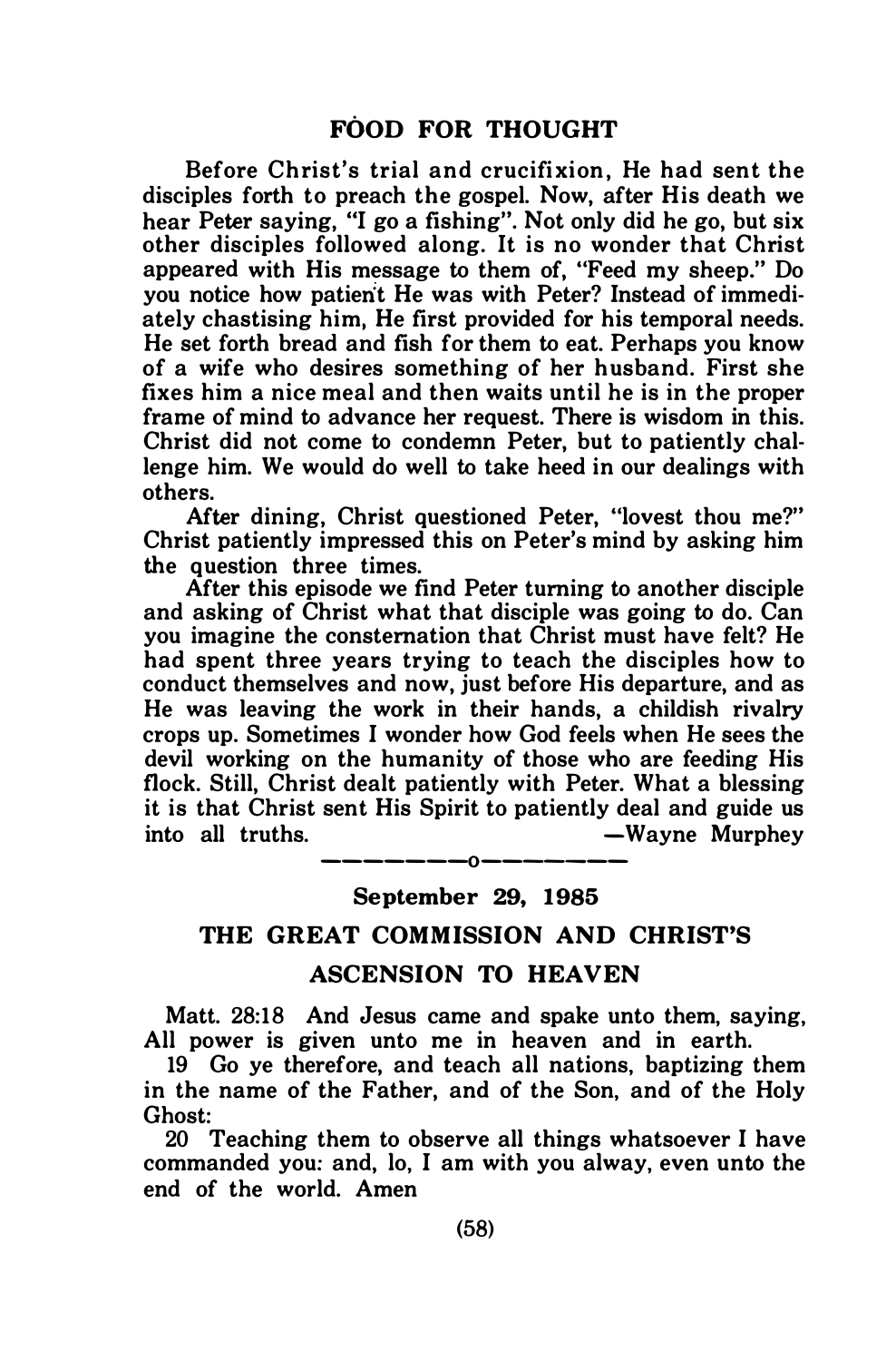Mark 16:15 And he said unto them, Go ve into all the world, and preach the gospel to every creature.

16 He that believeth and is baptized shall be saved; but he that believeth not shall be damned.

Luke 24:44 And he said unto them, These are the words which I spake unto you, while I was yet with you, that all things must be fulfilled, which were written in the law of Moses, and in the prophets, and in the psalms, concerning me.

45 Then opened he their understanding, that they might understand the scriptures,

46 And said unto them, Thus it is written, and thus it behoved Christ to suffer, and to rise from the dead the third day:

47 And that repentance and remission of sins should be preached in his name among all nations, beginning at Jerusalem.

48 And ye are witnesses of these things.

49 And, behold, I send the promise of my Father upon you: but tarry ye in the city of Jerusalem, until ye be endued with power from on high.

Acts 1:8 But ye shall receive power, after that the Holy Ghost is come upon you: and ye shall be witnesses unto me both in Jerusalem, and in all Judea, and in Samaria, and unto the uttermost part of the earth.

9 And when he had spoken these things, while they beheld, he was taken up; and a cloud received him out of their sight.

10 And while they looked stedfastly toward heaven as he went up, behold, two men stood by them in white apparel;

11 Which also said, Ye men of Galilee, why stand ye gazing up into heaven? this same Jesus, which is taken up from you into heaven, shall so come in like manner as ye have seen him go into heaven.

Memory Verse: For Christ is not entered into the holy places made with hands, which are the figures of the true; but into heaven itself, now to appear in the presence of God for us: Hebrews 9:24.

Central Thought: Jesus gave His disciples the command to tarry until they were endued with the Holy Spirit, and then to go into all the world and preach the gospel to all men. His work on earth was finished, and He was taken up from their mortal sight to the right hand of God where He lives today, interceeding to God for us.

Word Definitions: Observe: Guard, keep, note, fulfill. Preach: Proclaim, publish, and announce.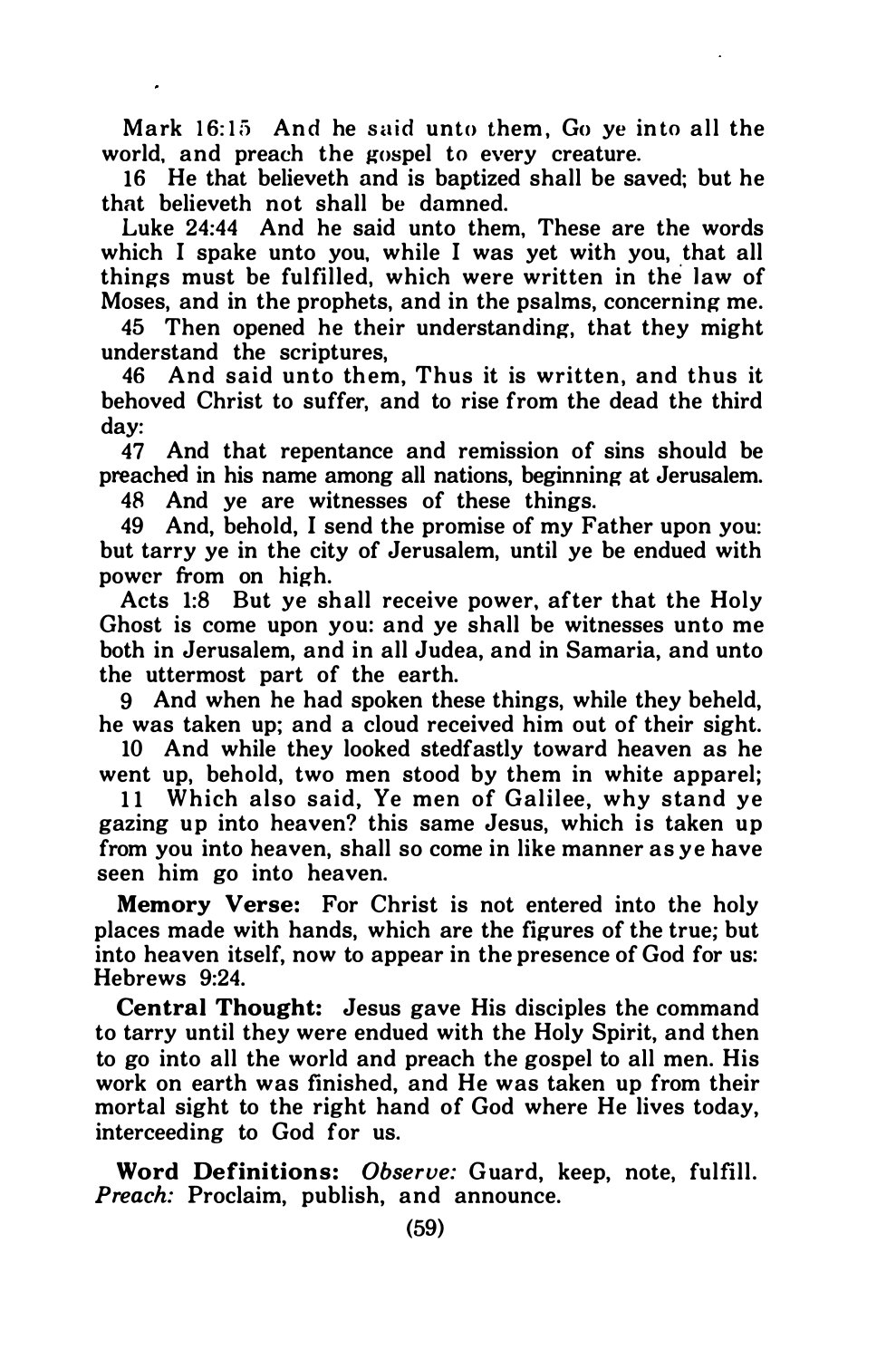### LESSON BACKGROUND

We have included in our lesson parts of the three Gospels that tell of the commission and Christ's ascension to Heaven. John does not mention these things as plainly and openly as do the other three. John did tell about Christ's charge to Peter to feed His sheep, and also spoke of the instance when Christ breathed on them, saying, "Receive ye the Holy Ghost: Whose soever sins ye remit, they are remitted unto them; and whose soever sins ye retain, they are retained." John 20:21-23. He also said there that "As my Father hath sent me, even so send I you." Christ wanted all the world to have a chance to know about His salvation and kingdom. Not everyone would receive it, He knew quite well. Nevertheless, it must go forth as a witness to the nations. Everyone must have a chance to enter the knowledge of the Lord Jesus Christ. The promise of the Father was to be the infilling of the Holy Spirit. They were to receive this in Jerusalem. After the Holy Spirit came upon them, they were to go forth under His guidance, inspiration, and power. The ascension of Christ has been an inspiring as well as a curious event to ponder and study. This was in fulfillment of prophecy for in Psalm 68:18 it is written of Him: "Thou hast ascended on high." Psalm 110:1 said, "The Lord (Jehovah) said unto my Lord (Christ), Sit thou at my right hand, until I make thine enemies thy footstool." This Scripture is quoted several times in the New Testament. The apostles knew where the Lord was going. Mark plainly states that Christ was received up into heaven, and sat on the right hand of God. Oh, what a glorious thought for us today! It is true that Christ lives forever and is even now at the right hand of God, interceeding for us, and has left a promise that He will come again.  $\qquad \qquad -$ Leslie C. Busbee

#### QUESTIONS:

- 1. What did Jesus tell His disciples to teach all nations to do?
- In what name were they to baptize in?
- 3. What wonderful promise did He give them as recorded in Matthew?
- 4. Who were to be saved? What would happen to those who believe not?
- 5. Why did it behoove Christ to suffer, and to rise from the dead?
- 6. What did Jesus tell them to do?
- 7. What was He sending upon them?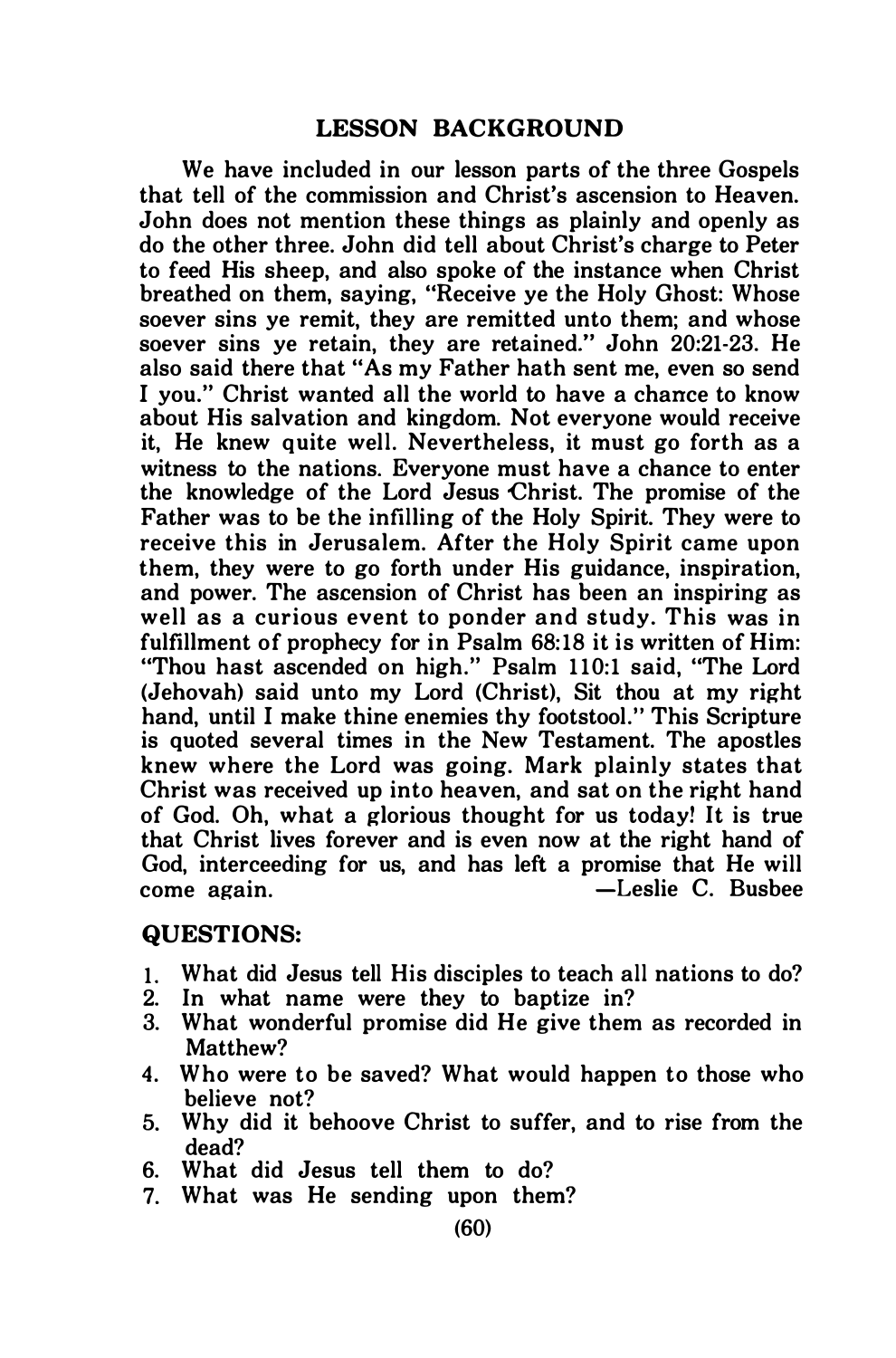- 8. After that the Holy Ghost would come upon them, what would they receive?
- 9. What would they be able to do then?

### ADULTS' AND YOUNG PEOPLE'S COMMENTS

The last words that Jesus spoke on earth are so precious to us today! He has all power in heaven and earth. This word "power" denotes ability, force, strength', authority, mastery, control, and full lordship. His kingdom rules over all. The elements of nature are at His command. Men need to know this. They need it told to them and its power manifest to them. When men are ignorant of this there will be no fear of God before their eyes. They will think they are in control. It is one thing to be told, and yet another thing to really believe and be persuaded of it in their own hearts and minds. Christ wants people to know that He can and will give them victory over all the powers of Satan and sin. The power of sin and evil has been conquered by Christ. When He ascended up on high He led captivity captive. He passed into the Heavenly element where He reigns today as King of kings and Lord of lords! He reigns from Heaven above in the lives of His saints. His kingdom is a dominion of love and faith. It works in the inner man and controls the outer man. Yes, it's a comforting and glorious knowledge that Christ has ascended on high, triumphant over sin and all its stain. Weary souls can come to Christ today and find love, joy, and victory. He ever lives to make intercession for us. He fought the battle through and gives to us the victory. Someday He is coming again. The world has waxed old in sin and iniquity. Soon the last trumpet will sound and Christ will be seen coming in the clouds of heaven, just as He said He would. Oh, how we want to be ready to meet, and be accepted of Him. May the grace of God be with each one of you and help you to be among the faithful on that day! -Leslie C. Busbee

### FOOD FOR THOUGHT

People's last words are very weighty and not soon forgotten. The last words of Jesus are very weighty. Not only were they spoken to those present but they were spoken to all who are the disciples of Jesus, through redemption. First, we notice that Jesus affirms that He has "all power in heaven and earth." He has power over all evil spirits, over all opposing powers to His commands, and over all the conditions or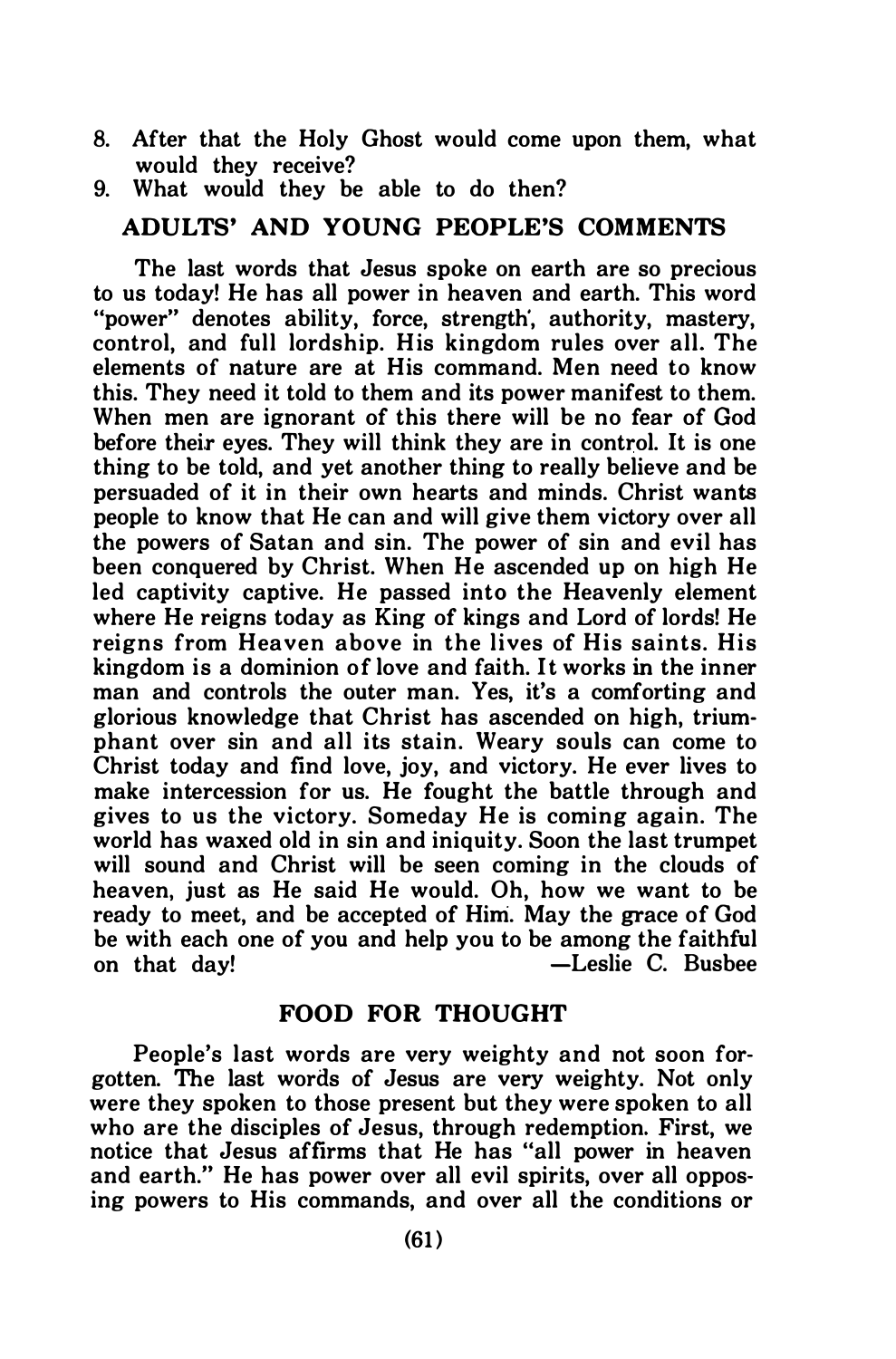hindrances that might try to stop His purposes being carried out. Then we notice that He gives a specific command to be carried out. Notice that there are no qualifications to this command, but Jesus said, "Go . . . and teach all nations." Mark records His words as being, "Go ye therefore into all the world, and preach the gospel to every creature ... He that believeth ... shall be saved: but he that believeth not shall be damned." Mark 16:15,16. Jesus did not say to stop preaching, teaching or living for Him if people would not believe. It's our duty to see that they hear. Jesus knew that some would believe and that some would not. It seems that we are in the time when very few will believe but we still must go and we still must tell them. That is the command of Jesus Christ. Those who will not believe will have to give an account to God. Oh, for more workers for the Lord. Are we doing all we can to obey Jesus' last command? Are there those in the world who are saying with the Psalmist, "no man cared for my soul"? Psalms 142:4. Are we failing? Are we asking for a greater vision of the value of a soul and a vision of the work of the Lord? "Where there is no vision, the people perish." Prov. 29:18. We each one have a place to fill. Can we do a little more?

Notice that Jesus didn't want them to go forth until they were "endued with power from on high," or filled with the Holy Spirit. They could not fill the place nor face the persecutions unless they had power from God. Notice how Peter faced persecutions after he was filled with the Holy Spirit. Before this time, he even let a little maid cause him to deny Christ. Jesus had previously taught them that the work of the Holy Spirit was to: "Bring all things to their remembrance," to "guide you into all truth," to "give them power over all the power of the enemy," to "reprove the world of sin, and of righteousness, and of judgment." John 15:26; 16:7-13.

Notice that the disciples were very concerned about their nation being freed from the Roman government. Jesus did not answer their questions, but left it for the Holy Spirit to correct their mistaken notions.

The Scriptures leave unpainted anything unusual about the path of His upward flight. It is only stated that a cloud received Him out of their sight. He "maketh the clouds his chariot." Psa. 104:3. "He passed through the heavens," Heb. 4: 14; 1 Peter 3:22, and He "took his seat at the right hand of God." Col 3:1. The angels helped the disciples to bring their thoughts back to their duty and reminded them that He would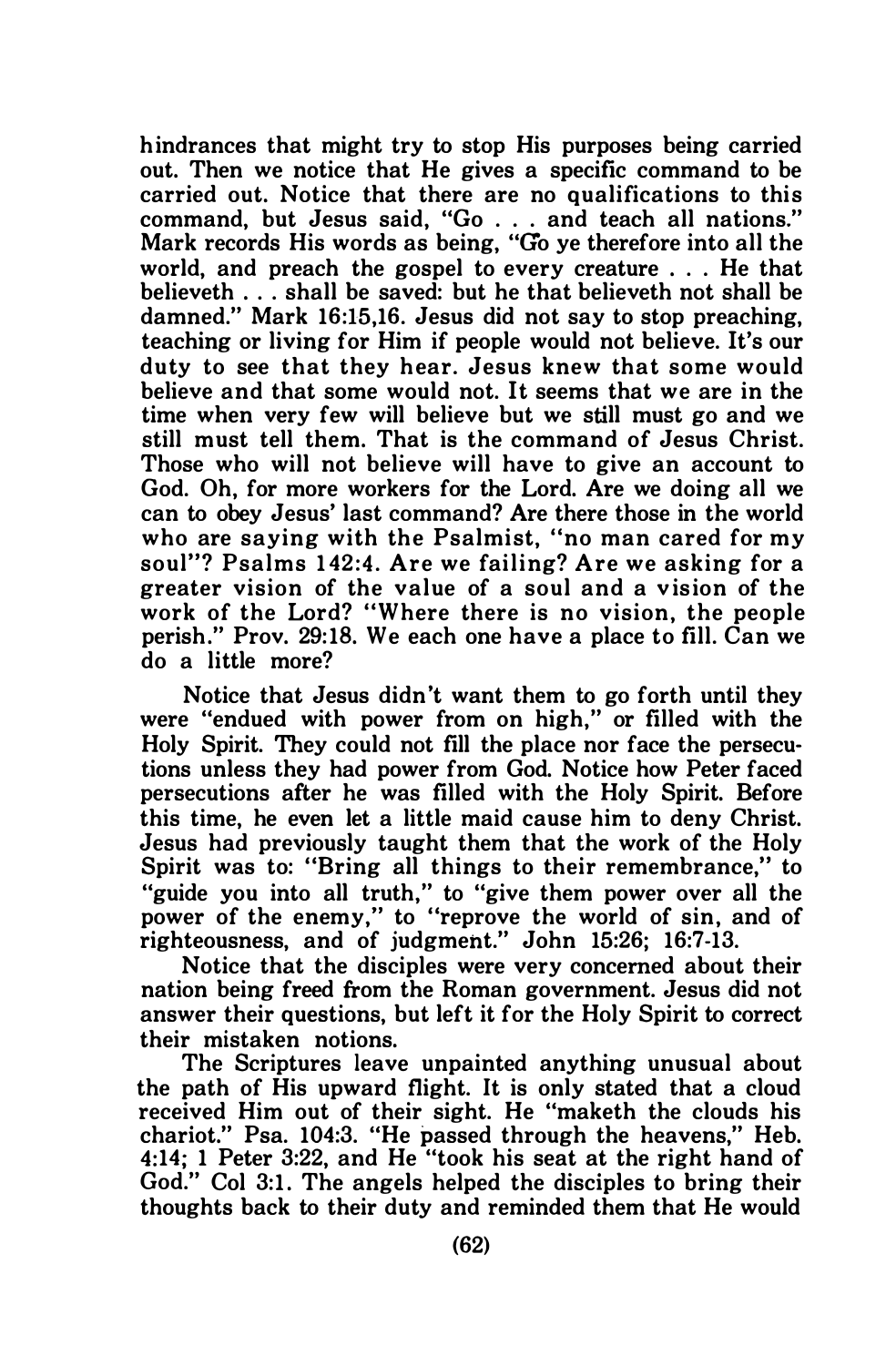come again in like manner, not to be their Saviour, but He will be their Judge.  $2$  Tim.  $4:1$ .  $\sim$  Sis. M. Miles -Sis. M. Miles<br>(Written in 1976)

 $\mathcal{L}^{\mathcal{L}}$ 

 $\cdot$ 

l.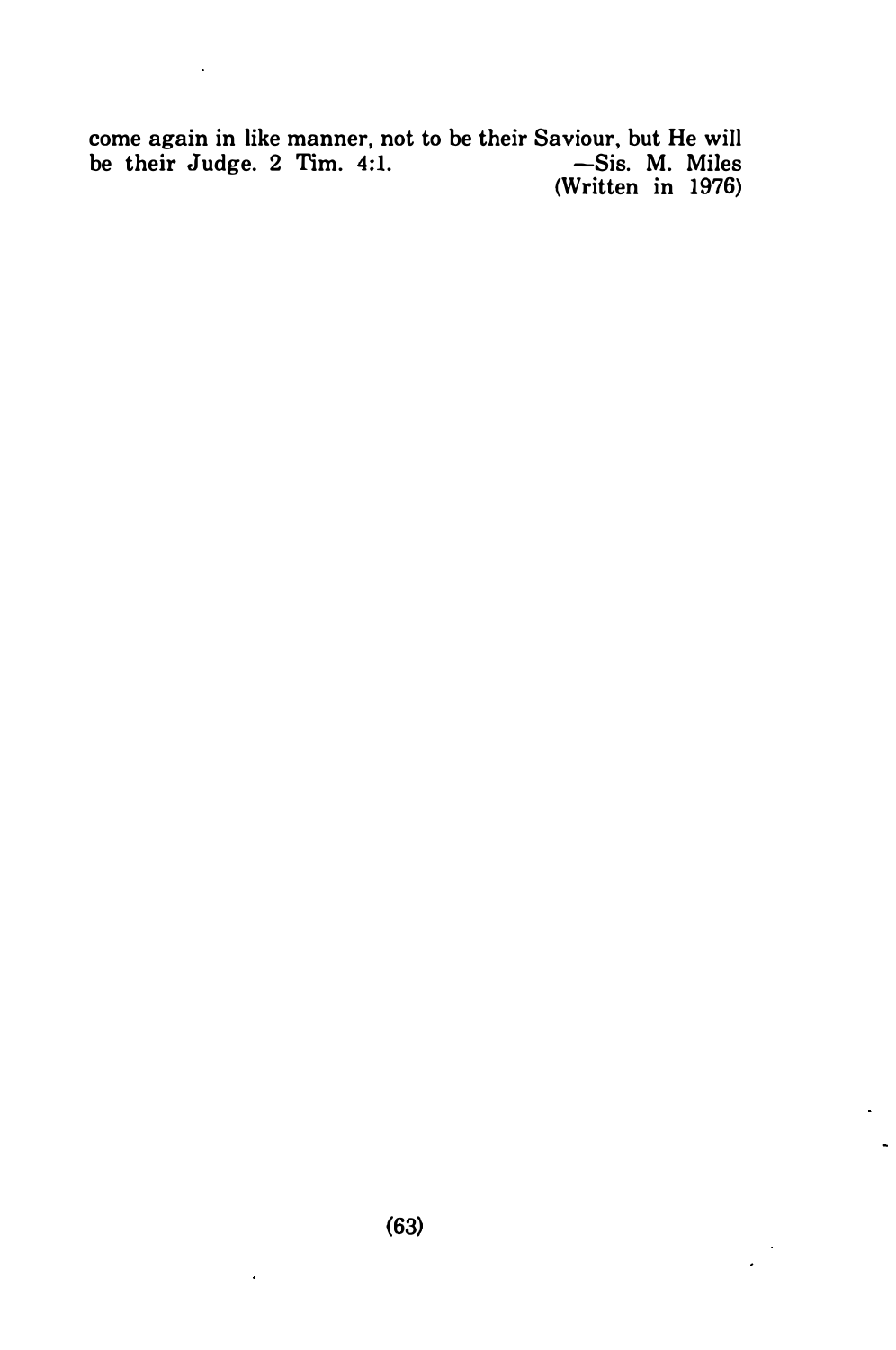# Subscription Order

 $\epsilon$ 

| Please send <u>each</u> copies of the Bible Lessons<br>quarterly to: |  |  |  |
|----------------------------------------------------------------------|--|--|--|
|                                                                      |  |  |  |
|                                                                      |  |  |  |
|                                                                      |  |  |  |

Subscription rate: 50¢ per copy per quarter; or \$2.00 per copy for one year (issued quarterly).

Please find enclosed payment in the amount of  $\mathcal{L}$ 

Mail to: FAITH PUBLISHING HOUSE P. 0. Box 518 Guthrie, Okla. 73044